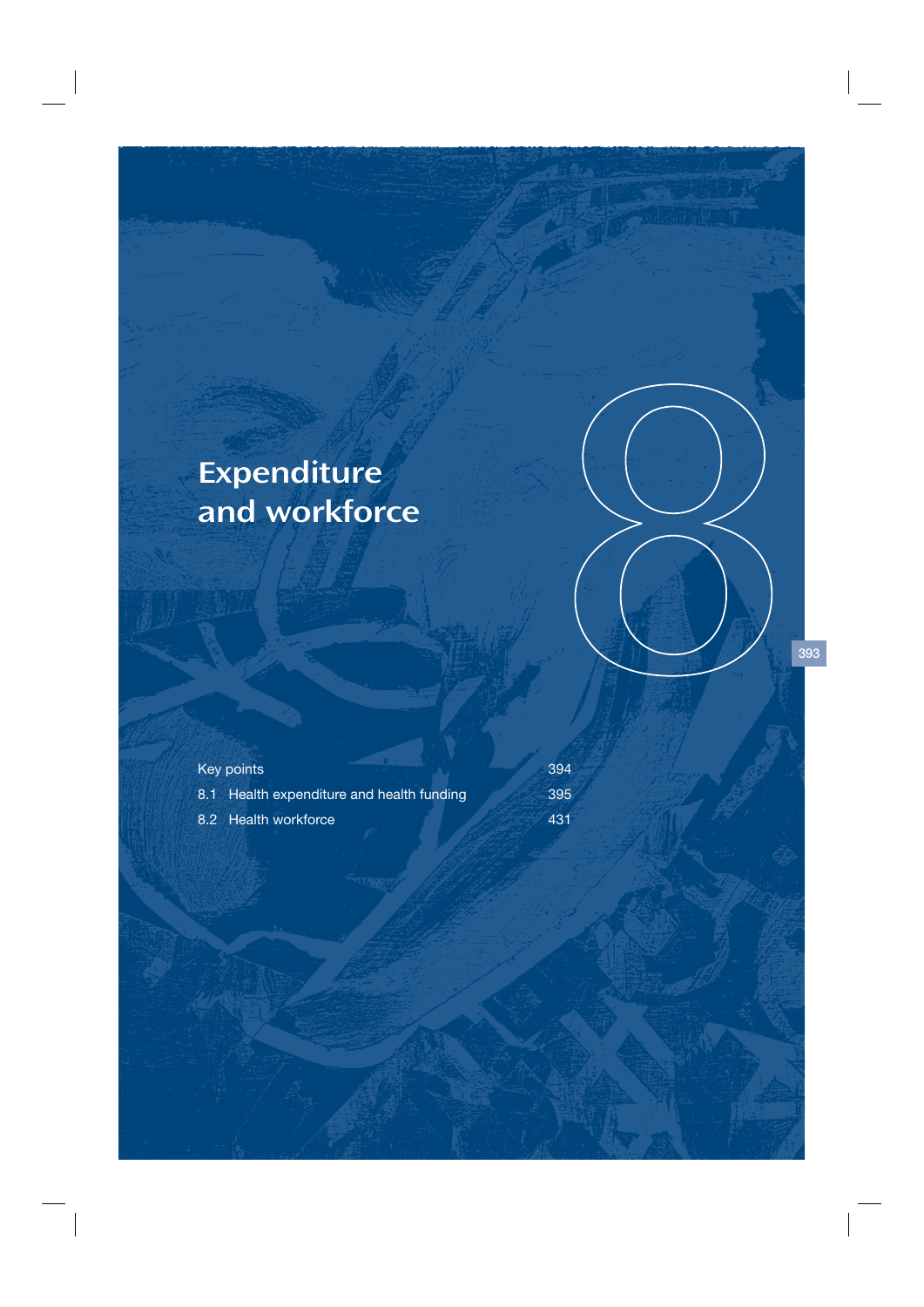## Key points

- Australia spent one in every 11 dollars on health in 2005–06, equalling \$86.9 billion, 9.0% of gross domestic product (GDP).
- As a share of its GDP, Australia spent more in 2005 than the United Kingdom (8.3%), a similar amount to Italy (8.9%) and much less than the United States (15.3%).
- Health spending per person was 45% more in 2005–06 than a decade before, even after adjusting for inflation.
- For Indigenous Australians in 2004–05, health spending per person was 17% higher than for other Australians.
- Spending on medications increased by 1.6% between 2004–05 and 2005–06 much less than the average increase of 8.6% per year in the decade before.
- Health is a growing sector—between 2001 and 2006, the 23% growth in numbers employed in health occupations was almost double that for all occupations.
- The profile of the health workforce continues to age—in 2006, 16% of the workforce was aged 55 years and over compared with 12% in 2001.
- Compared with Major Cities, remote areas have less than half the supply of medical practitioners and dentists (number of 'full-time equivalents' per 100,000 population).
- Comparing 2005 with 1997, the overall supply of primary care doctors (mostly general practitioners) was about 9% lower—but in remote areas the supply was 15% higher.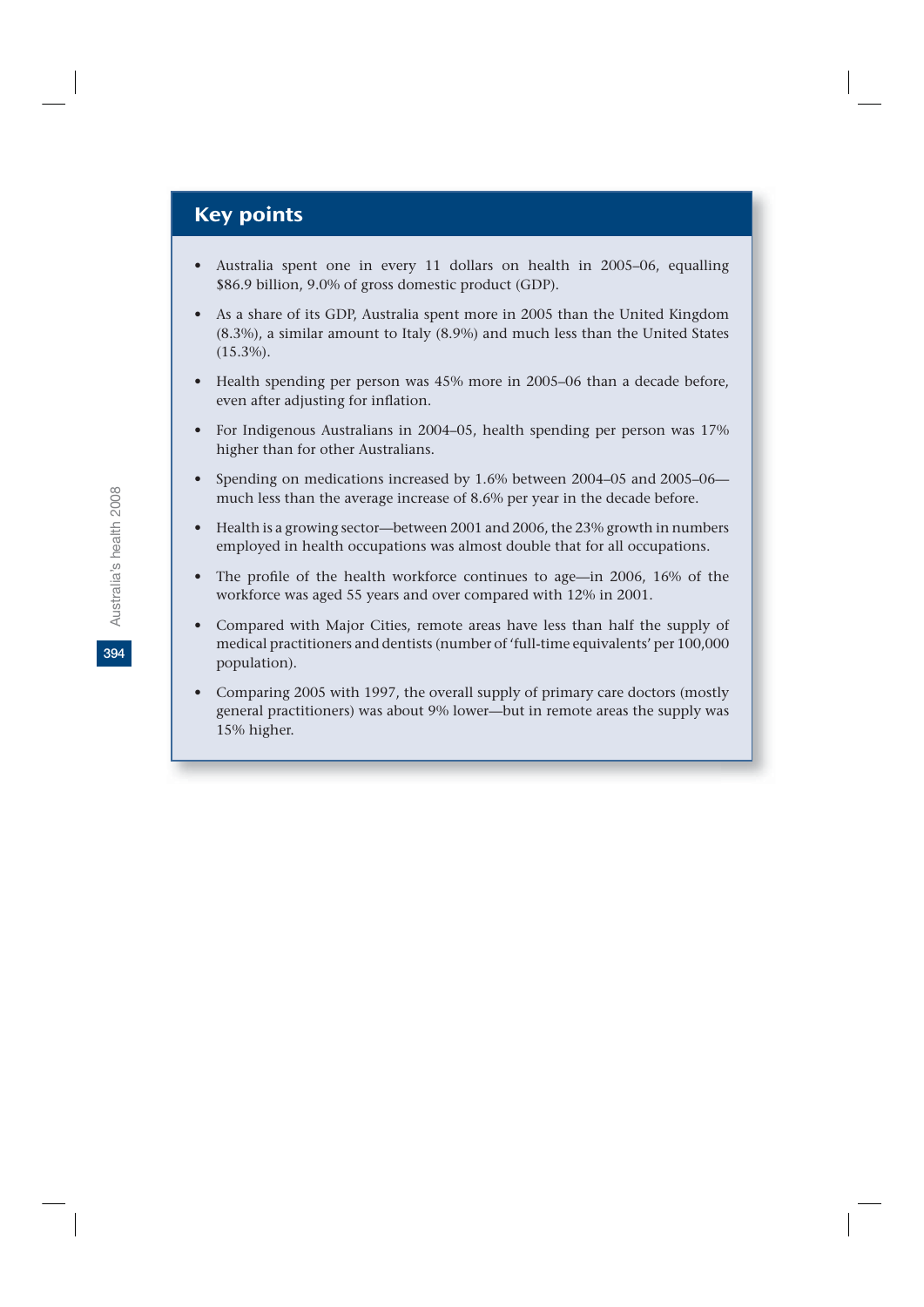mation's health depends on the extent and quality of its health services and a range<br>of other determinants of health, including socioeconomic and environmental<br>4 provides information on these other determinants of health a of other determinants of health, including socioeconomic and environmental conditions and the health behaviours of individual members in its society. Chapter 4 provides information on these other determinants of health and Chapter 9 discusses the health sector's performance. Chapter 7 describes the health services that are available in Australia.

This chapter focuses on two key aspects of those health services. Section 8.1 describes how health services are funded and how the funds are spent. Section 8.2 focuses on the health workforce and how it is distributed to support those services. These resources include:

- the funds available for expenditure on health—along with government funding, this includes non-government funding, such as payments by health insurance funds and by individuals through their out-of-pocket contributions
- the health sector's human resources, its capital resources, (such as hospital buildings and medical and other equipment), and the materials and energy consumed during service provision.

## 8.1 Health expenditure and health funding

This section describes the main components of health expenditure and who provides the health funding. It answers the following questions about health services in Australia:

- How much is spent on health?
- What are the trends in expenditure and funding during the decade up to 2005–06?
- Who provides funding for what types of services?
- How does Australia's health expenditure compare with that of other Organisation for Economic Co-operation and Development (OECD) countries?
- What is the average amount spent on each person and on specific population groups and diseases?
- What is spent on each type of health service and on health infrastructure and who spends it?
- What is the contribution of private health insurance?
- How much will health care cost in the future?

Two terms—'health expenditure' and 'health funding'—are used to describe financial resources used in health. They express concepts that are distinct but related (Box 8.1). Both concepts are needed to explain the financial resources used by the overall health system and those used by the various segments of the system (such as general practice or hospitals).

The bulk of health expenditure is on health goods and services, such as medications and hospital care. For the sake of reporting, health expenditure also includes spending on a number of health-related activities, such as research and administration. However, spending on such items as the training of health professionals and the cost to individuals of private health insurance premiums are not treated as health expenditure; the former is regarded as expenditure on education and the latter as expenditure on insurance.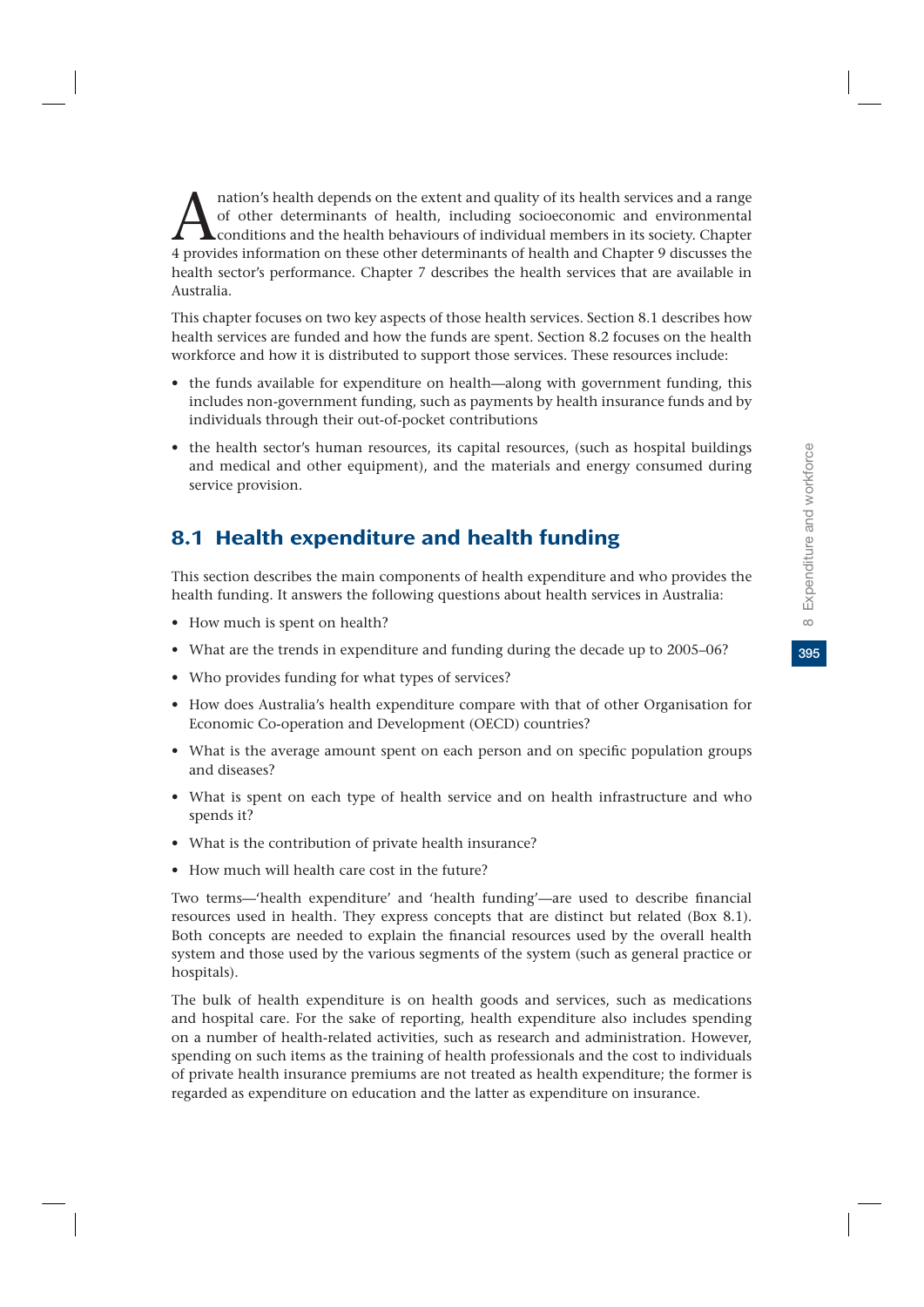Expenditure on health comprises recurrent and capital expenditure and depreciation (capital consumption), and together they are reported as total health expenditure. Recurrent expenditure, which relates largely to operating costs, is split according to the major types of health goods and services and health-related activities. Recurrent expenditure is also presented in this chapter for Aboriginal and Torres Strait Islander peoples and other Australians, and by disease. Capital expenditure relates to large-scale investment in plant and facilities that support health services, and it cannot readily be split further.

## Box 8.1: Defining health expenditure and health funding

#### **Health expenditure**

Health expenditure is reported in terms of who spends the money rather than who ultimately provides the money for any particular expenditure. In the case of public hospital care, for example, all expenditure (on drugs, salaries of doctors and nurses, and so on) is incurred by the states and territories but the Australian Government and others share the funding with them.

#### **Health funding**

Health funding is reported in terms of who provides the funds that are used to pay for health goods and services. For example, in the case of public hospitals, the Australian Government funded 41.4% of expenditure in 2005–06 and the states and territories funded 50.6%, together providing over 90% of the funding. Other funding comes from private health insurers and from individuals who incur an out-of-pocket cost when they choose to be treated as private patients.

It is important to note that total expenditure is equal to total funding, as all expenditure has to be funded.

#### How much is spent on health and is it increasing?

One measure commonly used to describe the relative sizes of health systems in different countries is their expenditure on health expressed as a percentage of their expenditure on all goods and services (known as GDP). It is used to compare what a country spends on health goods and services with what it spends on all goods and services.

The estimated total expenditure on health in Australia in 2005–06 was \$86,879 million, or 9.0% of GDP (Table 8.1). This was similar to the previous year, when health accounted for 9.05% of GDP. A decade earlier, expenditure on health was 7.5% of GDP.

Over the decade, estimated real growth in health expenditure (that is, after removing the effects of inflation) averaged 5.1% per year (Table 8.2). Real growth in expenditure is measured using 'constant prices' (see Box 8.2).

Note, the numbers presented in this report for total health expenditure and the health expenditure to GDP ratio, for 1995–96 to 2003–04, differ from those appearing in previous editions of *Australia's health* because they no longer include expenditure on high-level residential aged care. In accord with practices of other government agencies such as the Department of Finance, the AIHW now classifies all residential aged care as a welfare service. All data in this chapter for prior years, excluding data on future health care costs, have been revised accordingly.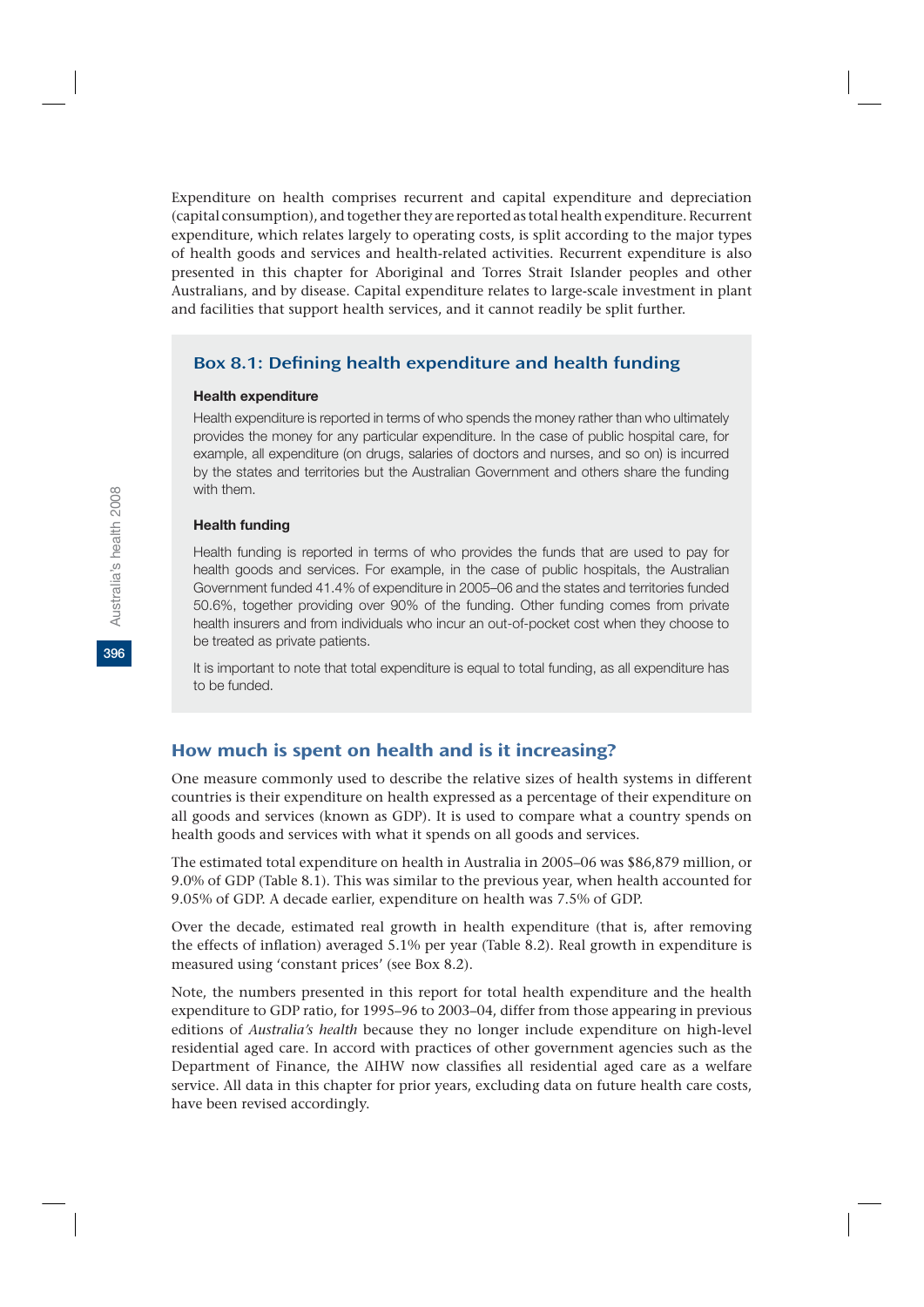| Year        | <b>Total health</b><br>expenditure (\$m) | GDP (\$m) | <b>Ratio of health</b><br>expenditure to GDP (%) |
|-------------|------------------------------------------|-----------|--------------------------------------------------|
| 1995-96     | 39,047                                   | 518,144   | 7.5                                              |
| 1996–97     | 42,116                                   | 545,698   | 7.7                                              |
| 1997-98     | 44,802                                   | 577,373   | 7.8                                              |
| 1998-99     | 48,502                                   | 607,759   | 8.0                                              |
| 1999-00     | 52,442                                   | 645,058   | 8.1                                              |
| 2000-01     | 58,287                                   | 689,262   | 8.5                                              |
| $2001 - 02$ | 63,448                                   | 735,714   | 8.6                                              |
| 2002-03     | 68,932                                   | 781,675   | 8.8                                              |
| 2003-04     | 73,945                                   | 840,285   | 8.8                                              |
| 2004-05     | 81,125                                   | 896,568   | 9.05                                             |
| 2005-06     | 86,879                                   | 966,442   | 9.0                                              |

| Table 8.1: Total health expenditure and GDP, current prices, 1995–96 to 2005–06 |  |  |  |
|---------------------------------------------------------------------------------|--|--|--|
|---------------------------------------------------------------------------------|--|--|--|

*Sources:* AIHW 2007a; ABS 2007.

Just as prices can increase generally (general inflation), so can those for health items in particular (health inflation). If there is a difference between health inflation and general inflation, this can have an influence on the ratio of health expenditure to GDP. Australia's health inflation has outpaced general inflation in most years during the last decade. Between 1995–96 and 2005–06, health inflation averaged 3.1% a year, whereas the average rate of general inflation was 2.7% a year (AIHW 2007a).

|                             | <b>Total health expenditure</b> |                 | <b>GDP</b>   |                 |
|-----------------------------|---------------------------------|-----------------|--------------|-----------------|
| Year                        | Amount (\$m)                    | Growth rate (%) | Amount (\$m) | Growth rate (%) |
| 1995-96                     | 50,948                          | . .             | 647,659      | $\sim$          |
| 1996-97                     | 54,015                          | 6.0             | 673,099      | 3.9             |
| 1997-98                     | 56,266                          | 4.2             | 703,258      | 4.5             |
| 1998-99                     | 59,393                          | 5.6             | 739,629      | 5.2             |
| 1999-00                     | 62,786                          | 5.7             | 769,045      | 4.0             |
| 2000-01                     | 68,090                          | 8.4             | 784,017      | 1.9             |
| $2001 - 02$                 | 70,802                          | 4.0             | 813,542      | 3.8             |
| 2002-03                     | 74,334                          | 5.0             | 839,187      | 3.2             |
| 2003-04                     | 77,036                          | 3.6             | 873,197      | 4.1             |
| 2004-05                     | 81,125                          | 5.3             | 896,568      | 2.7             |
| 2005-06                     | 83,601                          | 3.1             | 922,772      | 2.9             |
| Average annual growth rates |                                 |                 |              |                 |
| 1995-96 to 1997-98          |                                 | 5.1             |              | 4.2             |
| 1997-98 to 2002-03          |                                 | 5.7             |              | 3.6             |
| 1995-96 to 2005-06          |                                 | 5.1             |              | 3.6             |

#### Table 8.2: Total health expenditure and GDP, constant prices<sup>(a)</sup>, and annual growth rates, **1995–96 to 2005–06**

(a) See Box 8.2 for an explanation of constant price estimation.

*Sources:* AIHW 2007a; ABS 2007.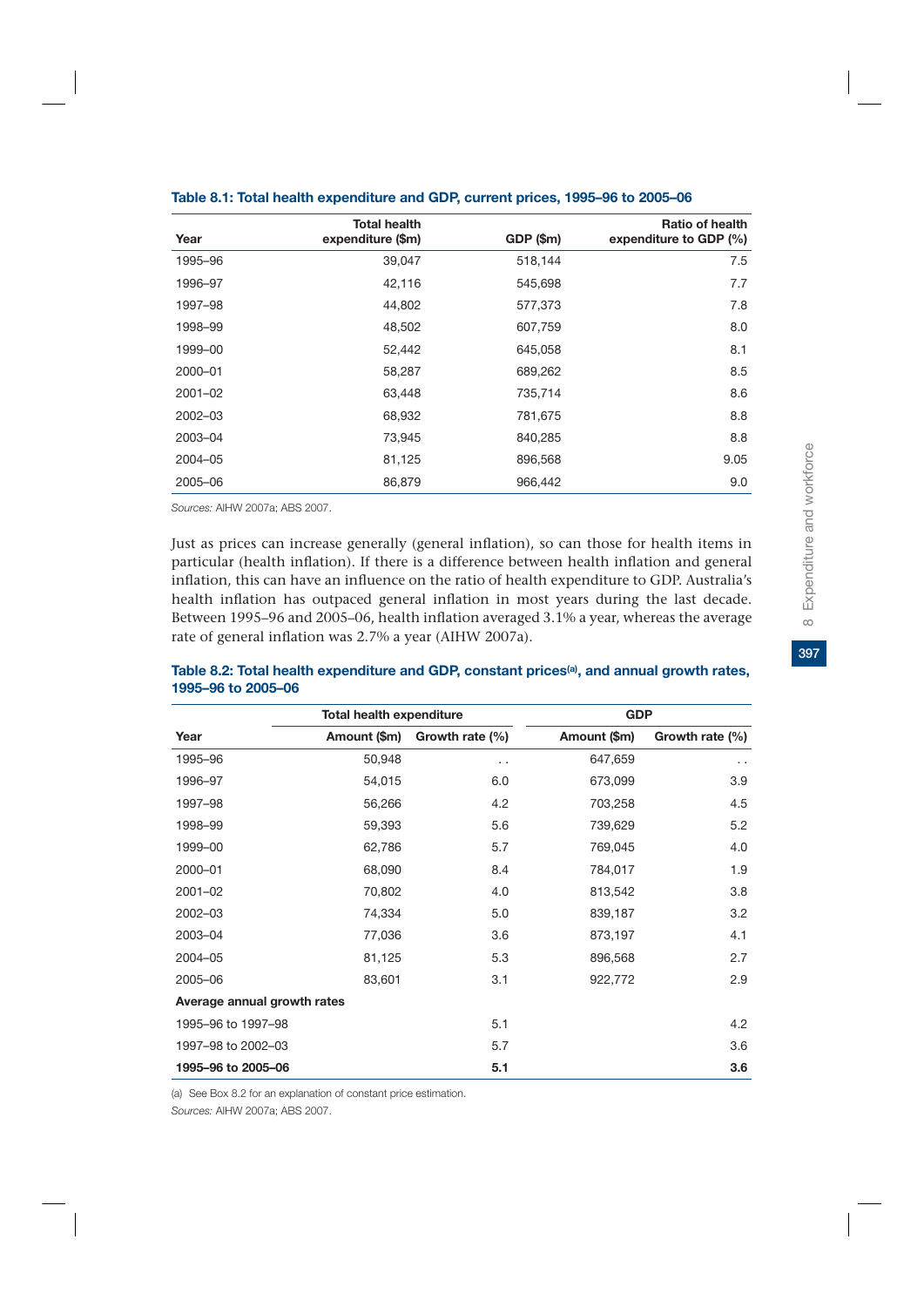#### Box 8.2: Constant price and current price expenditure

The use of 'constant prices' is a way of comparing expenditure over time without the distorting effects of inflation. In general, the prices of most goods and services rise over time, although some goods become cheaper because of changes in technology or other factors.

'Current prices' refers to expenditure reported for any year, unadjusted for inflation.

To obtain 'constant prices', the 'current prices' for all years are adjusted to reflect the prices in a chosen reference year. This process enables more realistic comparisons of expenditure to be made over a number of years. 'Constant prices' are also referred to as 'real' expenditure and growth in turn is referred to as 'real growth in expenditure'.

Hence, using 'constant prices' the expenditure in different years can be compared on an equal dollar-for-dollar basis, and the comparison will reflect only the changes in the amount of health goods and services purchased, not the changes in prices of these goods and services caused by inflation. The reference year used in this report is 2004–05.

In contrast, changes in current price expenditure reflect changes in prices through inflation, as well as changes in the amount of health goods and services that are purchased.

## Health care—who provides the funds?

Funding for health goods and services comes from different sources, including Australian Government and state/territory and local governments, non-government agencies and individuals.

The major two levels of government provide the bulk of the funding. Local governments also finance certain health services from their own revenue sources, but these are often difficult to distinguish from funds provided to them by state governments. Hence, funding for state and local governments is usually combined.

#### Australian Government

The Australian Government provides most of the funding for recurrent expenditure on:

- services provided by general practitioners and medical specialists (together known as 'medical services'), and services provided by other health practitioners that are covered or partly covered by Medicare. The Australian Government provided 79% of the funding for medical services in 2005–06 and 23% of the funding for 'other health practitioners'
- pharmaceuticals that are covered or partly covered by the Pharmaceutical Benefits Scheme (PBS) and Repatriation Pharmaceuticals Benefits Scheme (RPBS) (83% was contributed by the Australian Government for these in 2005–06)
- Aboriginal Community Controlled Health Organisations (100%)
- health research (67%).

The Australian Government also partly funds:

• public hospital services (42%) and public health activities such as infectious disease control and health promotion campaigns (54%), through direct funding and through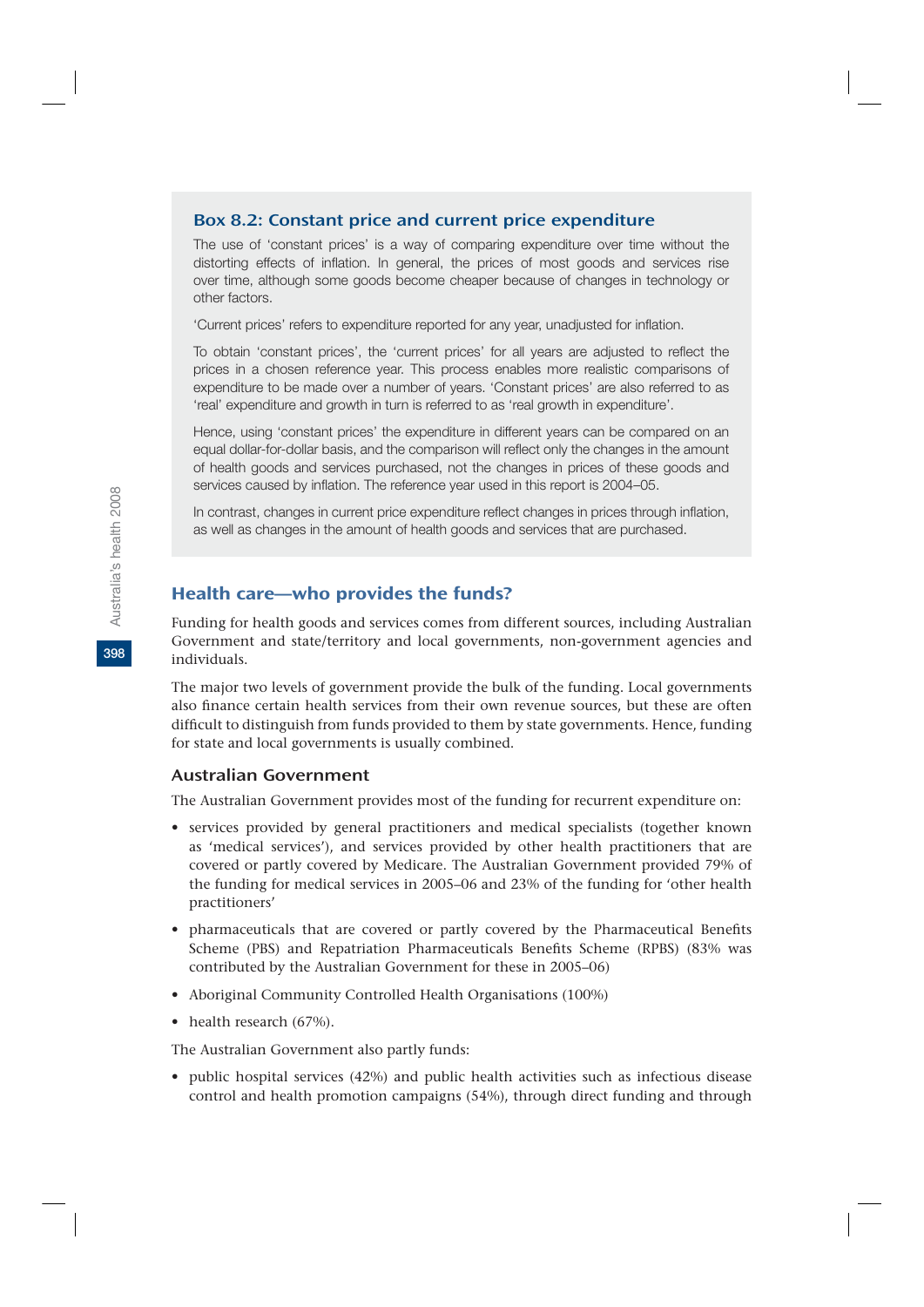Specific Purpose Payments (SPPs) to the states and territories. The main health SPPs in 2005–06 were:

- the Australian Health Care Agreements (AHCAs) (see 'Influence of health service funding agreements' for more details)
- the Public Health Outcomes Funding Agreements
- for the provision of highly specialised drugs to outpatients in public and private hospitals
- private hospitals, through subsidising private health insurance cover through incentive arrangements (amounting to 34% of the gross funding that is provided through private health insurance funds).

#### State and territory governments

State and territory governments (including local governments) provide funding for:

- community health services (81% of recurrent funding in 2005–06)
- patient transport (62%)
- public hospital services (51%)
- public health activities (43%).

State and territory governments also fund the regulation of various health activities.

#### Non-government

Non-government funding comes from:

- out-of-pocket funding by individuals
- benefits paid by private health insurance
- providers of compulsory motor vehicle third-party insurance
- workers compensation insurance.

Non-government sources provide funding for:

- aids and appliances (85% of recurrent funding in 2005–06)
- dental services (81%)
- private hospitals (59%)
- medications (47%).

## Health-care funding—how much?

In 2005–06, government funding of health expenditure was \$58,875 million (68% of total health expenditure), with the Australian Government contributing \$37,229 million (43%) and state, territory and local governments contributing \$21,646 million (25%). The non-government sector (households, private health insurance and other non-government sources) funded the remaining \$28,004 million (32%) (Table 8.3).

In current prices, from 2004–05 to 2005–06, Australian Government funding of health expenditure increased by 5%, state, territory and local government funding increased by 12% and non-government funding increased by 7% (tables S43 and S44).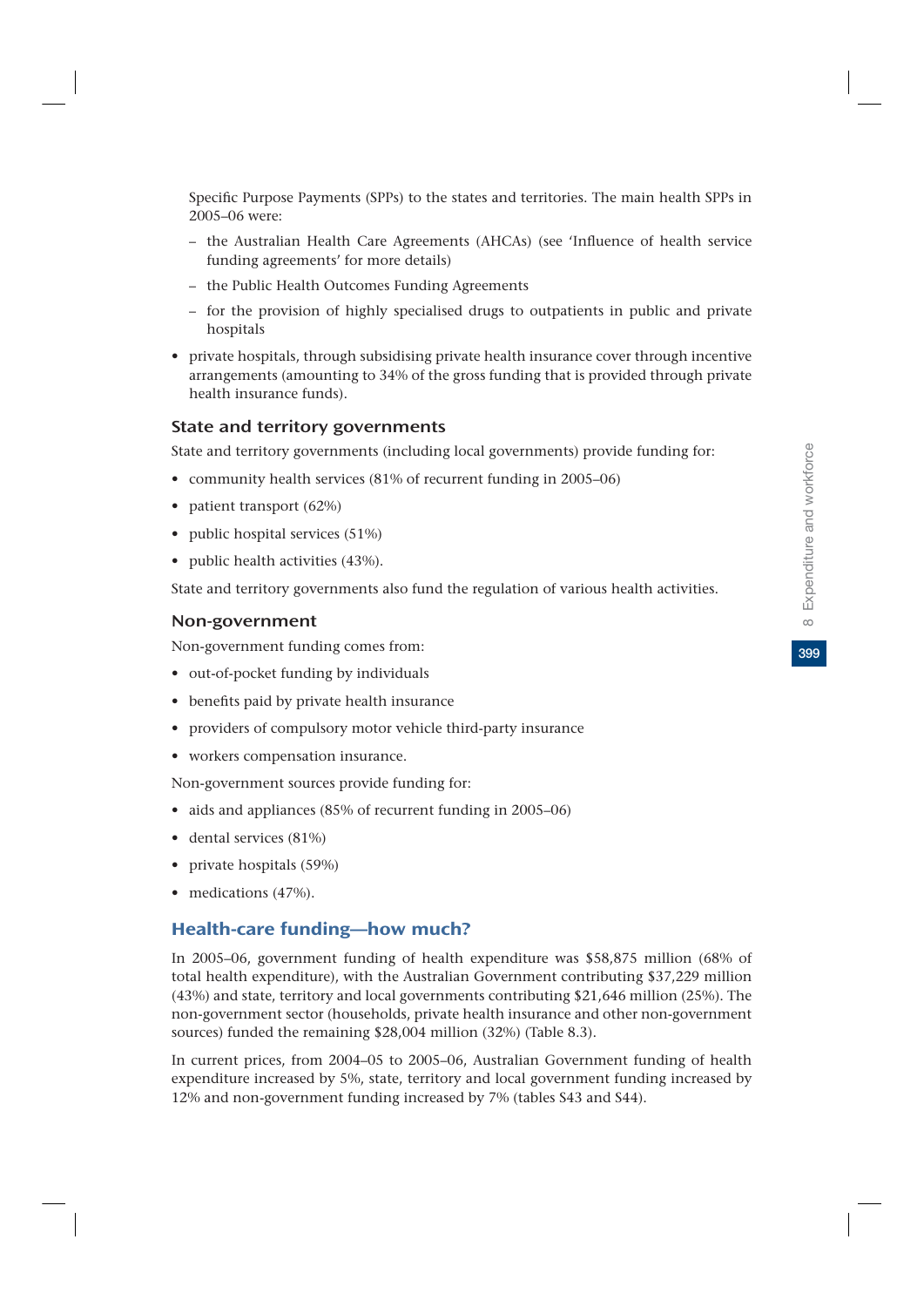From 1995–96 to 2005–06, the relative shares of funding of total health expenditure remained fairly stable for both the government and non-government sectors (Table 8.3). Around two thirds of funding was provided by governments and a third by non-government providers.

Funding by private health insurance decreased from 11% to 7% over this period. This decline is mostly the result of the Australian Government private health insurance rebate scheme taking over some private health insurance funding (see the later section on 'Funding' under the 'Hospitals' section for further details).

|         |                                              | Government                       |        | Non-government                      |                                 |       |        |        |  |
|---------|----------------------------------------------|----------------------------------|--------|-------------------------------------|---------------------------------|-------|--------|--------|--|
| Year    | Australian<br>Govern-<br>ment <sup>(a)</sup> | State/<br>territory<br>and local | Total  | <b>Health</b><br>insurance<br>funds | Individ-<br>uals <sup>(a)</sup> | Other | Total  | Total  |  |
| 1995-96 | 43.1                                         | 23.1                             | 66.3   | 11.3                                | 15.6                            | 6.8   | 33.7   | 100.0  |  |
| 1996-97 | 41.2                                         | 24.6                             | 65.8   | 11.2                                | 16.4                            | 6.6   | 34.2   | 100.0  |  |
| 1997-98 | 42.1                                         | 25.3                             | 67.4   | 9.5                                 | 16.3                            | 6.8   | 32.6   | 100.0  |  |
| 1998-99 | 43.3                                         | 23.8                             | 67.1   | 7.9                                 | 17.2                            | 7.8   | 32.9   | 100.0  |  |
| 1999-00 | 44.2                                         | 24.7                             | 68.9   | 6.9                                 | 16.7                            | 7.5   | 31.1   | 100.0  |  |
| 2000-01 | 44.3                                         | 23.3                             | 67.6   | 7.1                                 | 18.0                            | 7.3   | 32.4   | 100.0  |  |
| 2001-02 | 43.7                                         | 23.0                             | 66.6   | 8.0                                 | 18.1                            | 7.3   | 33.4   | 100.0  |  |
| 2002-03 | 43.5                                         | 24.0                             | 67.4   | 7.9                                 | 17.3                            | 7.4   | 32.6   | 100.0  |  |
| 2003-04 | 43.3                                         | 24.0                             | 67.3   | 7.8                                 | 17.4                            | 7.5   | 32.7   | 100.0  |  |
| 2004-05 | 43.8                                         | 23.8                             | 67.7   | 7.4                                 | 17.3                            | 7.6   | 32.3   | 100.0  |  |
| 2005-06 | 42.9                                         | 24.9                             | 67.8   | 7.2                                 | 17.4                            | 7.6   | 32.2   | 100.0  |  |
|         |                                              |                                  |        | Amount (\$m)                        |                                 |       |        |        |  |
| 2005-06 | 37,229                                       | 21,646                           | 58,875 | 6,284                               | 15,086                          | 6.634 | 28.004 | 86,879 |  |

#### **Table 8.3: Total health expenditure by broad source of funds, as a proportion of total health expenditure, current prices, 1995–96 to 2005–06 (per cent)**

(a) Australian Government and individuals' expenditure have been adjusted for tax expenditure (see Table S42).

*Note:* Components may not add to totals, because of rounding.

*Source:* AIHW 2007a.

#### Australian Government

In 2005–06, the Australian Government provided \$37,229 million for health goods and services (43% of total expenditure) (Table 8.3). The three areas in which the Australian Government contributed the most funding were medical services (\$12,239 million), public hospital services (\$10,105 million) and benefit-paid pharmaceuticals (\$6,046 million) (Table S44). Much of this funding was provided through Medicare, the AHCAs and the PBS and RPBS (see Box 8.3).

The Australian Government Medicare levy raised \$6,525 million in 2005–06 (Table S41). This was equivalent to 18% of the Australian Government's total recurrent health funding for that year.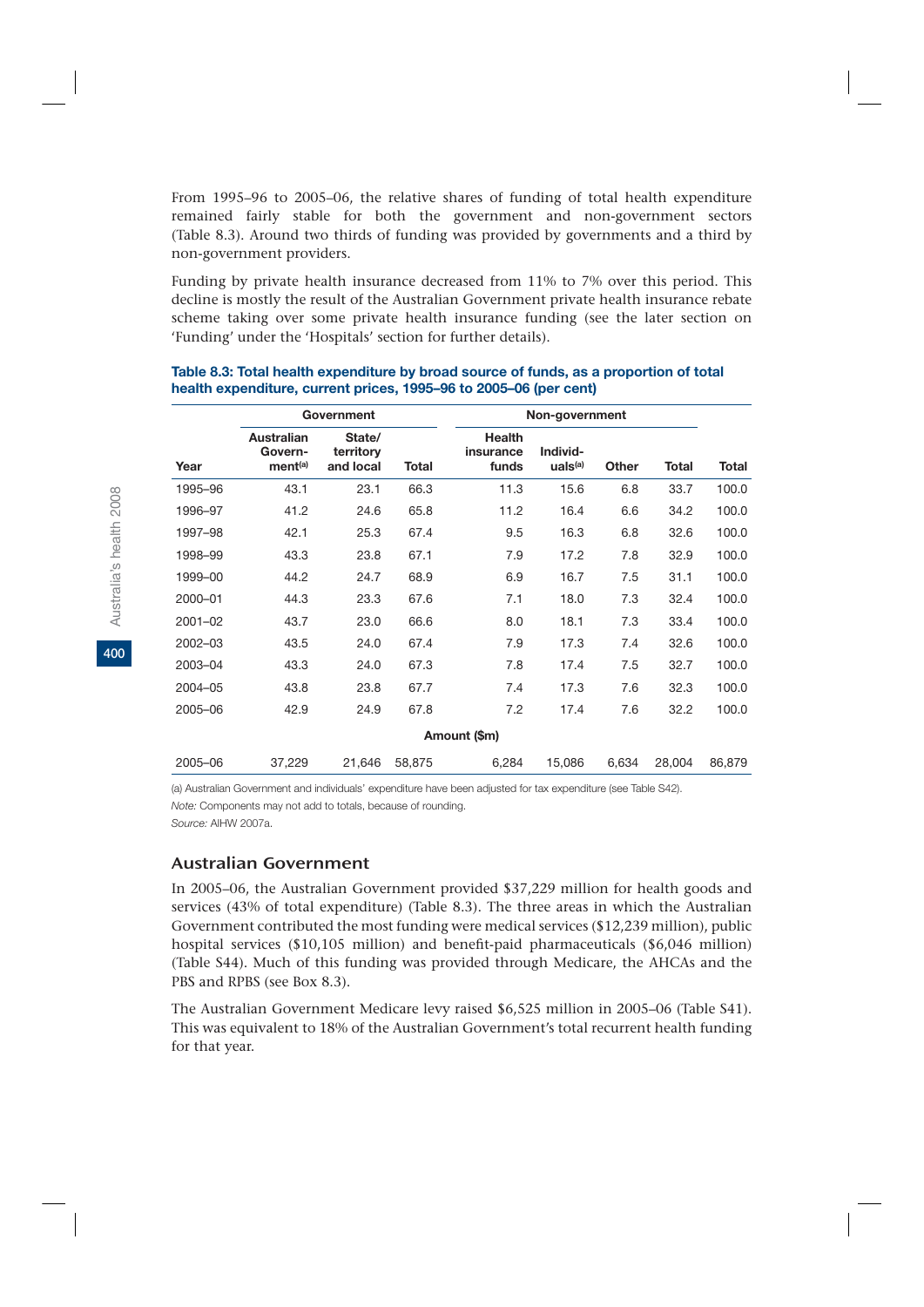#### Box 8.3: Medicare levy

All Australian Government funding for health services comes from its general revenues, one part of which is notionally health-related—the Medicare levy. In 2005–06, this levy funded the equivalent of 17.8% of total recurrent health funding by the Australian Government.

The levy was introduced in 1984 and was originally set at 1.0% of taxable income. It has increased several times since then and is currently set at 1.5% of taxable income. It has also been subject to one-off surcharges from time-to-time to cover non-health initiatives of the Australian Government.

Since October 1997, a further surcharge of 1.0% has been levied on 'high-income' earners (individuals earning more than \$50,000 per year and couples earning more than \$100,000 per year) who do not have private insurance cover for hospital care.

#### State/territory and local governments

The bulk of funding from the remaining two levels of government comes from state/ territory governments, with local governments contributing some of the funding for public and community health services. In 2005–06, these two levels of government provided \$21,646 million for health goods and services (25% of total expenditure) (Table 8.3). State/ territory and local governments were the major source of funding for community health services (\$3,167 million) and patient transport services (\$899 million). Nationally, more than half of the funding by state/territory and local governments was directed to public hospital services (\$12,374 million or 57% of total state/territory and local government health funding for 2005–06) (Table S44).

#### Non-government sources

In 2005–06, around one-third of funding on health goods and services was provided by the non-government sector (\$28,004 million or 32% of total expenditure) (Table 8.3). Just over half of this funding came from out-of-pocket payments by individuals (\$15,086 million or 17%). This included circumstances where individuals met the full cost of a service or good, as well as where they shared the funding of goods and services with third-party payers—for example, with private health insurance funds or the Australian Government. In this case, private health insurance funds provided \$6,284 million of funding and the remaining \$6,634 million came from other non-government sources (mainly compulsory third-party motor vehicle and workers compensation insurers).

Non-government sources provided the bulk of funding for dental services (\$4,342 million) and aids and appliances (\$2,378 million). Funding for medications was shared mainly between the Australian Government (\$6,117 million) and individual out-of-pocket payments (\$5,276 million) (Table S44).

Over the decade from 1995–96, funding by private health insurance funds decreased from 11% to 7% of total health expenditure (Table 8.3). This reflected the 30% rebate for private health insurance from the Australian Government. Private health insurance benefits that were previously funded almost entirely by private health insurance premiums were instead funded 30% by the Australian Government. In 2005–06, 4% of total health expenditure was funded by the Australian Government's 30% rebate and 7% was funded through private health insurance funds (AIHW 2007a).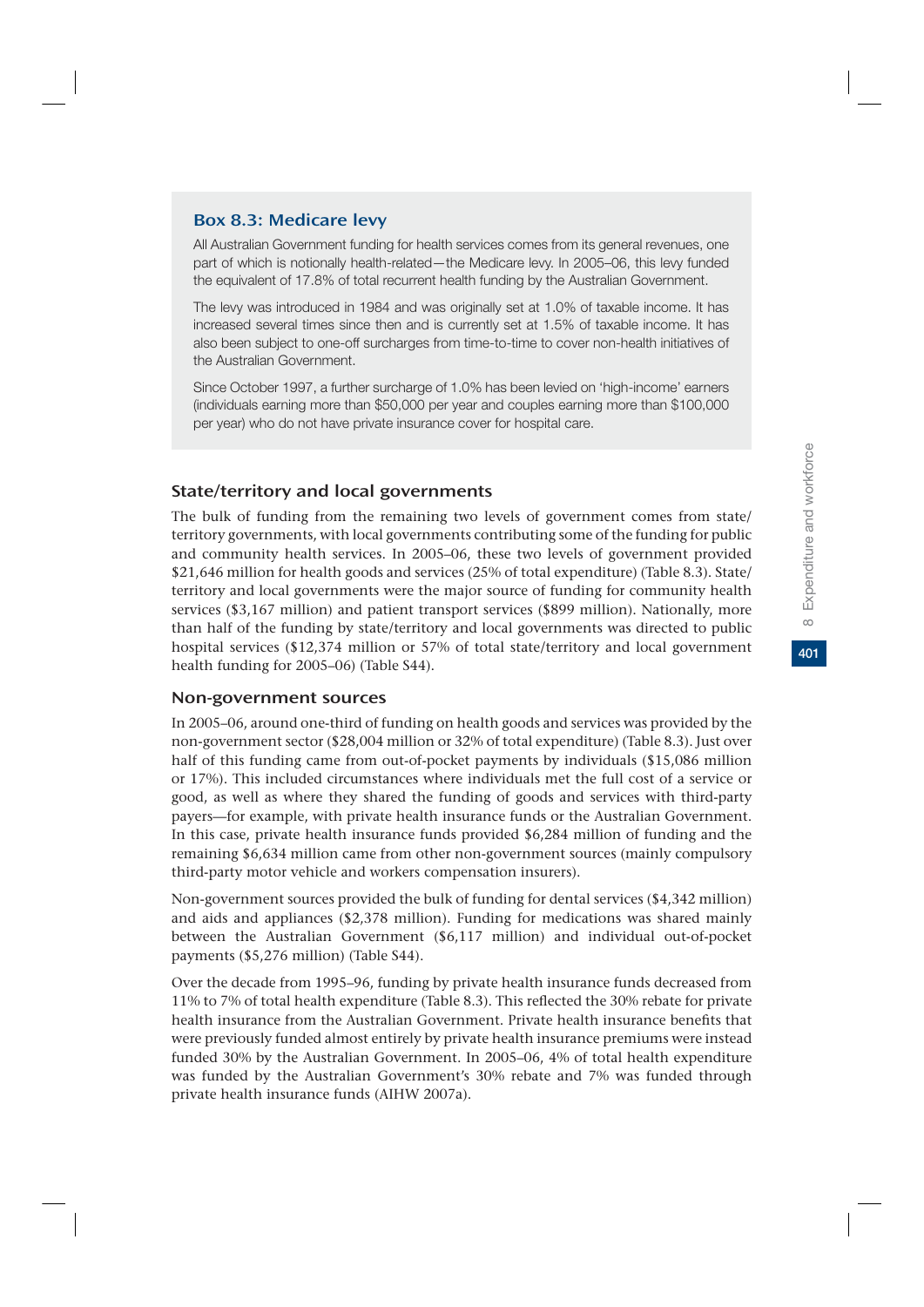## How does Australia's health expenditure compare with other OECD countries?

For this international comparison, health expenditure per person figures are expressed in Australian dollar values and are calculated after adjusting for differences in the purchasing powers of national currencies, based on broad GDP purchasing power parities (see Box 8.4).

The OECD median health to GDP ratio for 1995, 2000 and 2005 was respectively 7.5%, 8.1% and 9.0% (Table 8.4). Australia's ratio was similar for these periods—slightly lower in 1995 (7.4%), higher in 2000 (8.3%) and lower in 2005 (8.8%).

Australia's health to GDP ratio in 2005 was comparable to Italy's (8.9%) and New Zealand's (9.0%), was more than the United Kingdom's (8.3%) and much lower than the United States (15.3%), which had by far the highest ratio (Figure 8.1).

Australia's average per person expenditure on health was higher than the OECD median in each of the 3 years reported (Table 8.4). In 2005 it was \$4,121 per person, which was similar to that of Denmark, Greece and Ireland—all far below the United States at \$8,833.

Australia's per person out-of-pocket expenditure for health was the same as the median for OECD countries in 1995 (\$335 in current prices) and \$155 above it in 2005 (Table S51). As a percentage of total health expenditure and total household expenditure, Australia's out-of-pocket expenditure rose between the two periods from 16% to 18% and from 2% to 3%, respectively. For the OECD as a whole, although out-of-pocket expenditure remained about the same as a percentage of total household expenditure (3%), the weighted average fell as a percentage of total health expenditure (17% to 16%) between 1995 and 2005.

Government health expenditure in 2005 as a proportion of GDP was 5.9% in Australia, 1 percentage point below the OECD median, and lower than the 6.9% of GDP that the United States governments spend on health (Table S49).

## Box 8.4: OECD definition of health expenditure

This section uses a slightly different definition of health expenditure from the rest of the chapter. This is because for national reporting Australia uses the concept of health expenditure that was adopted by the World Health Organization (WHO) in the 1970s. Recently, however, the OECD and WHO have adopted the OECD's System of Health Accounts (International Classification of Health Accounts) as the basis for international reporting of health expenditure. The major difference is the exclusion by the OECD of expenditure on health research and development, food standards and hygiene, and environmental health.

For this international comparison, the estimates of Australia's total health expenditure have been adjusted to fit the OECD's System of Health Accounts framework. Therefore, they differ somewhat from those used elsewhere in this chapter.

Despite recent moves to standardise the international reporting of health expenditure, there continue to be some small differences between countries in terms of what is included as 'health goods and services'. Consequently, although comparative reporting of health expenditure is becoming more and more meaningful, readers are urged to be cautious in drawing conclusions from these comparisons.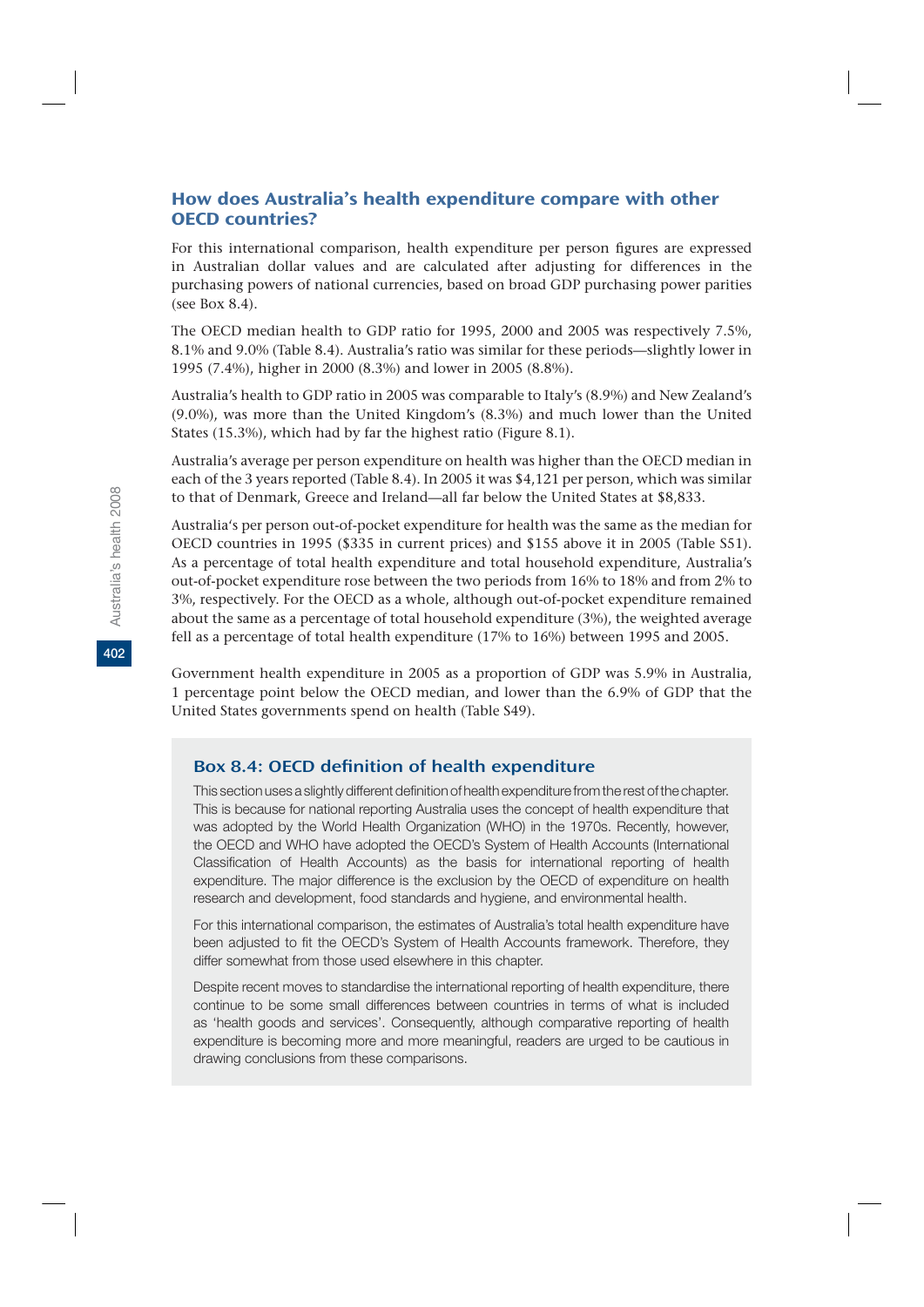Australia's three tiers of government funded 67.0% of total health expenditure in 2005, which was 9.2 percentage points below the OECD median of 76.2%. Over the decade, the Australian governments' contribution to health care increased less than that of the OECD governments overall (1 percentage point and 1.9 percentage points respectively).



**Figure 8.1: Health expenditure as a proportion of GDP, selected OECD countries, 1995 to 2005**

#### Table 8.4: Health expenditure<sup>(a)</sup> as a proportion of GDP and per person, OECD countries, **1995, 2000 and 2005**

|                      |                            | 1995               | 2000                       |                     |                            | 2005 <sup>(b)</sup> |  |
|----------------------|----------------------------|--------------------|----------------------------|---------------------|----------------------------|---------------------|--|
| Country              | <b>Health to</b><br>GDP(%) | Per person<br>(AS) | <b>Health to</b><br>GDP(%) | Per person<br>(A\$) | <b>Health to</b><br>GDP(%) | Per person<br>(A\$) |  |
| <b>United States</b> | 13.3                       | 4,826              | 13.2                       | 5,985               | 15.3                       | 8,833               |  |
| Switzerland          | 9.7                        | 3,394              | 10.4                       | 4,167               | 11.6                       | 5,764               |  |
| France               | 9.9                        | 2,726              | 9.6                        | 3,258               | 11.1                       | 4,656               |  |
| Germany              | 10.1                       | 2,937              | 10.3                       | 3,451               | 10.7                       | 4,536               |  |
| Belgium              | 8.2                        | 2,416              | 8.6                        | 3,014               | 10.3                       | 4,677               |  |
| Austria              | 9.8                        | 2,970              | 10.0                       | 3,701               | 10.2                       | 4,856               |  |
| Portugal             | 7.8                        | 1,447              | 8.8                        | 2,129               | 10.2                       | 2,806               |  |
| Greece               | 7.5                        | 1,650              | 9.3                        | 2,555               | 10.1                       | 4,114               |  |
| Canada               | 9.0                        | 2,715              | 8.8                        | 3,287               | 9.8                        | 4,590               |  |
| Iceland              | 8.2                        | 2,446              | 9.3                        | 3,533               | 9.5                        | 4,751               |  |
| Denmark              | 8.1                        | 2,433              | 8.3                        | 3,119               | 9.1                        | 4,289               |  |
| Norway               | 7.9                        | 2,497              | 8.4                        | 4,037               | 9.1                        | 6,022               |  |

403

*(continued)*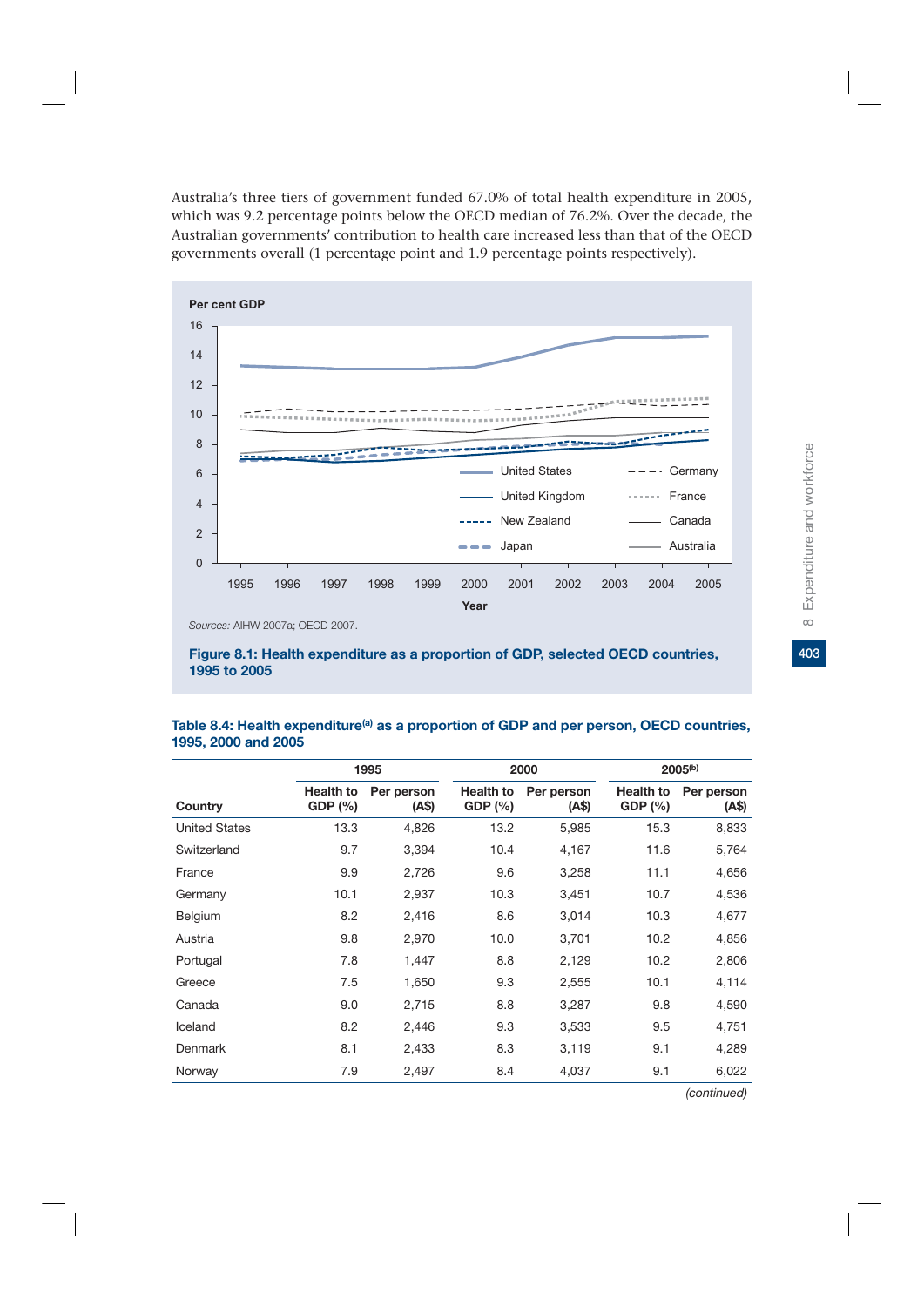|                                                             |                             | 1995                 |                             | 2000               |                             | 2005 <sup>(b)</sup> |  |
|-------------------------------------------------------------|-----------------------------|----------------------|-----------------------------|--------------------|-----------------------------|---------------------|--|
| Country                                                     | <b>Health to</b><br>GDP (%) | Per person<br>(AS)   | <b>Health to</b><br>GDP (%) | Per person<br>(AS) | <b>Health to</b><br>GDP (%) | Per person<br>(AS)  |  |
| Sweden                                                      | 8.1                         | 2,288                | 8.4                         | 2,976              | 9.1                         | 4,027               |  |
| New Zealand                                                 | 7.2                         | 1,642                | 7.7                         | 2,103              | 9.0                         | 3,233               |  |
| Italy                                                       | 7.3                         | 2,062                | 8.1                         | 2,722              | 8.9                         | 3,494               |  |
| Australia <sup>(c)</sup>                                    | 7.4                         | 2,111                | 8.3                         | 2,956              | 8.8                         | 4,121               |  |
| United Kingdom                                              | 7.0                         | 1,827                | 7.3                         | 2,435              | 8.3                         | 3,759               |  |
| Spain                                                       | 7.4                         | 1,575                | 7.2                         | 1,991              | 8.2                         | 3,112               |  |
| Turkey                                                      | 3.4                         | 247                  | 6.6                         | 591                | 7.6                         | 809                 |  |
| Finland                                                     | 7.5                         | 1.886                | 6.6                         | 2,249              | 7.5                         | 3,217               |  |
| Ireland                                                     | 6.7                         | 1,599                | 6.3                         | 2,387              | 7.5                         | 4,038               |  |
| <b>Czech Republic</b>                                       | 7.0                         | 1,208                | 6.5                         | 1,272              | 7.2                         | 2,041               |  |
| Slovak Republic                                             | $\ddot{\phantom{0}}$        | $\ddot{\phantom{0}}$ | 5.5                         | 779                | 7.1                         | 1,569               |  |
| Mexico                                                      | 5.6                         | 512                  | 5.6                         | 663                | 6.4                         | 932                 |  |
| Poland                                                      | 5.5                         | 550                  | 5.5                         | 773                | 6.2                         | 1,196               |  |
| Korea                                                       | 4.1                         | 701                  | 4.8                         | 1,022              | 6.0                         | 1,819               |  |
| Hungary                                                     | 7.3                         | 904                  | 6.9                         | 1,123              | n.a.                        | n.a.                |  |
| Japan                                                       | 6.9                         | 2,041                | 7.7                         | 2,577              | n.a.                        | n.a.                |  |
| Luxembourg                                                  | 5.6                         | 2,682                | 5.8                         | 3,909              | n.a.                        | n.a.                |  |
| Netherlands                                                 | 8.3                         | 2,404                | 8.0                         | 2,958              | n.a.                        | n.a.                |  |
| <b>Weighted average</b><br>(29 countries) <sup>(d)(e)</sup> | 9.6                         | 2,485                | 9.9                         | 3,136              | 11.1                        | 4,485               |  |
| <b>Median</b><br>$(29$ countries) <sup>(d)</sup>            | 7.5                         | 2,062                | 8.1                         | 2,722              | 9.0                         | 4,038               |  |

#### Table 8.4 (continued): Health expenditure<sup>(a)</sup> as a proportion of GDP and per person, **OECD countries, 1995, 2000 and 2005**

(a) See OECD definition of health expenditure in Box 8.4.

(b) OECD year 2005. For Australia, this is financial year 2005–06, and similarly for OECD years 1995 and 2000.

(c) Expenditure based on the OECD System of Health Accounts (SHA) framework.

(d) Excludes the Slovak Republic. Averages for 2005 incorporate 2004 data for Hungary, Japan, Luxembourg and the **Netherlands** 

(e) Average weighted by GDP or population.

*Note:* Expenditure converted to Australian dollar values using GDP purchasing power parities.

*Sources:* AIHW 2007a; OECD 2007.

## How much is health expenditure per person?

In 2005–06, Australia spent around \$4,226 per person on average on health (Table 8.5). This includes expenditure funded by government, by non-government organisations such as private health insurance funds, and by individuals through out-of-pocket expenses. After adjustment for inflation, per person health expenditure grew at an average of 3.8% per year between 1995–96 and 2005–06.

From 2003–04 to 2005–06, estimated per person expenditure on health grew at an average of 2.8% per year. Four jurisdictions—Tasmania (5.6%), Northern Territory (5.3%), Western Australia (3.6%) and Victoria (2.9%)—all had annual growth rates that were higher than the national average (Table 8.6).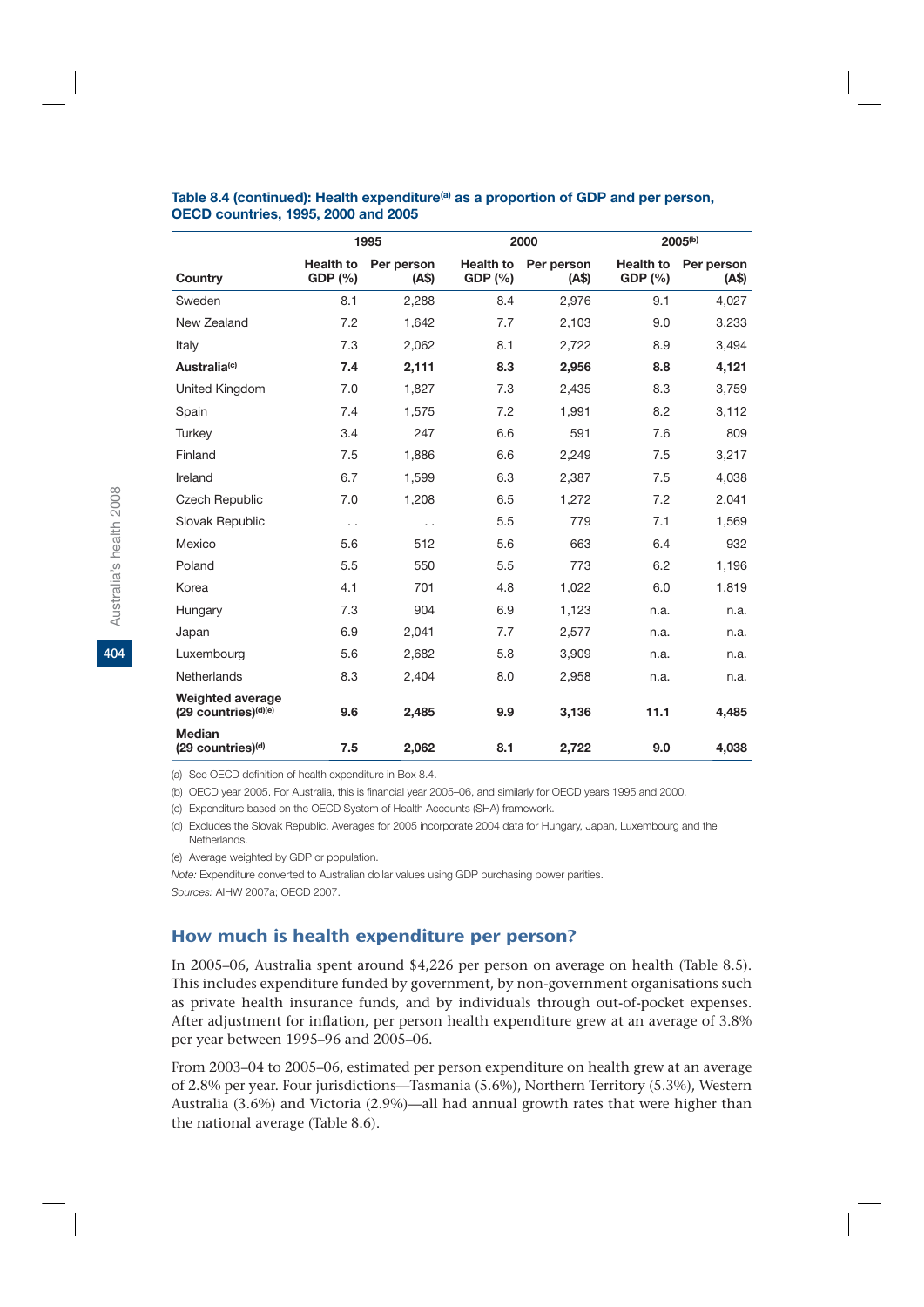|                            | Amount (\$)    |          | Growth (%)     |          |  |
|----------------------------|----------------|----------|----------------|----------|--|
| Year                       | <b>Current</b> | Constant | <b>Current</b> | Constant |  |
| 1995-96                    | 2,146          | 2,800    | . .            | . .      |  |
| 1996-97                    | 2,286          | 2,932    | 6.5            | 4.7      |  |
| 1997-98                    | 2,407          | 3,022    | 5.3            | 3.1      |  |
| 1998-99                    | 2,577          | 3,156    | 7.1            | 4.4      |  |
| 1999-00                    | 2,754          | 3,297    | 6.9            | 4.5      |  |
| 2000-01                    | 3,023          | 3,531    | 9.8            | 7.1      |  |
| 2001-02                    | 3,247          | 3,624    | 7.4            | 2.6      |  |
| 2002-03                    | 3,485          | 3,758    | 7.3            | 3.7      |  |
| 2003-04                    | 3,692          | 3,847    | 6.0            | 2.4      |  |
| 2004-05                    | 4,001          | 4,001    | 8.4            | 4.0      |  |
| 2005-06                    | 4,226          | 4,066    | 5.6            | 1.6      |  |
| Average annual growth rate |                |          |                |          |  |
| 1995-96 to 1997-98         |                |          | 5.9            | 3.9      |  |
| 1997-98 to 2002-03         |                |          | 7.7            | 4.5      |  |
| 1995-96 to 2005-06         |                |          | 7.0            | 3.8      |  |

#### Table 8.5: Average health expenditure per person<sup>(a)</sup>, current and constant prices<sup>(b)</sup>, and **annual growth rates, 1995–96 to 2005–06**

(a) Based on annual average resident population.

(b) Constant price health expenditure for 1995–96 to 2005–06 is expressed in terms of 2004–05 prices.

*Source:* AIHW 2007a.

#### Table 8.6: Average health expenditure per person<sup>(a)</sup> by state/territory<sup>(b)</sup>, constant **prices(c), 2003–04 to 2005–06 (\$)**

| State/territory <sup>(d)</sup> | 2003-04 | 2004-05 | 2005-06 | Average annual growth rate<br>2003-04 to 2005-06 (%) |
|--------------------------------|---------|---------|---------|------------------------------------------------------|
| <b>NSW</b>                     | 3,859   | 4,008   | 4,070   | 2.7                                                  |
| Vic                            | 3,865   | 4,023   | 4,093   | 2.9                                                  |
| Qld                            | 3,710   | 3,762   | 3,867   | 2.1                                                  |
| <b>WA</b>                      | 3,865   | 4,114   | 4,149   | 3.6                                                  |
| <b>SA</b>                      | 3,950   | 4,216   | 4,111   | 2.0                                                  |
| Tas                            | 3,561   | 3,750   | 3.974   | 5.6                                                  |
| <b>NT</b>                      | 4.616   | 4,850   | 5,122   | 5.3                                                  |
| Australia                      | 3,847   | 4,001   | 4,066   | 2.8                                                  |

(a) Based on annual average resident population.

(b) Per person expenditure includes all monies spent on health within a state/territory regardless of funding source. That is, it includes expenditure funded by the Australian Government, by state/territory and local governments and by nongovernment.

(c) See Box 8.2 for explanation of constant price estimation.

(d) ACT per person figures are not included, as the expenditure estimates for the ACT include substantial expenditure for NSW residents. Thus, the ACT population is not an appropriate denominator.

*Source:* AIHW Health Expenditure Database.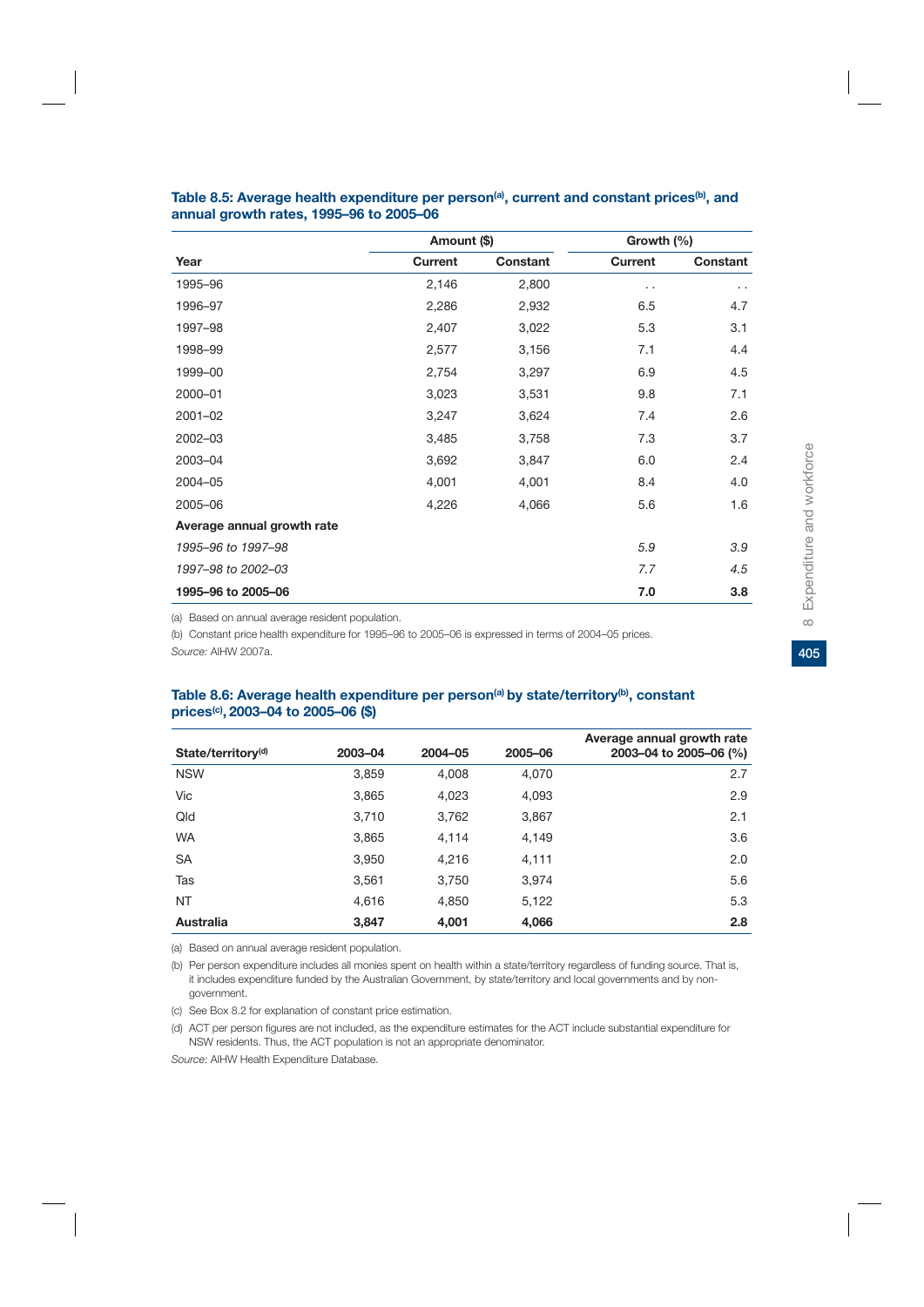## How much is spent on health services for Aboriginal and Torres Strait Islander peoples?

Information on aspects of health status and risk factors for Indigenous people is available in Chapters 3 and 4; and Chapter 5 examines some aspects of diseases and injury for this group. This section presents how much is spent on health services for Aboriginal and Torres Strait Islander peoples. The expenditure can be viewed in the context of the lower health status of Indigenous people—life expectancy for Indigenous people for the period 1999–2001 was some 17 years lower than life expectancy estimates for the total Australian population (AIHW 2007b).

Estimates of recurrent expenditure on health for Aboriginal and Torres Strait Islander peoples have been undertaken at 3-year intervals. The latest in the series relates to the year 2004–05 (AIHW 2008).

In 2004–05, recurrent expenditure on health for Indigenous peoples was estimated at \$2,304 million or nearly 3% of recurrent health expenditure for the entire population (tables S47 and S43). That represents an average of \$4,718 per Indigenous person, 17% higher than the average of \$4,019 for other Australians (AIHW 2008). This was about the same ratio as in 2001–02 and 1998–99 (18% and 22% higher respectively) (Figure 8.2).

There were substantial differences between the patterns of expenditure on Aboriginal and Torres Strait Islander peoples' health and that on the health of other Australians. Indigenous people were more likely than other Australians to use the kinds of health services for which states and territories are mainly responsible (such as admitted patient services in public hospitals and community health services). On a per person basis, expenditure on Indigenous people for state and territory services was 2.3 times that spent on other people.



*Source:* AIHW Health Expenditure Database.

#### **Figure 8.2: Health expenditure per person for Indigenous and other Australians, 1998–99 to 2004–05**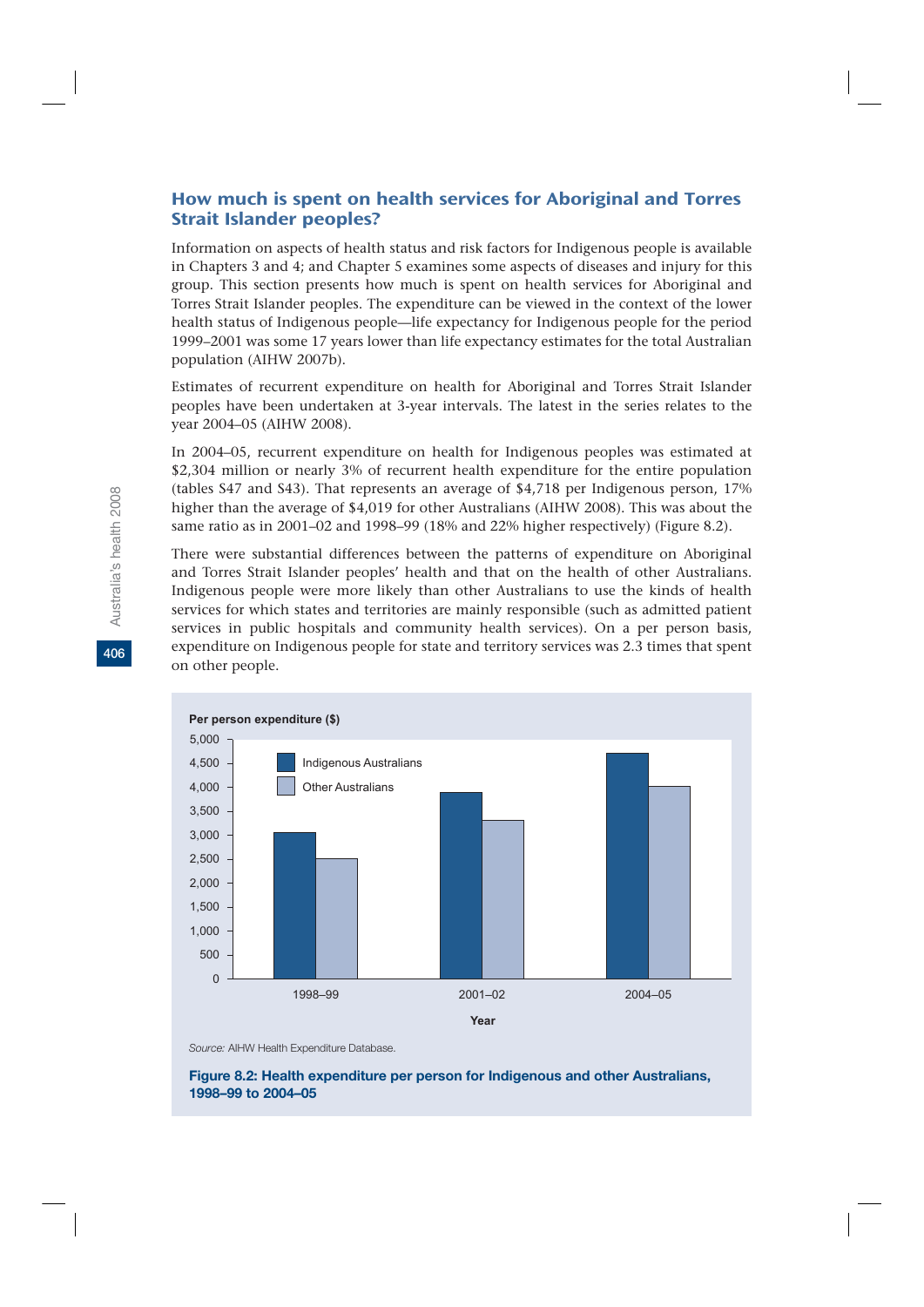For the two major Australian Government funding programs, namely Medicare and the PBS, average expenditure per person on Aboriginal and Torres Strait Islander peoples was less than half (44%) that on other Australians (Figure 8.3). If spending on Indigenous-specific Australian Government programs such as Aboriginal Community Controlled Health Services is included, the overall Indigenous/other Australians expenditure ratio for Australian Government programs in 2004–05 was 0.87:1 (AIHW 2008).

Average per person expenditure on private services (that is, services neither provided nor managed by the Australian Government or state or territory governments), such as private hospital services, private dental services and services provided by other health practitioners, was also much lower for Indigenous people than for other Australians. The Indigenous/other Australians expenditure ratio for all non-government health goods and services combined was estimated at 0.27:1 (AIHW 2008).



*Note:* MBS/PBS also includes co-payments for these services from individuals. *Source:* AIHW Health Expenditure Database.

**Figure 8.3: Health expenditure per person for Indigenous and other Australians by program, 2004–05**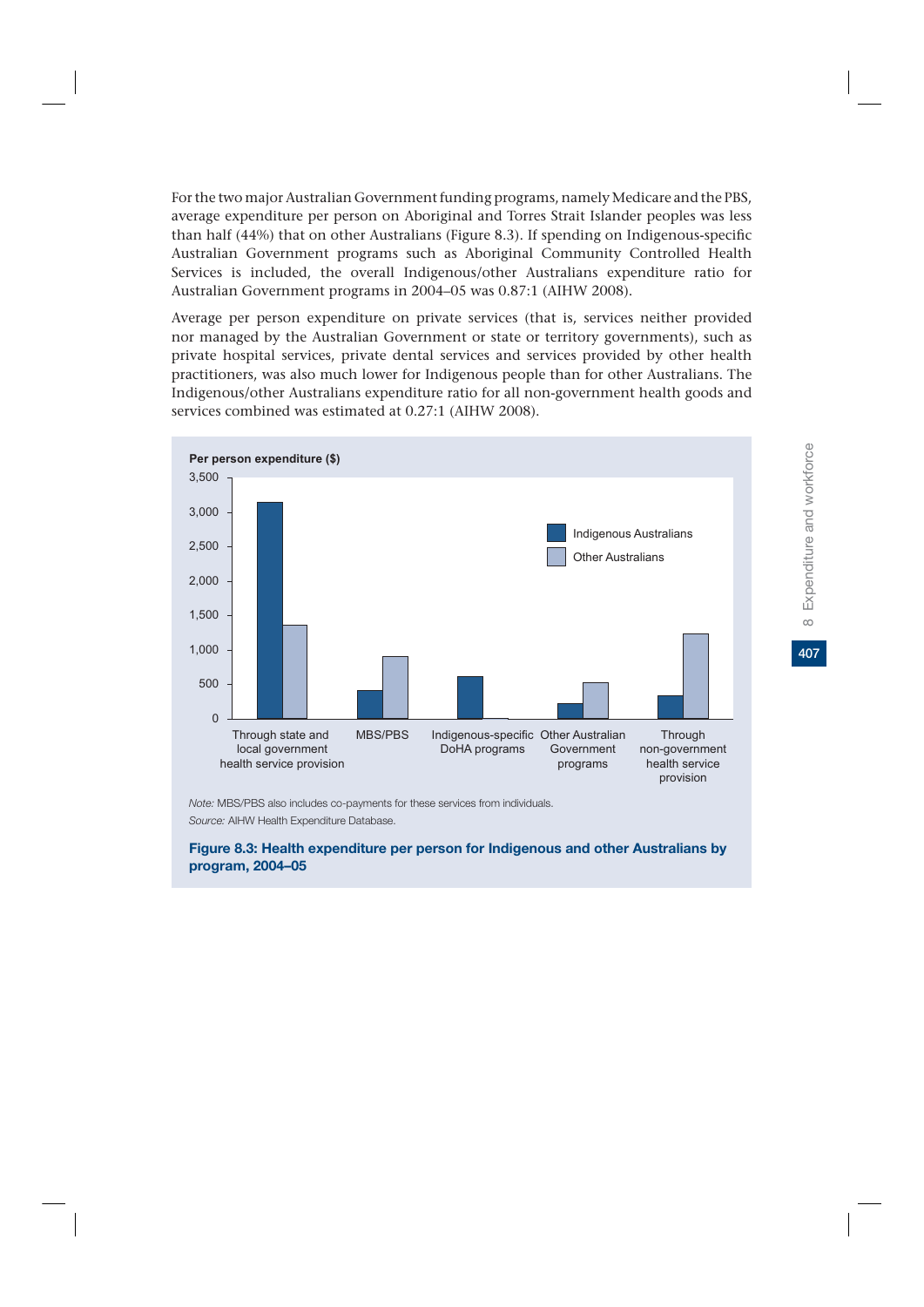## What is spent on health services for veterans?

In 2005–06, funding by the Department of Veterans' Affairs (DVA) on health totalled \$3,126 million (Table 8.7), which was 3.9% of recurrent health expenditure for the entire population. This funding related largely to services for veterans, war widows and widowers. The largest amount of DVA funding was for hospitals (\$684 million for public hospital services and \$834 million for private hospitals), medical services (comprising payments to GPs and specialists who are registered with DVA) (\$767 million), and medications (\$468 million). As a proportion of total recurrent health expenditure, DVA funding of private hospitals and patient transport were the largest components (13% and 7% respectively).

Note that elsewhere in this chapter, DVA funding is included in total funding by the Australian Government and not separately identified.

|                                         |                | <b>Proportion of DVA</b> | <b>Proportion of total</b><br>recurrent health |
|-----------------------------------------|----------------|--------------------------|------------------------------------------------|
| Area of expenditure                     | Amount (\$m)   | health funding (%)       | expenditure $(b)$ (%)                          |
| Public hospital services <sup>(c)</sup> | 684            | 21.9                     | 2.8                                            |
| Private hospitals                       | 834            | 26.7                     | 12.5                                           |
| Patient transport                       | 96             | 3.1                      | 6.7                                            |
| Medical services                        | 767            | 24.5                     | 4.9                                            |
| Dental services                         | 86             | 2.7                      | 1.6                                            |
| Other health practitioners              | 132            | 4.2                      | 4.4                                            |
| Community health                        | $\overline{2}$ | $\cdot$ .                | $\ddot{\phantom{0}}$                           |
| <b>Medications</b>                      | 468            | 15.0                     | 4.1                                            |
| Aids and appliances                     | 1              | $\ddot{\phantom{0}}$     | $\sim$ $\sim$                                  |
| Administration                          | 55             | 1.8                      | 2.2                                            |
| Research                                | $\overline{2}$ | 0.1                      | 0.1                                            |
| <b>Total</b>                            | 3,126          | 100.0                    | 3.9                                            |

#### **Table 8.7: DVA health funding(a) by area of expenditure, 2005–06**

(a) Actual expense for 2005–06. Note these figures exclude some funding for non-health expenditure that is included in Table 8.8.

(b) Proportion of total recurrent health expenditure for each area of expenditure.

(c) Public hospital services excludes dental services, community health services, patient transport, public health and health research undertaken by public hospitals. Can include services provided off the hospital site such as hospital-in-the-home dialysis or other services.

*Source:* DVA, unpublished data.

DVA-administered health funding increased, in real terms, by 63% from 1996–97—from \$2,069 million to \$3,366 million in 2005–06 (Table 8.8). During the same period, the veteran population eligible to receive this funding decreased by 10% and the number of gold card holders decreased by 3% (Gold card holders are people entitled to the full range of health-care services at DVA expense, including medical, dental and optical care).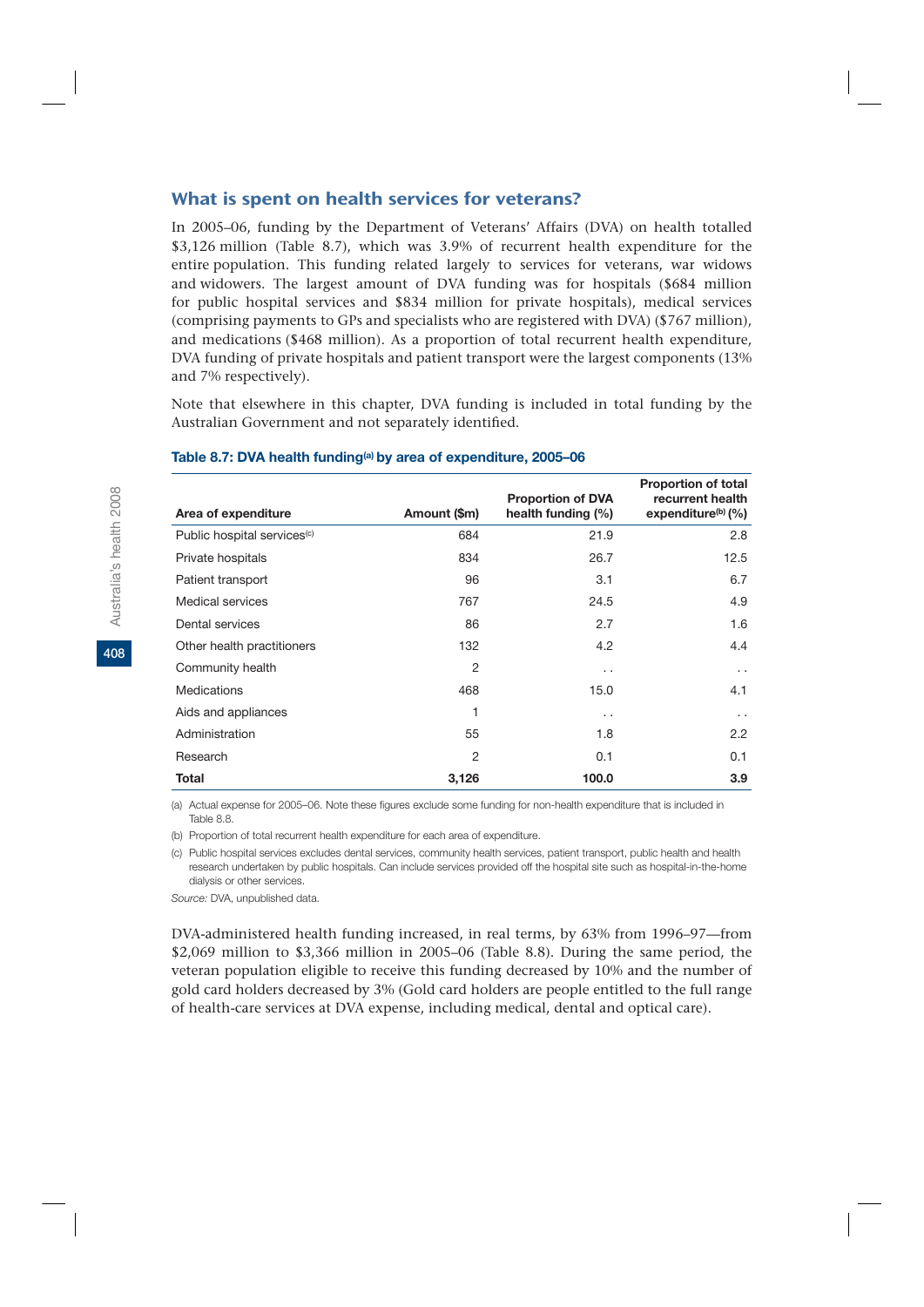|             | DVA-administered health funding       |                                        | Eligible veteran                                 | Gold card                      |
|-------------|---------------------------------------|----------------------------------------|--------------------------------------------------|--------------------------------|
| Year        | <b>Current prices</b><br>(\$ million) | <b>Constant prices</b><br>(\$ million) | population <sup>(c)</sup> at 30<br>June (number) | holders at 30<br>June (number) |
| 1996–97     | 1,600                                 | 2,069                                  | 340,327                                          | 258,562                        |
| 1997-98     | 1,800                                 | 2,279                                  | 339,310                                          | 257,567                        |
| 1998-99     | 2,000                                 | 2,469                                  | 353,840                                          | 291,622                        |
| 1999-00     | 2,300                                 | 2,773                                  | 348,996                                          | 287,066                        |
| 2000-01     | 2,500                                 | 2,957                                  | 345,131                                          | 283,925                        |
| $2001 - 02$ | 2,700                                 | 3,019                                  | 340,716                                          | 281,448                        |
| $2002 - 03$ | 3,000                                 | 3,232                                  | 335,160                                          | 277,747                        |
| 2003-04     | 3,200                                 | 3,331                                  | 325,798                                          | 269,544                        |
| 2004-05     | 3,400                                 | 3,400                                  | 316,333                                          | 260,864                        |
| 2005-06     | 3,500                                 | 3,366                                  | 305,229                                          | 250,957                        |

#### Table 8.8: DVA health funding<sup>(a)</sup>, current and constant prices<sup>(b)</sup>, the eligible veteran **population and number of gold card holders, 1996–97 to 2005–06**

(a) Excludes residential aged care subsidy, salaries and administration and certain minor items not directly related to veteran health care (for example, health research).

(b) See Box 8.2 for explanation of constant price estimation.

(c) Includes gold and white card holders. White card holders are entitled to the full range of health-care services at DVA expense, but generally only for those disabilities or illnesses accepted as service-related.

*Sources:* DVA Annual Reports and DVA unpublished data.

## How much is spent on each type of disease and injury?

This section provides an overview of how health expenditure in Australia is distributed among disease and injury groups. The estimates were derived using a method that ensures that they add across disease, age and sex groups to the total Australian health system expenditure for 2004–05 that was able to be allocated by disease (AIHW in press). The estimates provide a useful description of the use and costs of health services in Australia, as well as a reference source for planners and researchers interested in costs and use patterns for particular disease groups.

There are a number of points to note when using disease expenditure data. The estimates:

- are only one measure of the size of the disease burden on the community (that is, the 'size of the problem')
- are not the same as loss of health because of disease
- do not mean that the disease with the highest expenditure should necessarily be the top priority for intervention
- should not be regarded as how much would be saved if a specific or all diseases were prevented
- are not an estimate of the total economic impact of diseases in the Australian community. This is because the estimates do not include costs that are not accrued by the health system, such as travel costs of patients, costs associated with the social and economic burden on carers and family, and costs owing to lost quality and quantity of life.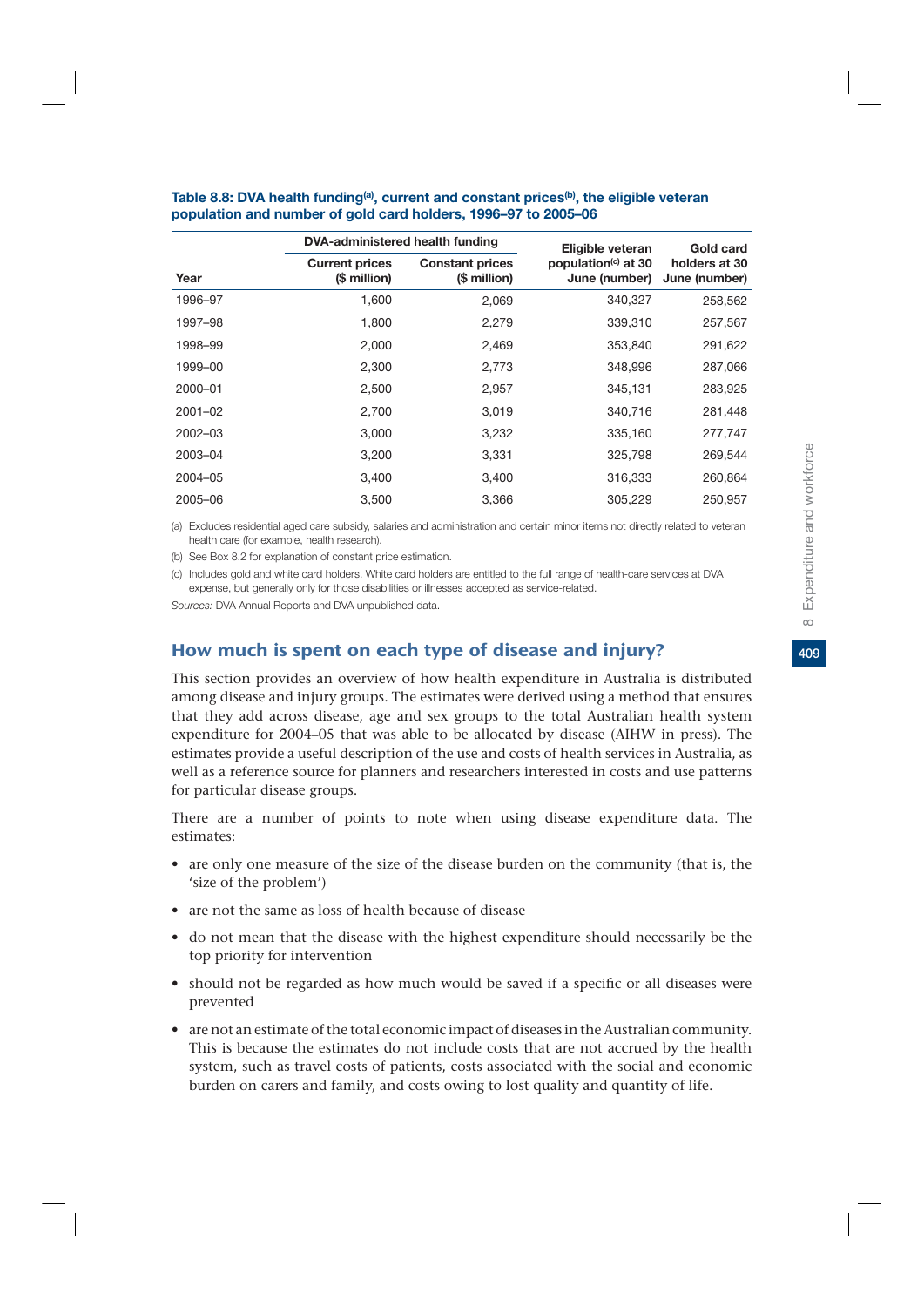In 2004–05, total health expenditure in Australia was \$81.1 billion. Of this, estimates for disease expenditure were able to be allocated for \$52.7 billion (65%). The remaining \$28.4 billion of health expenditure which could not be allocated by disease included recurrent expenditure of \$23.7 billion for:

- hospital non-admitted patient services
- community health, excluding community mental health
- public health, excluding cancer screening programs
- health administration
- other health practitioner services, excluding optometry
- non-prescription medications
- patient transport services
- health aids and appliances.

It also included capital expenditure of \$4.7 billion.

#### Which diseases have the most spent on them?

Seven broad disease groups accounted for an estimated \$29,827 million, or 57% of the allocatable health expenditure in Australia in 2004–05 (Table 8.9). Cardiovascular disease was the most expensive disease group (\$5,923 million or 11% of expenditure) and oral health was the second most expensive (\$5,305 million or 10%).

Different illnesses have different patterns of expenditure by type of health service (Figure 8.4). For cardiovascular diseases, musculoskeletal diseases, cancers and other neoplasms and injuries, expenditure on hospital admitted patient services accounted for a relatively high proportion of total expenditure.



(a) Includes dental services. *Source:* AIHW in press.

**Figure 8.4: Expenditure on disease by area of expenditure for selected broad disease groups, 2004–05 (\$ million)**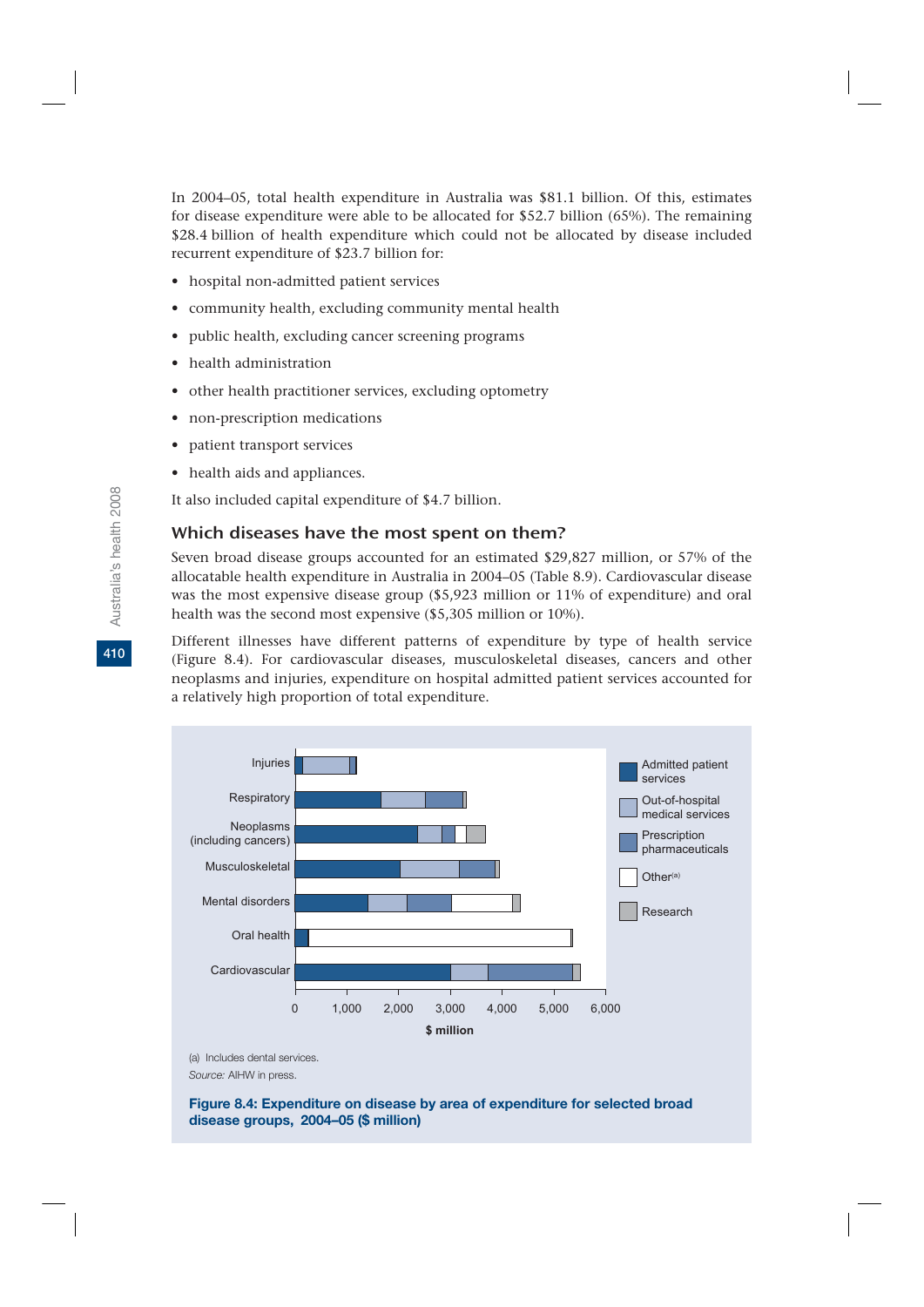| COOK OF THE STATE         |
|---------------------------|
|                           |
|                           |
|                           |
|                           |
|                           |
|                           |
|                           |
|                           |
|                           |
|                           |
|                           |
|                           |
|                           |
|                           |
|                           |
|                           |
|                           |
|                           |
|                           |
|                           |
|                           |
|                           |
|                           |
|                           |
|                           |
|                           |
|                           |
|                           |
|                           |
|                           |
|                           |
|                           |
|                           |
|                           |
|                           |
|                           |
| s: nealth system ~        |
|                           |
|                           |
|                           |
|                           |
| <br> <br> <br>            |
|                           |
|                           |
|                           |
|                           |
|                           |
|                           |
|                           |
|                           |
|                           |
|                           |
|                           |
|                           |
|                           |
|                           |
|                           |
|                           |
|                           |
|                           |
|                           |
|                           |
| ) Distribution of Display |
|                           |
|                           |
|                           |
|                           |
|                           |
|                           |
|                           |
|                           |
|                           |
|                           |
|                           |
|                           |
|                           |
|                           |
|                           |
|                           |
| <b>Contract Distances</b> |
|                           |
| labl                      |
|                           |
|                           |
| l                         |

|                                                                                                | Admitted                           | hospital<br>Out-of  |                    | Prescription                        |          |               | Total health<br>expenditure | Proportion of                      |
|------------------------------------------------------------------------------------------------|------------------------------------|---------------------|--------------------|-------------------------------------|----------|---------------|-----------------------------|------------------------------------|
| <b>Broad groups</b>                                                                            | services <sup>(a)</sup><br>patient | services<br>medical | services<br>Dental | ceuticals <sup>(b)</sup><br>pharma- | Other(c) | Research      | disease<br>allocated by     | total allocated<br>expenditure (%) |
| Cardiovascular                                                                                 | 3,009                              | 1, 114              |                    | 1,636                               |          | 164           | 5,923                       | 11.2                               |
| Oral health                                                                                    | 186                                | $\approx$           | 5,064              | $\circ$                             | ÷,       | 27            | 5,305                       | $\overline{0}$                     |
| Mental disorders                                                                               | 1,411                              | 543                 |                    | 854                                 | 1,177    | 148           | 4,133                       | 7.8                                |
| Musculoskeletal                                                                                | 2,003                              | 1,178               |                    | 680                                 | Ì        | 8             | 3,954                       |                                    |
| Neoplasms (including cancers)                                                                  | 2,381                              | 569                 |                    | 236                                 | 222      | 378           | 3,786                       |                                    |
| Respiratory                                                                                    | 1,477                              | 1,049               |                    | 725                                 |          | 69            | 3,321                       | ္ယ                                 |
| Genitourinary                                                                                  | 1,431                              | 780                 |                    | $\frac{1}{11}$                      |          | $^{24}$       | 2,346                       |                                    |
| Digestive system                                                                               | 1,849                              | 447                 |                    | 764                                 |          | $\frac{8}{4}$ | 3,107                       | 5.9                                |
| Nervous system                                                                                 | 985                                | 775                 |                    | 464                                 | 218      | 291           |                             | 5.2                                |
| Endocrine, nutritional & metabolic                                                             | 448                                | 501                 |                    | 1,042                               |          | 110           | 2,732<br>2,101              | d<br>4                             |
| Maternal conditions                                                                            | 1,539                              | 117                 |                    |                                     |          | $\approx$     | 1,672                       | 3.2                                |
| Skin diseases                                                                                  | 398                                | 452                 |                    | 102                                 |          | ဘု            | 964                         | $\frac{8}{1}$                      |
| Infectious & parasitic                                                                         | 482                                | 458                 |                    | 199                                 |          | 184           | 1,323                       | 2.5                                |
| Injuries                                                                                       | 2,422                              | 845                 |                    | 124                                 |          |               | 3,405                       | 6.5                                |
| Diabetes                                                                                       | 371                                | 288                 |                    | 275                                 |          | 55            | 989                         | $\frac{0}{1}$                      |
| Neonatal causes                                                                                | 422                                | 24                  |                    |                                     |          |               | 456                         | 0.9                                |
| Congenital anomalies                                                                           | 209                                | 25                  |                    |                                     |          | 54            | 290                         | 0.6                                |
| Signs, symptoms, ill-defined conditions<br>and other contact with health system <sup>(d)</sup> | 3,195                              | 2,717               |                    | 919                                 |          | 22            | 6,853                       | 13.0                               |
| Total                                                                                          | 24,221                             | 11,900              | 5,064              | 8,144                               | 1,616    | 1715          | 52,660                      | 100.0                              |
| Proportion of total allocated<br>expenditure (%)                                               | 46.0                               | 22.6                | 9.6                | 15.5                                | 31       | 3.3           | 100.0                       |                                    |
|                                                                                                |                                    |                     |                    |                                     |          |               |                             |                                    |

(a) Public and private acute hospitals, and psychiatric hospitals. Includes medical services provided to private admitted patients in hospital. (a) Public and private acute hospitals, and psychiatric hospitals. Includes medical services provided to private admitted patients in hospital.

(b) Includes all pharmaceuticals for which a prescription is needed, including benefit-paid prescriptions, private prescriptions and under co-payment prescriptions. (b) Includes all pharmaceuticals for which a prescription is needed, including benefit-paid prescriptions, private prescriptions and under co-payment prescriptions.

(c) Includes optometry services, community mental health, and breast and cervical screening programs. (c) Includes optometry services, community mental health, and breast and cervical screening programs.

(d) Includes services for signs, symptoms and ill-defined conditions where cause of problem is unknown. 'Other contact with the health system' includes fertility control, reproduction and (d) Includes services for signs, symptoms and ill-defined conditions where cause of problem is unknown. 'Other contact with the health system' includes fertility control, reproduction and development; elective plastic surgery; general prevention, screening and health examination; and treatment and aftercare for unspecified disease. development; elective plastic surgery; general prevention, screening and health examination; and treatment and aftercare for unspecified disease.

Source: AIHW in press. *Source:* AIHW in press.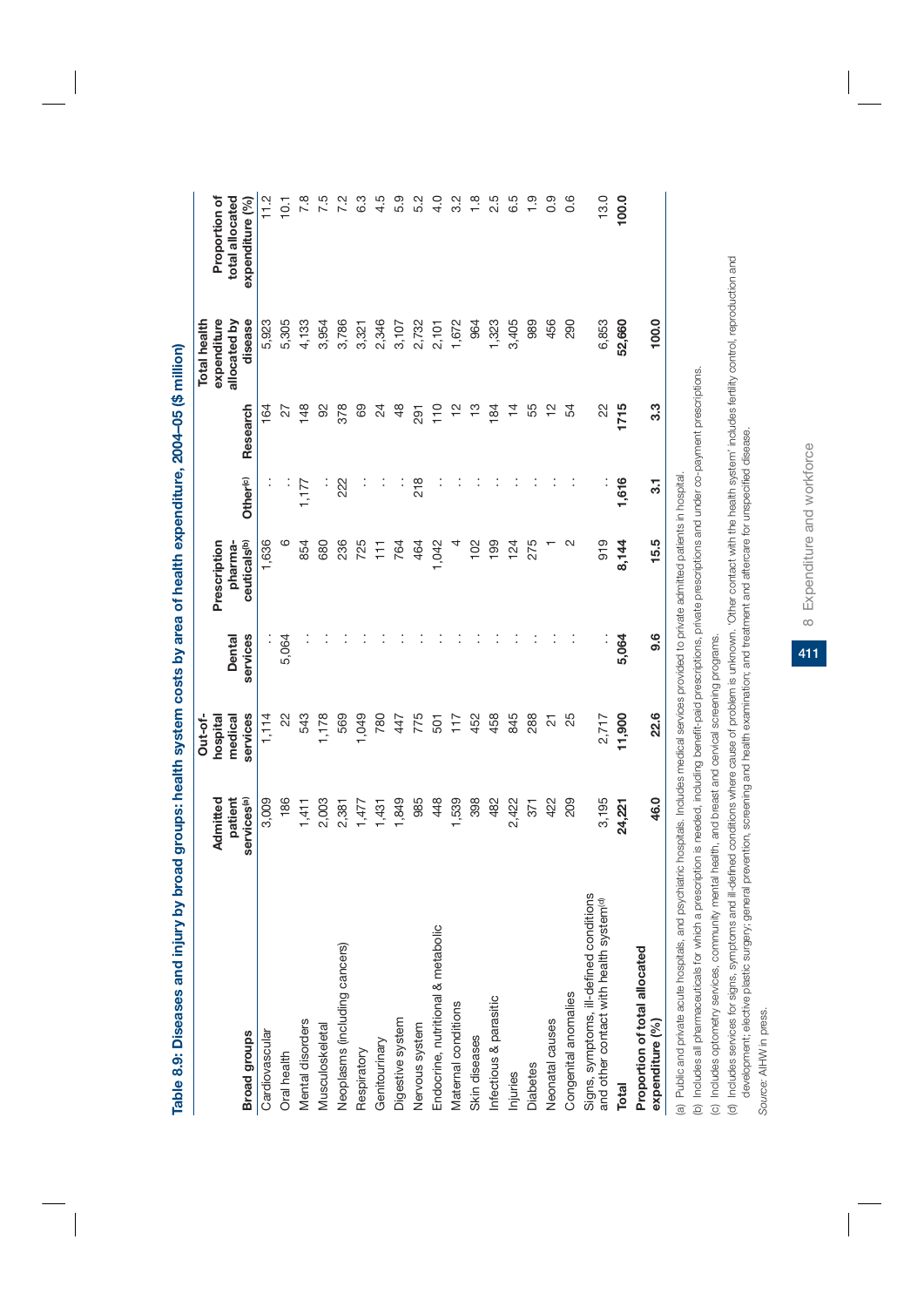## Spending differences according to age and sex

Health system expenditure allocated by disease was 18% higher for females than for males— \$28.5 billion compared with \$24.1 billion. Expenditure per person was \$2,781 for females, which was 17% higher than the \$2,377 for males. When maternal conditions are excluded, expenditure per person for females was 10% higher than for males (Table 8.10).

This remaining difference for females largely reflects the fact that there are more women than men in the older age groups, where expenditure is highest.

In 2004–05, total allocated health expenditure for males was higher than for females for the young age groups (up to 14 years) and for the older age groups (from 55 years onwards). In contrast, total allocated health expenditure for females was higher than males for the age groups between 15 and 54 years, reflecting costs for child bearing and health expenditure related to the genitourinary system (Figure 8.5). If the effect of the larger number of females at older age groups is eliminated by comparing males and females in the same age groups, the per person pattern of health expenditure was similar for both sexes with the exception of the peak for females at ages 25–34.

Expenditure per person for mental disorders was generally higher for females than males. It was generally higher for males for cardiovascular disease (Table 8.10).

Total allocated health expenditure per person in 2004–05 ranged from \$790 for females aged 5–14 years to \$10,588 for males aged 85 years and over. The male–female difference in per person cost was the greatest, in dollar terms, for the 85 and over age group (\$10,588 for males and \$8,553 for females) (Table 8.10).





**412**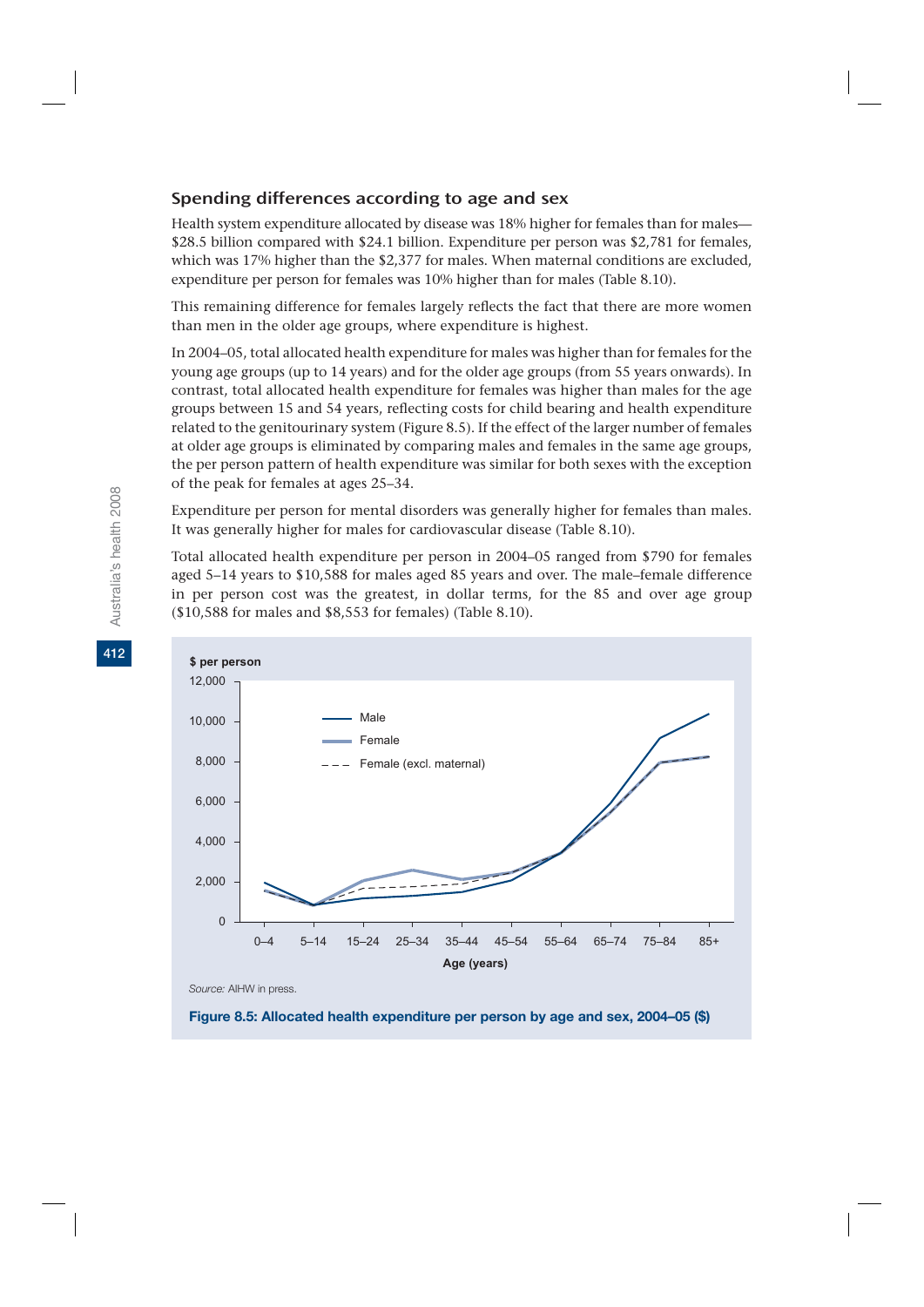| <b>Selected broad</b>         |         |     |       |       | Age group |       |                                                |       |       |              |       |
|-------------------------------|---------|-----|-------|-------|-----------|-------|------------------------------------------------|-------|-------|--------------|-------|
| disease groups<br>and sex     | $0 - 4$ |     |       |       |           |       | 5-14 15-24 25-34 35-44 45-54 55-64 65-74 75-84 |       |       | $85+$        | Total |
| Cardiovascular                |         |     |       |       |           |       |                                                |       |       |              |       |
| Male                          | 11      | 7   | 14    | 37    | 94        | 276   | 653                                            | 1,336 | 1,998 | 2.096        | 321   |
| Female                        | 8       | 7   | 14    | 34    | 77        | 184   | 416                                            | 865   | 1,517 | 1,604        | 260   |
| Oral health                   |         |     |       |       |           |       |                                                |       |       |              |       |
| Male                          | 335     | 264 | 409   | 261   | 184       | 157   | 172                                            | 174   | 180   | 125          | 242   |
| Female                        | 301     | 281 | 650   | 314   | 195       | 166   | 156                                            | 178   | 160   | 122          | 278   |
| <b>Mental disorders</b>       |         |     |       |       |           |       |                                                |       |       |              |       |
| Male                          | 75      | 30  | 205   | 306   | 268       | 220   | 197                                            | 170   | 227   | 243          | 196   |
| Female                        | 23      | 47  | 216   | 278   | 273       | 248   | 221                                            | 237   | 271   | 204          | 209   |
| Musculoskeletal               |         |     |       |       |           |       |                                                |       |       |              |       |
| Male                          | 16      | 28  | 53    | 76    | 125       | 190   | 327                                            | 515   | 655   | 514          | 169   |
| Female                        | 15      | 26  | 40    | 67    | 114       | 225   | 421                                            | 708   | 876   | 585          | 218   |
| Neoplasms (including cancers) |         |     |       |       |           |       |                                                |       |       |              |       |
| Male                          | 32      | 19  | 22    | 30    | 60        | 133   | 350                                            | 733   | 1,120 | 1,121        | 182   |
| Female                        | 32      | 18  | 34    | 59    | 117       | 242   | 357                                            | 586   | 615   | 544          | 189   |
| Respiratory                   |         |     |       |       |           |       |                                                |       |       |              |       |
| Male                          | 350     | 116 | 74    | 72    | 79        | 94    | 178                                            | 364   | 679   | 894          | 164   |
| Female                        | 260     | 100 | 96    | 86    | 97        | 120   | 194                                            | 316   | 463   | 509          | 162   |
| <b>Injuries</b>               |         |     |       |       |           |       |                                                |       |       |              |       |
| Male                          | 83      | 102 | 204   | 164   | 140       | 142   | 178                                            | 265   | 505   | 885          | 178   |
| Female                        | 65      | 66  | 90    | 84    | 90        | 110   | 152                                            | 271   | 625   | 1,154        | 156   |
| <b>Maternal conditions</b>    |         |     |       |       |           |       |                                                |       |       |              |       |
| Female                        | 23      | 1   | 307   | 662   | 177       | 3     |                                                |       |       |              | 163   |
| <b>Total</b>                  |         |     |       |       |           |       |                                                |       |       |              |       |
| <b>Male</b>                   | 1,968   | 818 | 1,285 | 1,367 | 1,530     | 2,080 | 3,477                                          | 5,972 |       | 9,155 10,588 | 2,377 |
| Female                        | 1,618   | 790 | 2,014 | 2,390 | 2,028     | 2,420 | 3,436                                          | 5,510 | 8,060 | 8,553        | 2,781 |
| Female (excl.<br>maternal)    | 1,595   | 789 | 1,707 | 1,729 | 1,851     | 2,417 | 3,436                                          | 5,510 | 8,060 | 8.553        | 2,618 |

#### **Table 8.10: Allocated health expenditure per person by age, sex and broad disease groups, 2004–05 (\$)**

Source: AIHW in press**.**

## How much was spent on each kind of health service and who provided the funding?

This section is derived from *Health expenditure Australia 2005–06* (AIHW 2007a) which contains more detailed information on health expenditure and funding. Recurrent expenditure on health in 2005–06 was estimated at \$80,389 million (92.5% of total health expenditure). The largest component was expenditure on hospital services, totalling \$31,003 million (39% of recurrent expenditure) (Table S44; Figure 8.6).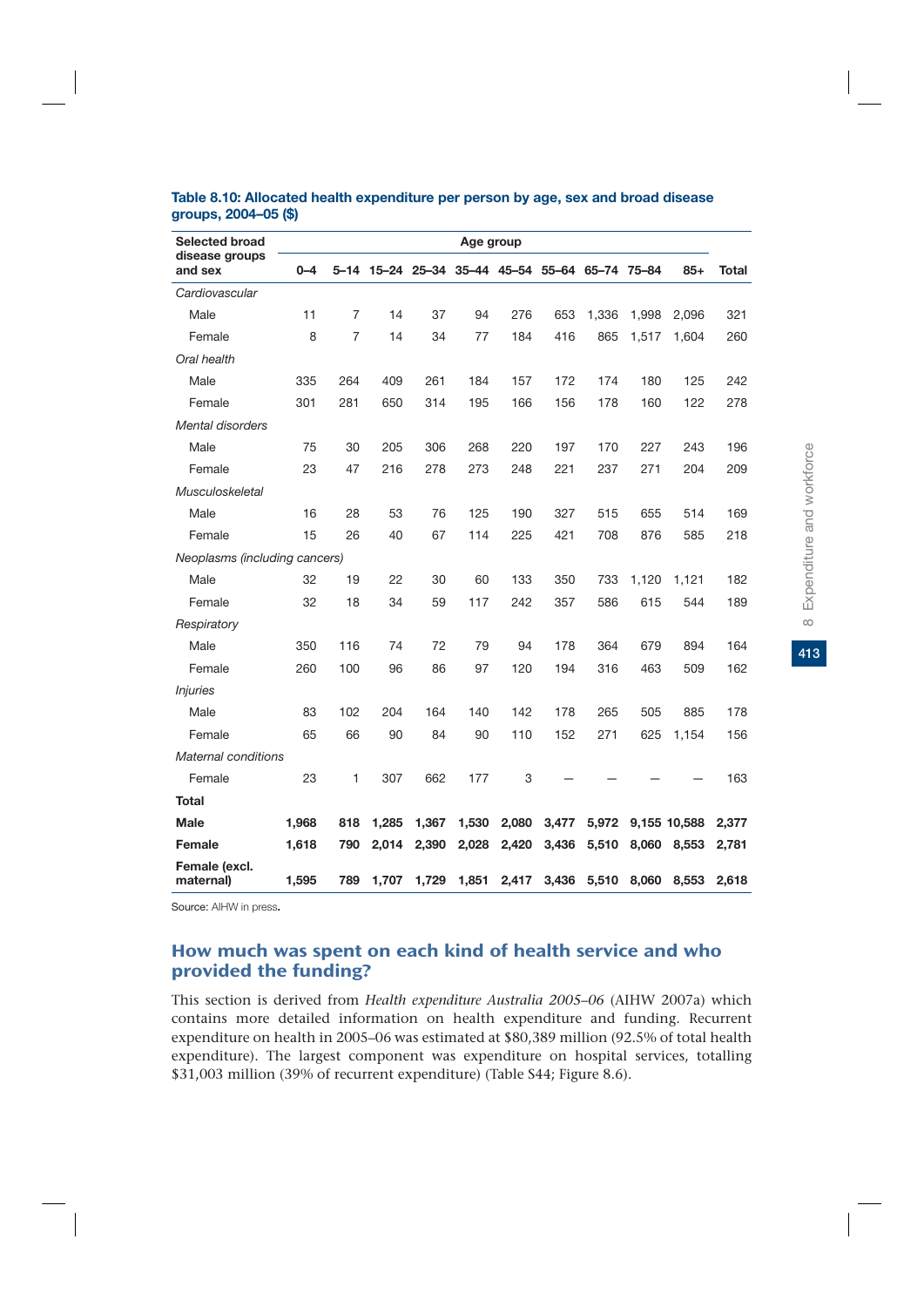The next largest component was medical services, comprising mainly services provided by registered general practitioners and specialists, excluding those provided to public admitted patients or public outpatients in public hospitals (\$15,499 million or 19% of recurrent health expenditure). Medications (excluding those dispensed in hospitals) came next at \$11,501 million or 14%. Expenditure on dental services (\$5,337 million) and community health (\$3,899 million) accounted for 7% and 5%, respectively.



(a) Public hospital services excludes dental services, community health services, patient transport services, public health and health research undertaken by the hospital. Can include services provided off the hospital site such as hospital-in-the-home dialysis or other services.

(b) Other health comprises patient transport services, administration and research.

*Source:* AIHW Health Expenditure Database.

#### **Figure 8.6: Recurrent health expenditure by area of expenditure and source of funds, 2005–06**

#### Hospitals

#### Expenditure

In 2005–06, hospital expenditure was \$31,003 million. Expenditure on public hospital services represented \$24,319 million or 78% of all expenditure on hospitals during 2005–06, with the balance, \$6,683 million or 22%, spent on private hospitals (Table S45).

In real terms, expenditure on hospitals (both public and private) grew by 4.8% per year between 1995–96 and 2002–03, and by 4.2% between 2003–04 and 2005–06 (Table S45).

For public hospitals, real growth in expenditure was 4.6% per year from 1995–96 to 2002–03. For public hospital services, expenditure increased on average by 4.9% per year from 2003–04 to 2005–06 (see explanation of expenditure relating to public hospitals in the 'Breaks in series' section below).

Real growth in expenditure on private hospitals was slightly lower at 4.5% each year between 1995–96 and 2005–06.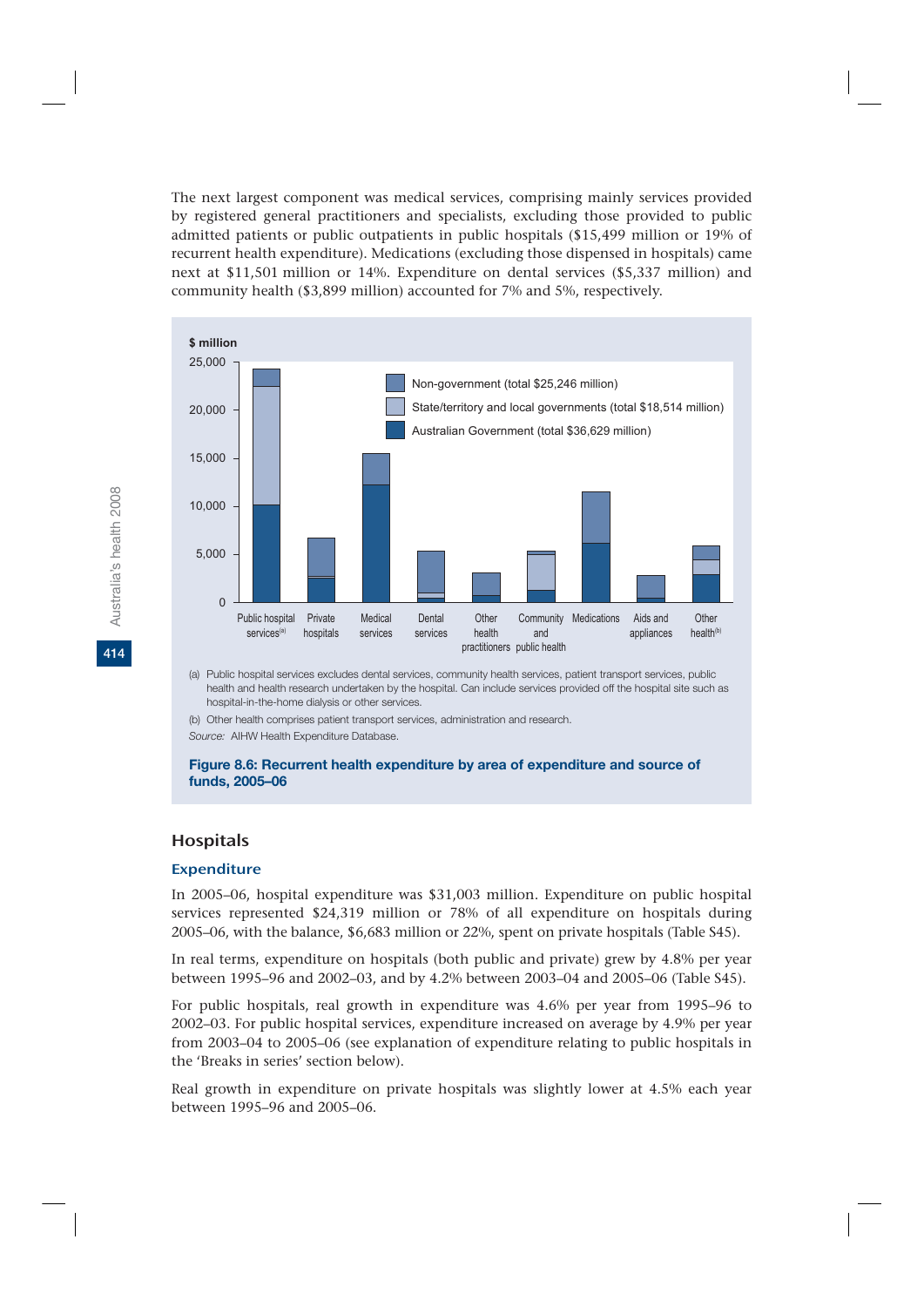Public hospitals in this report include public psychiatric hospitals, which are public hospitals that cater almost exclusively for the needs of people with mental illness.

|         |                                                | Government                          |              |                                   |       |
|---------|------------------------------------------------|-------------------------------------|--------------|-----------------------------------|-------|
| Year    | <b>Australian</b><br>Government <sup>(b)</sup> | <b>State/territory</b><br>and local | <b>Total</b> | Non-<br>government <sup>(b)</sup> | Total |
| 1995-96 | 37.4                                           | 35.9                                | 73.3         | 26.7                              | 100.0 |
| 1996-97 | 35.6                                           | 38.1                                | 73.7         | 26.3                              | 100.0 |
| 1997-98 | 38.2                                           | 38.2                                | 76.4         | 23.6                              | 100.0 |
| 1998-99 | 41.9                                           | 36.0                                | 77.9         | 22.1                              | 100.0 |
| 1999-00 | 43.8                                           | 35.8                                | 79.6         | 20.4                              | 100.0 |
| 2000-01 | 45.0                                           | 34.9                                | 79.8         | 20.2                              | 100.0 |
| 2001-02 | 44.0                                           | 35.0                                | 79.0         | 21.0                              | 100.0 |
| 2002-03 | 43.5                                           | 37.5                                | 81.1         | 18.9                              | 100.0 |
| 2003-04 | 42.6                                           | 38.0                                | 80.6         | 19.4                              | 100.0 |
| 2004-05 | 42.3                                           | 38.4                                | 80.7         | 19.3                              | 100.0 |
| 2005-06 | 40.6                                           | 40.5                                | 81.1         | 18.9                              | 100.0 |

#### Table 8.11: Recurrent expenditure on hospitals<sup>(a)</sup> by source of funds, current prices, **1995–96 to 2005–06 (per cent)**

(a) Includes public and private hospitals. For public hospitals, this includes dental services, community health services, patient transport services, public health and health research undertaken by public hospitals.

(b) Funding by the Australian Government and private health insurance funds has been adjusted for the private health insurance rebate.

*Note:* Components may not add to totals, because of rounding.

*Source:* AIHW Health Expenditure Database.

#### Breaks in series

There have been changes in methods which have led to a break in time series information for both public and private hospitals. As a result, public hospital expenditure from 2003–04 onwards cannot be compared with that from previous years. Similarly, caution should be used when comparing private hospital expenditure from 2002–03 onwards with that from previous years.

#### *Public hospitals and public hospital services*

Information on public hospitals expenditure (and its funding) before 2003–04 is referred to as public hospitals expenditure and from 2003–04 onwards is referred to as public hospital services expenditure, because they do not contain all the same elements as each other (for more information, see AIHW 2007a).

However, note that the public hospitals expenditure data for years 2003–04 to 2005–06 presented in tables 8.11 and 8.12 and figures 8.7 and 8.8 used the same calculations as those used for the pre-2003–04 method, to enable comparisons of public hospitals expenditure across the decade. Therefore, expenditure data in these tables for the years 2003–04 to 2005–06 refer to public hospitals expenditure, not public hospital services expenditure.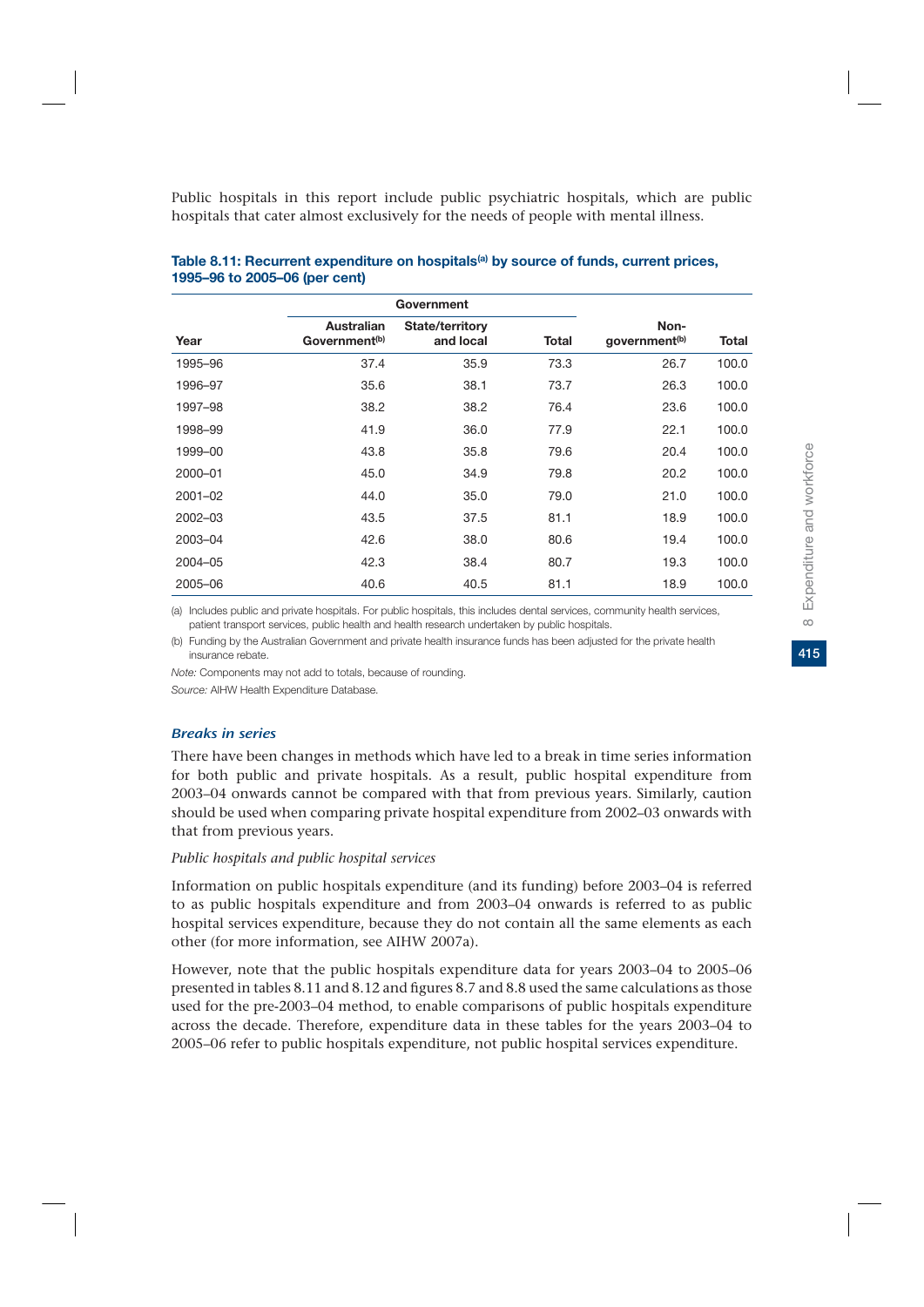#### *Private hospitals*

From 2002–03, state and territory governments began identifying their purchases of services from private hospitals as part of their funding of private hospitals expenditure. This change in practice resulted in a change in the estimated state/territory share of funding of hospital expenditure from 35% in 2001–02 to over 37% in 2002–03 and a corresponding drop in the non-government share of funding of this expenditure (Table 8.11).

#### Funding

In 2005–06, governments accounted for most of hospital funding (81%) (Table 8.11). Over the decade to 2005–06, governments increased their share of hospital funding by 7.8 percentage points—the Australian Government by 3.2 percentage points and the states and territories by 4.6 percentage points. At the same time the non-government funding of public and private hospitals decreased from 26.7% to 18.9%.

Of this 7.8 percentage point increase in the share of government funding over the decade, 5.6 percentage points were the effect of the Australian Government private health insurance subsidy/rebate taking over some of the funding of private health insurance.

The Private Health Insurance Incentives Scheme Subsidy was introduced in 1997, and replaced by a 30% rebate on premiums in January 1999 (Box 8.5). These Australian Government policy measures were aimed at arresting a long-term decline in membership of private health insurance funds. As a result, the Australian Government's share of funding for hospitals increased to 45% by 2000–01, from 36% in 1996–97 (Table 8.11).



(a) Includes Medicare Agreements from 1984–85 to 1997–98.

*Note:* Public hospitals includes dental services, community health services, patient transport services, public health and health research undertaken by public hospitals.

*Source:* AIHW Health Expenditure Database.

**Figure 8.7: Recurrent expenditure on public hospitals by source of funds, current prices, 1984–85 to 2005–06 (per cent)**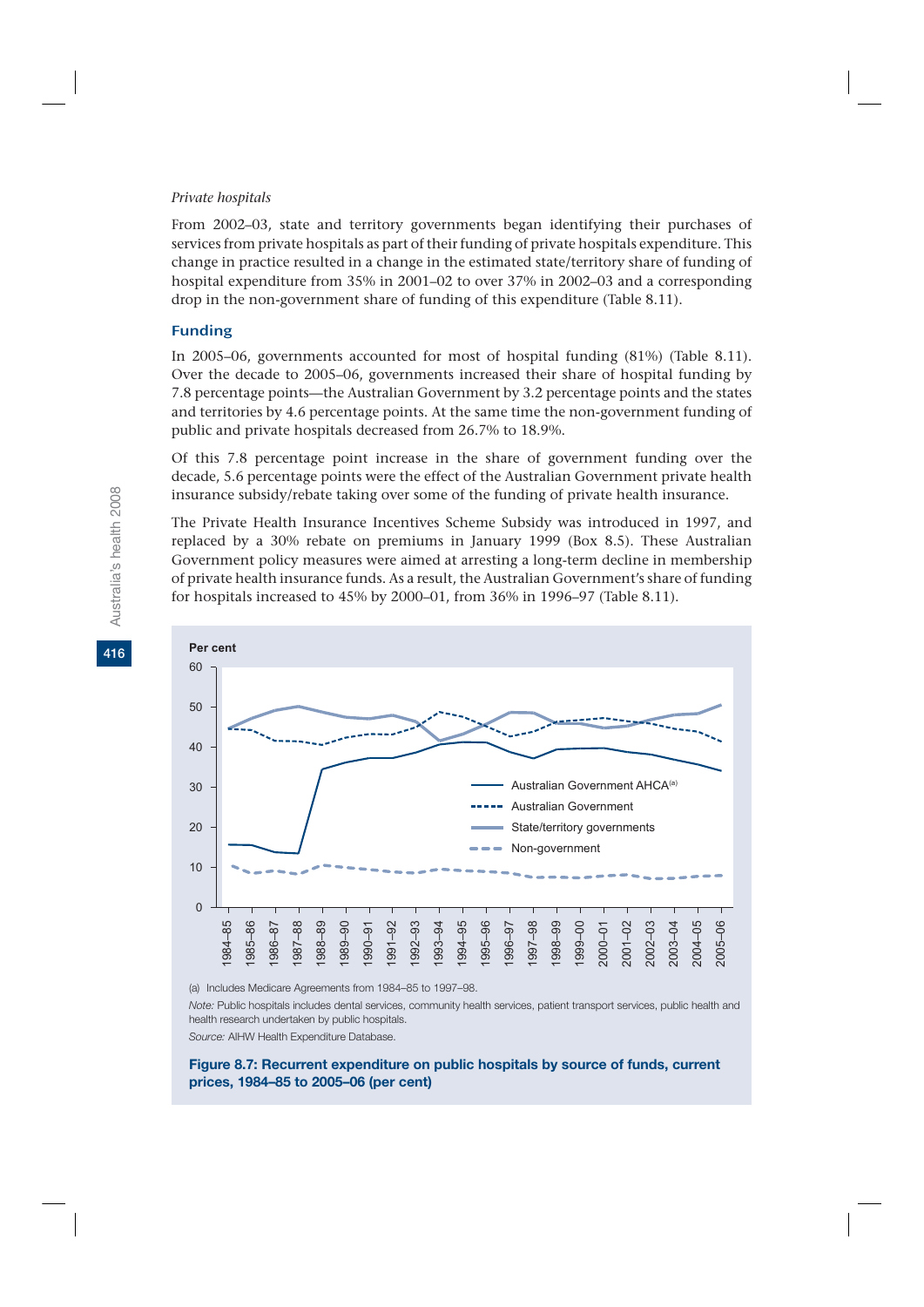417

In the estimates presented here, the subsidy and the 30% rebate have both been treated as funding by the Australian Government. This reduces the estimated share of funding by private health insurance funds, which is reflected in the drop in the overall nongovernment share of funding from 26% in 1996–97 to 19% in 2005–06.

The Australian Government maintained a higher share of overall hospital funding than the state and territory governments throughout all of the 1998–99 to 2002–03 AHCA period. This was largely due to increases in private health insurance membership and therefore increases in Australian Government expenditure due to the 30% premium rebates scheme. This mostly affected the funding provided to private hospitals.

#### Public hospitals

Funding for public psychiatric and non-psychiatric hospitals includes funding for dental services, community health services, patient transport services, public health and health research where those activities are undertaken in public hospitals, in addition to funding for general hospital treatment provided by public hospitals.

More than 90% of funding for public hospitals comes from governments. The Australian Government's contribution—estimated at 41% in 2005–06—was largely in the form of Specific Purpose Payments (SPPs) under the AHCAs (Table 8.12). The states and territories, which have the major responsibility for operating and regulating public hospitals that operate within their jurisdictions, provided 51% of the funding for public hospitals in 2005–06.

Over the two decades since 1984–85, the relative contributions to public hospital funding by governments and non-government have varied. In 1984–85, the Australian Government and the state and territory governments funded just under 45% each and non-government sources funded the balance (11%) (Figure 8.7). This was the highest proportion of funding by the non-government sector over these two decades. Funding by the Australian Government peaked at 49% in 1993–94 and by the state and territory governments at 51% in 2005–06.



*Note:* Public hospitals includes dental services, community health services, patient transport services, public health and health research undertaken by public hospitals.

*Source:* AIHW Health Expenditure Database.

#### **Figure 8.8: Recurrent expenditure of public hospitals by source of funds, 2005–06 (per cent)**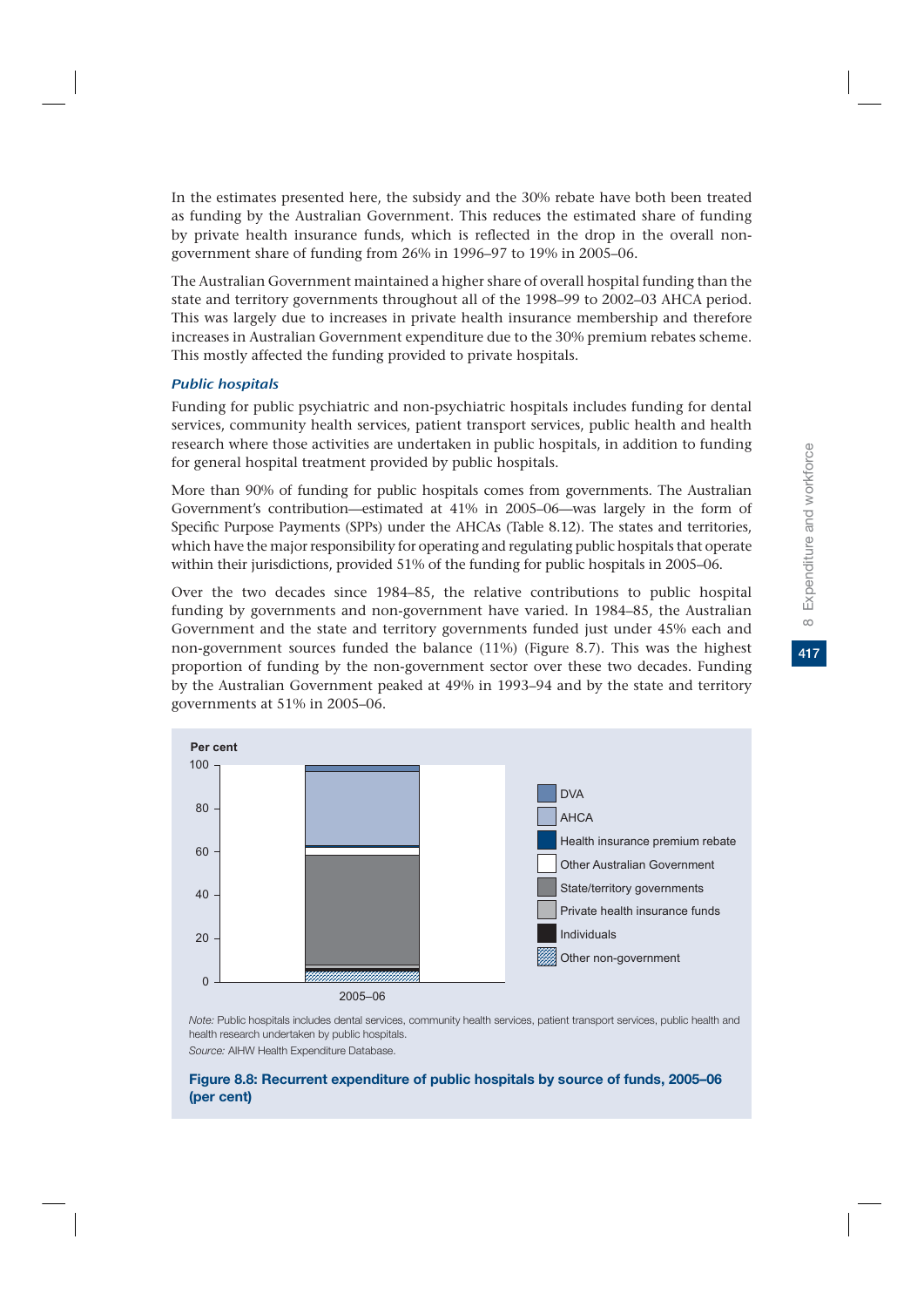In 1995–96, the Australian Government share of public hospital funding was 45% and the state and territory governments share was 46%. In 2005–06, the difference in the relative shares had increased, with the Australian Government providing 41% of public hospital funding and state and territory governments providing 51% (Table 8.12).

The non-government contribution was 9% in 1995–96 and 8% in 2005–06 (Figure 8.7). In 2005–06, this non-government funding consisted of funding from private health insurance (2%), individual out-of-pocket payments (1%) and other non-government funding (5%) such as workers compensation insurers and motor vehicle third-party insurers (1%), and other revenue (4%) (Figure 8.8; AIHW 2007a).

|             |            |             | <b>Australian Government</b>                         |                                                  |       |                                       |                     |
|-------------|------------|-------------|------------------------------------------------------|--------------------------------------------------|-------|---------------------------------------|---------------------|
| Year        | <b>DVA</b> | <b>AHCA</b> | <b>Rebates</b><br>of health<br>insurance<br>premiums | Other<br>Australian<br>Government <sup>(b)</sup> | Total | <b>State/territory</b><br>governments | Total<br>government |
| 1995-96     | 4.0        | 41.2        | . .                                                  |                                                  | 45.2  | 45.8                                  | 91.0                |
| 1996-97     | 3.6        | 38.8        | . .                                                  | 0.4                                              | 42.7  | 48.7                                  | 91.4                |
| 1997–98     | 3.0        | 37.2        | 0.2                                                  | 3.4                                              | 43.9  | 48.6                                  | 92.5                |
| 1998-99     | 3.5        | 39.5        | 0.4                                                  | 3.0                                              | 46.4  | 45.9                                  | 92.4                |
| 1999-00     | 3.4        | 39.7        | 0.6                                                  | 3.1                                              | 46.8  | 45.9                                  | 92.6                |
| 2000-01     | 3.3        | 39.8        | 0.7                                                  | 3.5                                              | 47.3  | 44.8                                  | 92.1                |
| $2001 - 02$ | 3.5        | 38.8        | 0.7                                                  | 3.6                                              | 46.5  | 45.3                                  | 91.8                |
| 2002-03     | 3.7        | 38.2        | 0.7                                                  | 3.4                                              | 45.9  | 46.9                                  | 92.8                |
| 2003-04     | 3.7        | 36.9        | 0.7                                                  | 3.3                                              | 44.6  | 48.1                                  | 92.7                |
| 2004-05     | 3.7        | 35.7        | 0.8                                                  | 3.7                                              | 43.9  | 48.4                                  | 92.2                |
| 2005-06     | 2.8        | 34.1        | 0.8                                                  | 3.7                                              | 41.4  | 50.6                                  | 92.0                |

#### Table 8.12: Recurrent expenditure on public hospitals<sup>(a)</sup> by source of government funds, **current prices, 1995–96 to 2005–06 (per cent)**

(a) Includes dental services, community health services, patient transport services, public health and health research undertaken by public hospitals.

(b) Includes DoHA direct expenditure on public hospitals, such as for blood sector payments and SPPs, excluding AHCAs, for public hospitals. These include SPPs for highly specialised drugs, hepatitis C funding, Health Program and Positron emission tomography (PET) Scanner grants.

*Note:* Lines separate the table according to Australian Health Care Agreement periods. *Source:* AIHW Health Expenditure Database.

#### Public hospital services

The funding amount for the category of 'public hospital services' differs from that for 'public hospitals'. Funding for 'public hospital services' is funding for general hospital treatment provided by public hospitals; however, unlike the broader 'public hospitals' funding, it excludes funding for additional activities run by public hospitals, namely dental services, community health services, patient transport services, public health and health research. Data are available for this category for 2003–04 to 2005–06.

In 2005–06, the Australian Government provided 42% (\$10,105 million) of the funding for public hospital services, a 2.7 percentage point decrease in funding from 2003–04 the majority through AHCA funding (Table 8.13). In comparison, state and territory governments contributed 51% (\$12,374 million) of funding in 2005–06, an increase over 2003–04 and 2004–05.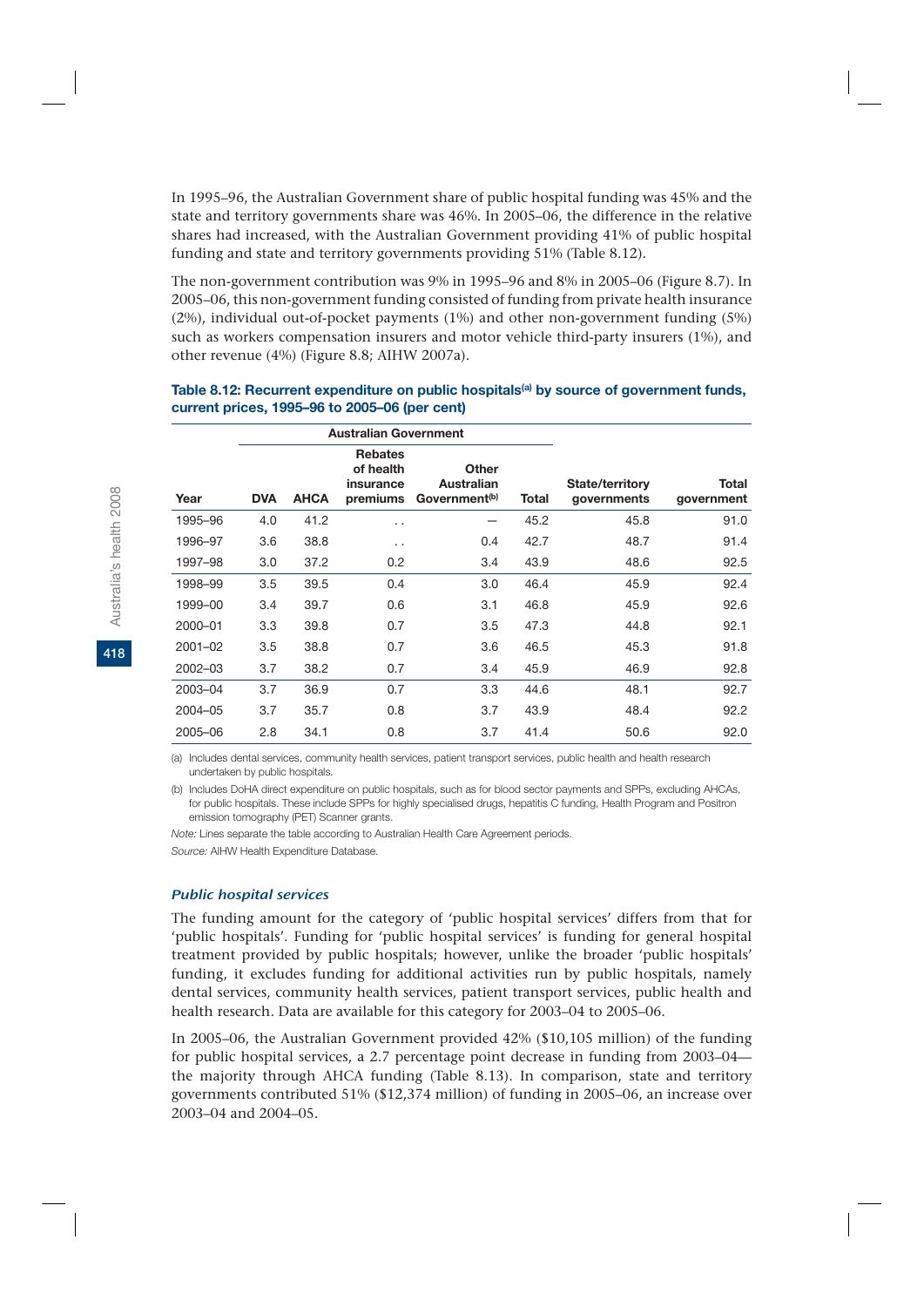Non-government funding of public hospital services represented 8% of total funding for public hospital services in 2005–06 (\$1,840 million), also higher than in 2003–04 and 2004–05.

|         |            |             | <b>Australian Government</b>                         |                                                       |        |                                         |                         |        |
|---------|------------|-------------|------------------------------------------------------|-------------------------------------------------------|--------|-----------------------------------------|-------------------------|--------|
| Year    | <b>DVA</b> | <b>AHCA</b> | <b>Rebates</b><br>of health<br>insurance<br>premiums | Other<br>Australian<br>Govern-<br>ment <sup>(c)</sup> | Total  | State/<br>territory<br>govern-<br>ments | Non-<br>govern-<br>ment | Total  |
|         |            |             |                                                      | Amount (\$ million)                                   |        |                                         |                         |        |
| 2003-04 | 743        | 7.500       | 147                                                  | 673                                                   | 9.063  | 10.099                                  | 1.275                   | 20,437 |
| 2004-05 | 814        | 7.919       | 180                                                  | 823                                                   | 9,735  | 10.896                                  | 1,460                   | 22,091 |
| 2005-06 | 685        | 8.321       | 207                                                  | 893                                                   | 10.105 | 12.374                                  | 1.840                   | 24.319 |
|         |            |             |                                                      | Proportion (%)                                        |        |                                         |                         |        |
| 2003-04 | 3.6        | 36.7        | 0.7                                                  | 3.3                                                   | 44.3   | 49.4                                    | 6.2                     | 100.0  |
| 2004-05 | 3.7        | 35.8        | 0.8                                                  | 3.7                                                   | 44.1   | 49.3                                    | 6.6                     | 100.0  |
| 2005-06 | 2.8        | 34.2        | 0.8                                                  | 3.7                                                   | 41.6   | 50.9                                    | 7.6                     | 100.0  |

#### Table 8.13: Recurrent expenditure on public hospital services<sup>(a)(b)</sup> by source of funds, **current prices, 2003–04 to 2005–06**

(a) Public hospital services excludes dental services, community health services, patient transport services, public health and health research undertaken by the hospital. Can include services provided off the hospital site such as hospital-in-thehome dialysis or other services.

(b) Public hospital services expenditure does not include expenditure on public patients who are contracted with private hospitals as this is part of private hospital expenditure. In 2005–06, this expenditure was \$244 million (Table S44).

(c) Includes DoHA direct expenditure on public hospital services, such as for blood sector payments and SPPs for public hospital services which are not AHCAs. These include SPPs for highly specialised drugs, hepatitis C funding, Health Program and PET Scanner grants.

*Source:* AIHW Health Expenditure Database.

#### Private hospitals

In 2005–06, more than two-thirds (69%) of total expenditure on private hospitals was funded by private health insurance funds (\$4,598 million) (tables S44 and S53). Of this, 46% was from premiums paid by contributors and other revenues, and the remaining 23% was indirectly funded out of the 30% premium rebates paid by the Australian Government. In 2005–06, those rebates totalled \$3,177 million, and \$1,544 million of that was estimated to have been used in the funding of private hospitals (Table S53).

Private hospital funding also includes funding from public hospitals where they contract a private hospital to provide a service for a public patient.

#### Medical services

The medical services category refers to services provided by private medical practitioners operating on a fee-for-service basis. Most of these services attract benefits under Medicare and these Medicare payments are included here. Included are medical services provided to private patients in public and private hospitals. Expenditure under some Australian Government programs, such as those encouraging the supply of medical practitioners in regions where there is a shortage, is also included. Excluded are medical services provided to public patients in public and private hospitals.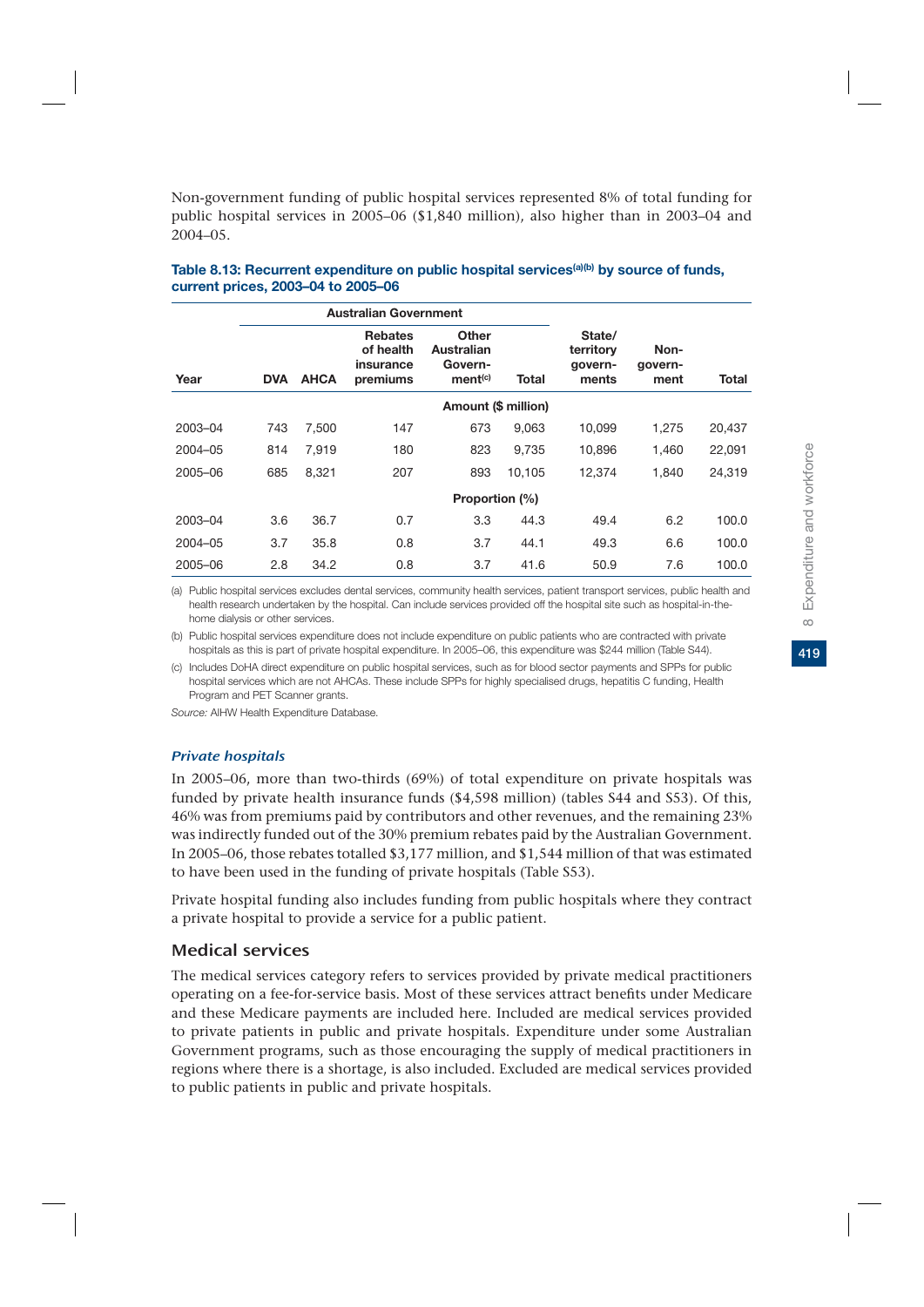#### Expenditure

Expenditure on medical services increased from \$7,872 million in 1995–96 to \$15,499 million in 2005–06, an increase in real terms of 2.6% per year (Table S45).

#### Funding

Australia's health 2008

Australia's health 2008

**420**

Most Australian Government funding for medical services was through Medicare benefits (Figure 8.9). The Australian Government also funded medical services for veterans and their dependants through the Department of Veterans' Affairs.

Direct funding of medical services (apart from services delivered within hospitals, as described above) by state, territory and local governments is negligible.

Most of the non-government funding for medical services (estimated at \$3,261 million in 2005–06) was in the form of co-payments by individuals for services provided under Medicare (Table S44). It also includes contributions paid by health insurance funds for services to individuals provided in hospitals and payments by other non-government sources (mostly workers compensation and compulsory motor vehicle third-party insurers).

Of the \$15,499 million spent on medical services in 2005–06, 79% (\$12,239 million) was funded by the Australian Government. This was made up almost exclusively of medical benefits paid under Medicare, with some funding from the DVA for medical services to eligible veterans and their dependants, as well as payments to general practitioners under alternative funding arrangements. Of the remaining expenditure, 11% was funded out-of-pocket by individuals, 4% was from health insurance funds and 6% was other non-government funding.

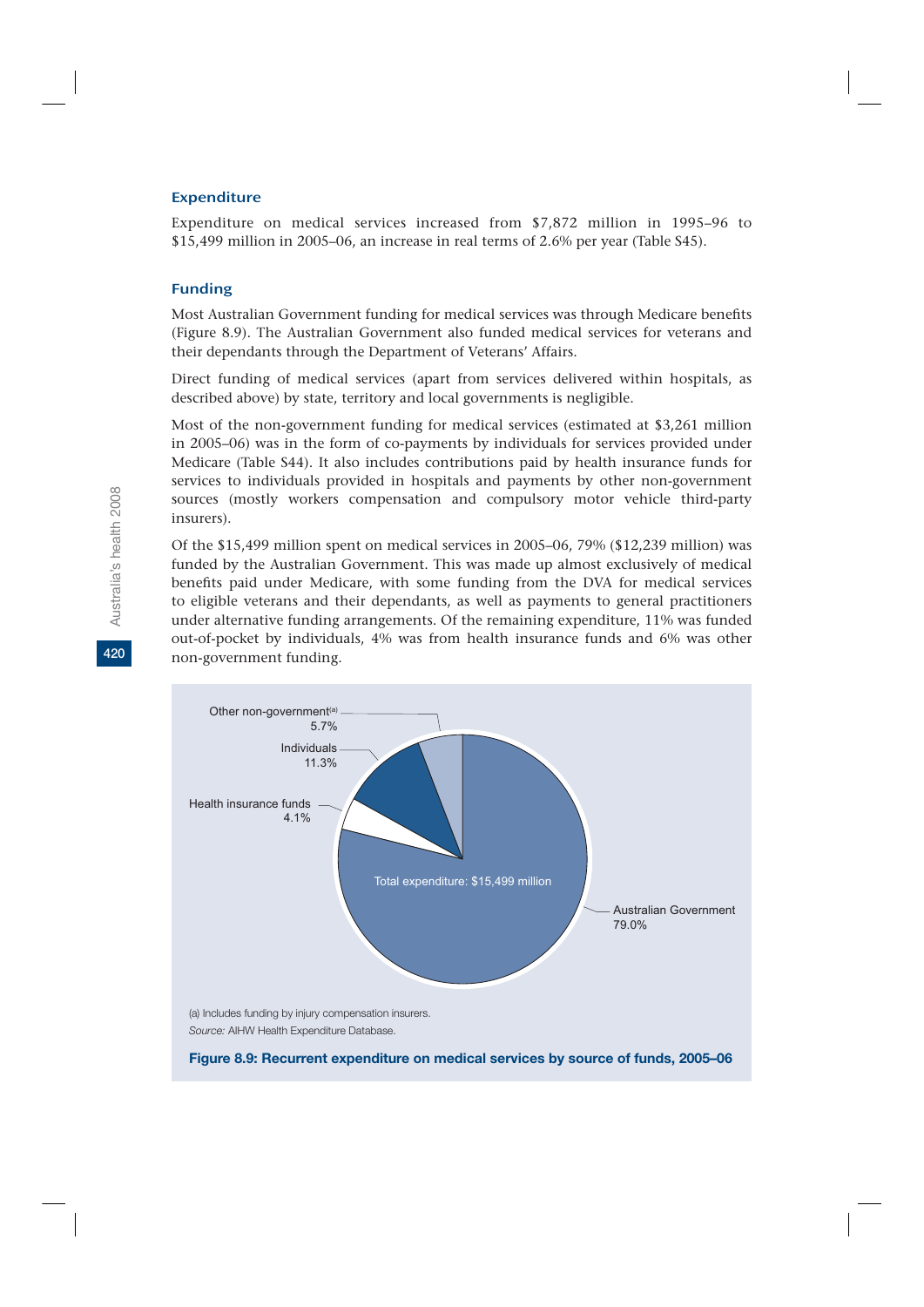421

In 2005–06, individuals' funding of medical services through out-of-pocket payments increased by \$123 million (8%) over the previous year to reach \$1,745 million (tables S43 and S44).

Between 1995–96 and 2005–06, the Australian Government's share of funding for medical services decreased from 83% to 79%, reflecting a rise in the share being met by all parts of the non-government sector (Table 8.14).

Bulk-billing influences the relative shares of funding by the Australian Government and individuals, because services that are bulk-billed do not attract any co-payment by individuals. The trends in the bulk-billing rate parallel trends in the proportion of medical services expenditure funded by individuals. So the peak for individuals' payments in 2003–04 of 12% of medical services expenditure also represented the lowest bulk-billing rate in this period (68%) (Table 8.14). Bulk-billing rates have fluctuated over the last 10 years and in 2005–06 the rate was 72%—similar to that in 1995–96 (71%).

The increase in the Australian Government proportion and the corresponding decrease in the individual proportion in 2004–05 reflect the introduction of the Strengthening Medicare program. From 1 January 2005, the program increased the Medicare benefit paid for general practitioner services from 85% to 100% of the schedule fee.

|             |                          |                                     | Non-government     |              |       |       |                             |
|-------------|--------------------------|-------------------------------------|--------------------|--------------|-------|-------|-----------------------------|
| Year        | Australian<br>Government | <b>Health</b><br>insurance<br>funds | <b>Individuals</b> | <b>Other</b> | Total | Total | <b>Bulk-billing</b><br>rate |
| 1995-96     | 82.5                     | 2.8                                 | 9.6                | 5.0          | 17.5  | 100.0 | 71.1                        |
| 1996-97     | 81.9                     | 2.8                                 | 10.0               | 5.3          | 18.1  | 100.0 | 71.8                        |
| 1997-98     | 81.7                     | 2.5                                 | 10.6               | 5.2          | 18.3  | 100.0 | 71.8                        |
| 1998-99     | 81.7                     | 2.2                                 | 10.7               | 5.3          | 18.3  | 100.0 | 72.0                        |
| 1999-00     | 82.1                     | 2.2                                 | 10.3               | 5.3          | 17.9  | 100.0 | 72.3                        |
| 2000-01     | 81.5                     | 2.8                                 | 10.6               | 5.1          | 18.5  | 100.0 | 71.4                        |
| $2001 - 02$ | 80.0                     | 3.7                                 | 10.7               | 5.6          | 20.0  | 100.0 | 70.4                        |
| 2002-03     | 78.2                     | 4.1                                 | 11.9               | 5.8          | 21.8  | 100.0 | 67.8                        |
| 2003-04     | 77.2                     | 4.3                                 | 12.4               | 6.1          | 22.8  | 100.0 | 67.5                        |
| 2004-05     | 79.1                     | 4.0                                 | 11.1               | 5.8          | 20.9  | 100.0 | 70.2                        |
| 2005-06     | 79.0                     | 4.1                                 | 11.3               | 5.7          | 21.0  | 100.0 | 71.7                        |

#### **Table 8.14: Recurrent expenditure on medical services by source of funds, current prices, and proportion of medical services bulk-billed, 1995–96 to 2005–06 (per cent)**

*Source:* AIHW Health Expenditure Database.

## **Medications**

Medications comprise:

- PBS or RPBS benefit-paid pharmaceuticals, including Section 100 payments for human growth hormones, IVF and other subsidised medications
- other medications for which no benefit was paid by PBS or RPBS:
	- private prescriptions that do not fulfil the criteria for a benefit
	- under co-payment prescriptions, which are items listed on the PBS/RPBS that are equal to or less than the cost of the statutory patient contribution (co-payment)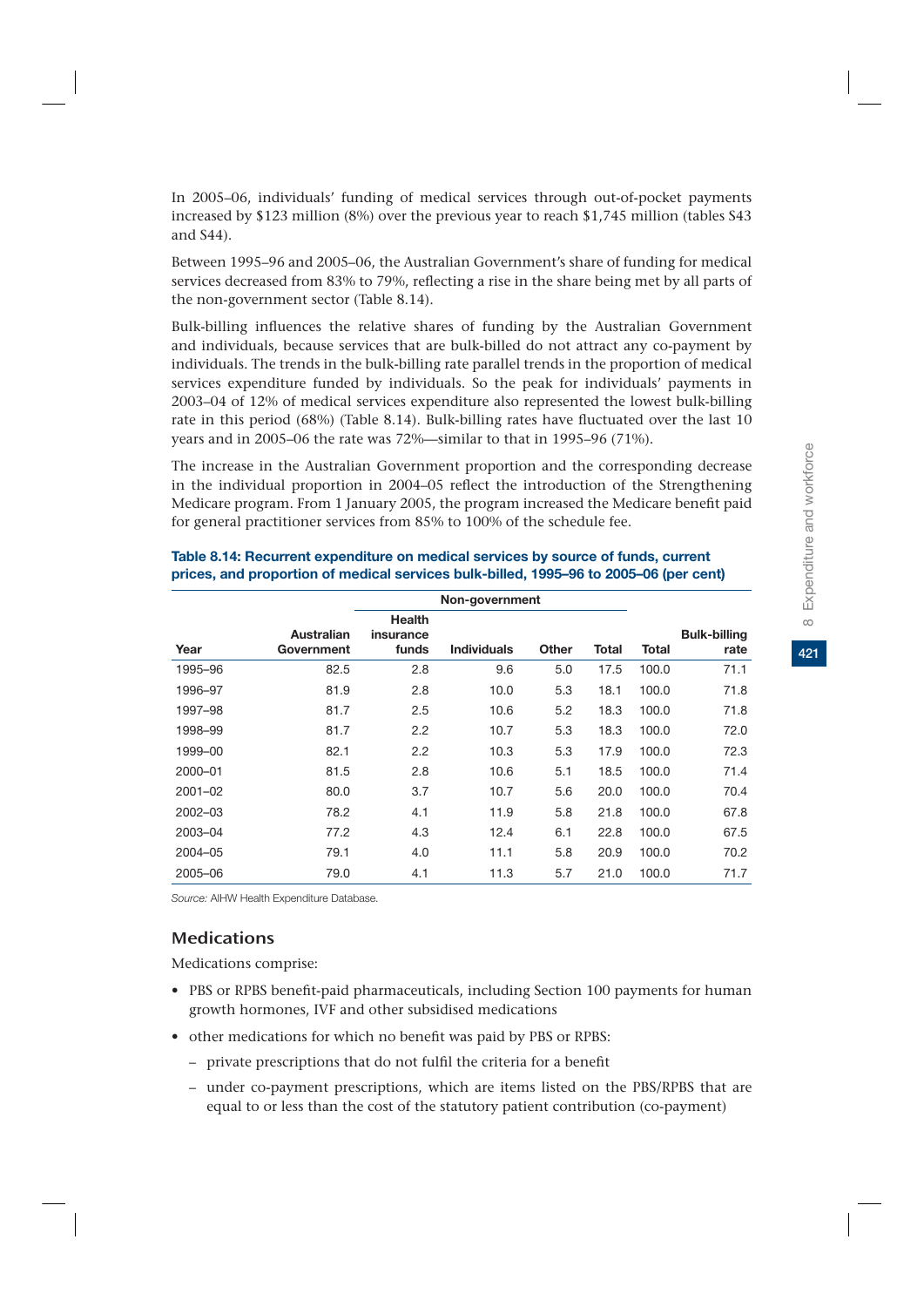- over-the-counter medicines such as pharmacy-only medicines, pain-killers, cough and cold medicines, vitamins and minerals
- a range of medical non-durables such as bandages, bandaids and condoms.

Expenditure on drugs also includes drugs used in hospitals, including highly specialised drugs, for the care of admitted patients, but this is included in hospital expenditure.

#### Expenditure

In 2005–06, total expenditure on medications was \$11,501 million, comprising \$7,286 million spent on benefit-paid pharmaceuticals and \$4,216 million spent on other medications; this represented 14% of recurrent health expenditure (Table S44). For the period 1995–96 to 2005–06, real growth in medications expenditure averaged 8.6% per year (Table S45). However, in 2005–06, growth in medication expenditure had slowed substantially and was only 1.6% (AIHW 2007a).

In 2005–06, expenditure on pharmaceuticals for which a prescription is required was \$10,551 million, excluding the cost of vaccines purchased and administered under public health programs (Table 8.15). The majority of pharmaceutical expenditure was for benefitpaid pharmaceuticals (69% or \$7,286 million)—including \$232 million for Section 100 payments—and most of this was funded by the Australian Government (83%). Individuals' out-of-pocket expenses accounted for the remaining 17% of benefit-paid pharmaceuticals expenditure.

|                                  | Benefit-paid | All other pharmaceuticals   |                         |               |  |  |
|----------------------------------|--------------|-----------------------------|-------------------------|---------------|--|--|
|                                  | pharma-      |                             |                         | Total pharma- |  |  |
| <b>Provider and funder</b>       | ceuticals    | Non-hospital <sup>(b)</sup> | Hospital <sup>(c)</sup> | ceuticals     |  |  |
| <b>Community pharmacies</b>      |              |                             |                         |               |  |  |
| Funded by                        |              |                             |                         |               |  |  |
| Australian Government DVA        | 468          | $\cdot$ $\cdot$             | . .                     | 468           |  |  |
| Australian Government DoHA(d)(e) | 5,578        | 71                          | . .                     | 5,649         |  |  |
| Health insurance funds           | . .          | 47                          | . .                     | 47            |  |  |
| Individuals                      | 1,240        | 1,072                       | . .                     | 2,312         |  |  |
| Injury compensation insurers     |              |                             |                         |               |  |  |
| and other                        | . .          | 62                          | . .                     | 62            |  |  |
| Total pharmacies                 | 7,286        | 1,252                       | $\cdot$ $\cdot$         | 8,537         |  |  |
| Public hospitals <sup>(f)</sup>  | . .          | $\cdot$ $\cdot$             | 1,658                   | 1,658         |  |  |
| Private hospitals <sup>(g)</sup> | . .          | $\cdot$ .                   | 356                     | 356           |  |  |
| Total                            | 7,286        | 1,252                       | 2,014                   | 10,551        |  |  |

#### **Table 8.15: Expenditure on pharmaceuticals for which a prescription is required, dispensed in the community and by hospitals(a), 2005–06 (\$ million)**

(a) Excludes complementary and alternative medicines and over-the-counter medicines for which a prescription is not required.

(b) Includes private prescriptions and under co-payment prescriptions.

(c) Does not include the costs of paying hospital staff to dispense these medications. Dispensary costs are, however, included in the first two columns of this table.

(d) Does not include \$529 million in payments for highly specialised drugs, which are included in the public hospitals and private hospitals rows.

(e) Includes \$232 million in Section 100 payments for human growth hormones, IVF and other subsidised medications.

(f) Includes \$422 million in Australian Government payments to states for highly specialised drugs.

(g) Includes \$107 million in Australian Government payments for highly specialised drugs.

*Source:* AIHW Health Expenditure Database.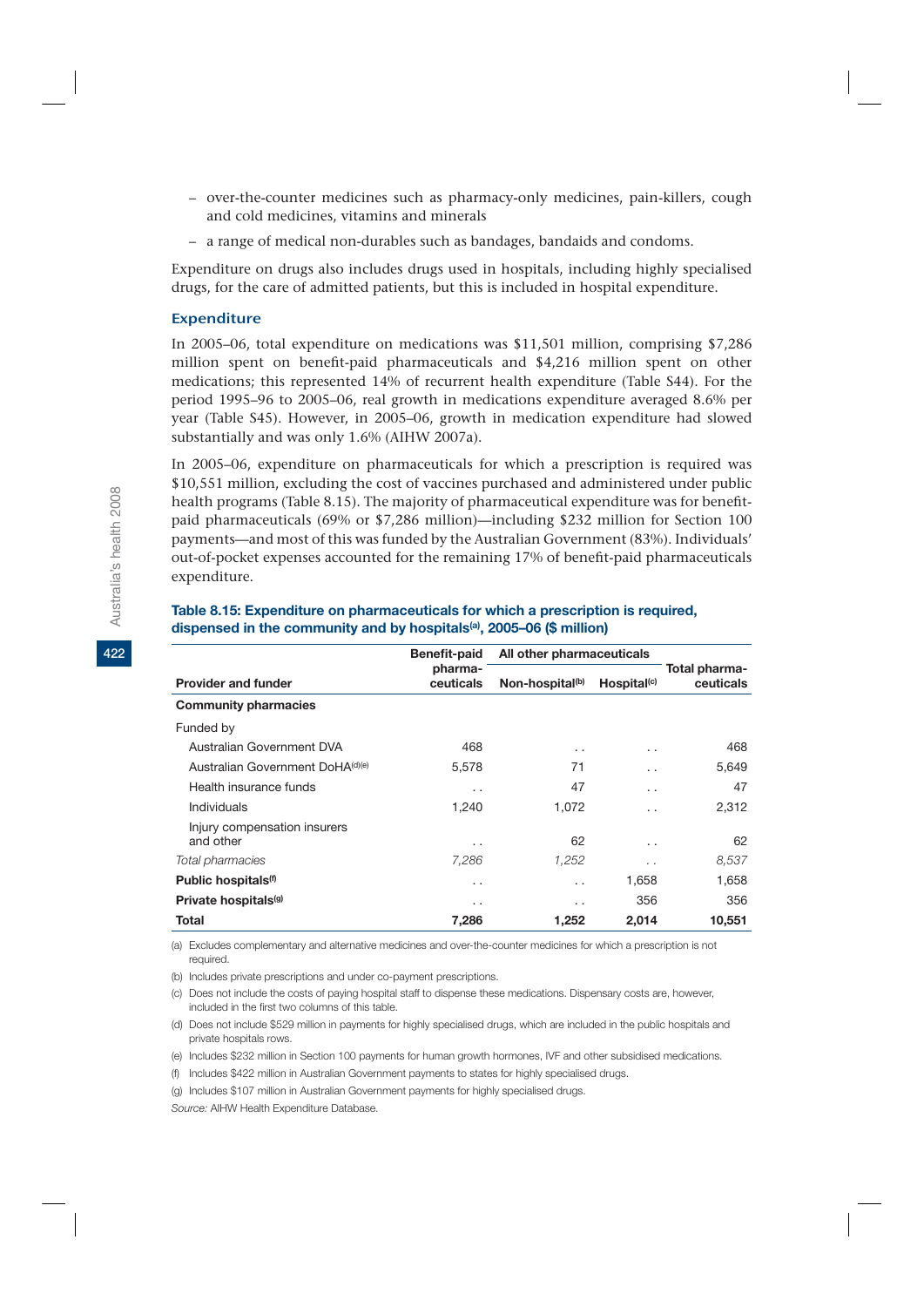In-hospital drugs expenditure amounted to \$1,658 million spent by public hospitals and \$356 million by private hospitals (Table 8.15). This expenditure included \$529 million for highly specialised drugs.

#### Funding

The Australian Government contributed \$6,046 million for pharmaceuticals under the PBS and the RPBS in 2005–06. Individuals paid \$1,240 million in co-payments under these schemes and an estimated \$1,072 million by way of payments for non-benefit medications (tables S44 and 8.15).

For 2005–06, government funding under the PBS (not including expenditure under the RPBS) for benefit-paid pharmaceuticals was estimated at \$5,384 million, an increase of \$88 million from 2004–05 (Table 8.16). The shares of funding for the PBS provided by the Australian Government through benefits and by individuals through their co-payments changed little until 1 January 2005, when the co-payment increased from \$23.70 per prescription to \$28.60 for general patients and from \$3.80 to \$4.60 for concessional patients. From 1 January 2008, the general patient co-payment is \$31.30 and the concessional patient co-payment is \$5.00 (DoHA 2007).

| <b>Benefit category</b>                             | $2001 - 02$ | 2002-03 | 2003-04 | 2004-05 | 2005-06 |
|-----------------------------------------------------|-------------|---------|---------|---------|---------|
| <b>Patient contributions</b>                        |             |         |         |         |         |
| General patients                                    | 444         | 489     | 545     | 597     | 634     |
| Concessional patients                               | 362         | 370     | 393     | 444     | 489     |
| Total patient contributions                         | 806         | 860     | 938     | 1,041   | 1,123   |
| <b>Government benefits</b>                          |             |         |         |         |         |
| General patients-no safety net                      | 691         | 751     | 824     | 851     | 850     |
| General patients-safety net                         | 148         | 170     | 191     | 223     | 216     |
| Total general patients                              | 840         | 920     | 1,015   | 1,073   | 1,066   |
| Concessional patients - no safety net               | 2,570       | 2,747   | 2,972   | 3,077   | 3,145   |
| Concessional patients-safety net                    | 778         | 908     | 1.005   | 1,145   | 1,173   |
| Total concessional patients                         | 3.348       | 3,655   | 3,977   | 4,223   | 4,318   |
| Total funding by government                         | 4,188       | 4,575   | 4,992   | 5,296   | 5,384   |
| Total cost of PBS benefit-paid items <sup>(b)</sup> | 4,994       | 5,435   | 5,929   | 6,337   | 6,508   |

#### Table 8.16: Funding of Pharmaceutical Benefits Scheme<sup>(a)</sup> subsidised medications, **2001–02 to 2005–06 (\$ million)**

(a) Does not include Repatriation Pharmaceutical Benefits Scheme or 'doctor's bag' pharmaceuticals.

(b) Excludes Section 100 payments for human growth hormones, IVF and other non-PBS subsidised medications.

*Note:* Components may not add to totals, because of rounding.

*Source:* DoHA unpublished data.

#### Dental services

#### Expenditure

In 2005–06, expenditure on dental services was \$5,337 million, representing 6.6% of total recurrent expenditure on health (Table S44). For the period 2003–04 to 2005–06, real growth in dental services expenditure averaged 1.9% per year—comprising 2.4% for state and territory dental services and 1.8% for private providers. This was half the annual real growth in total recurrent health expenditure of 3.8% (Table S45).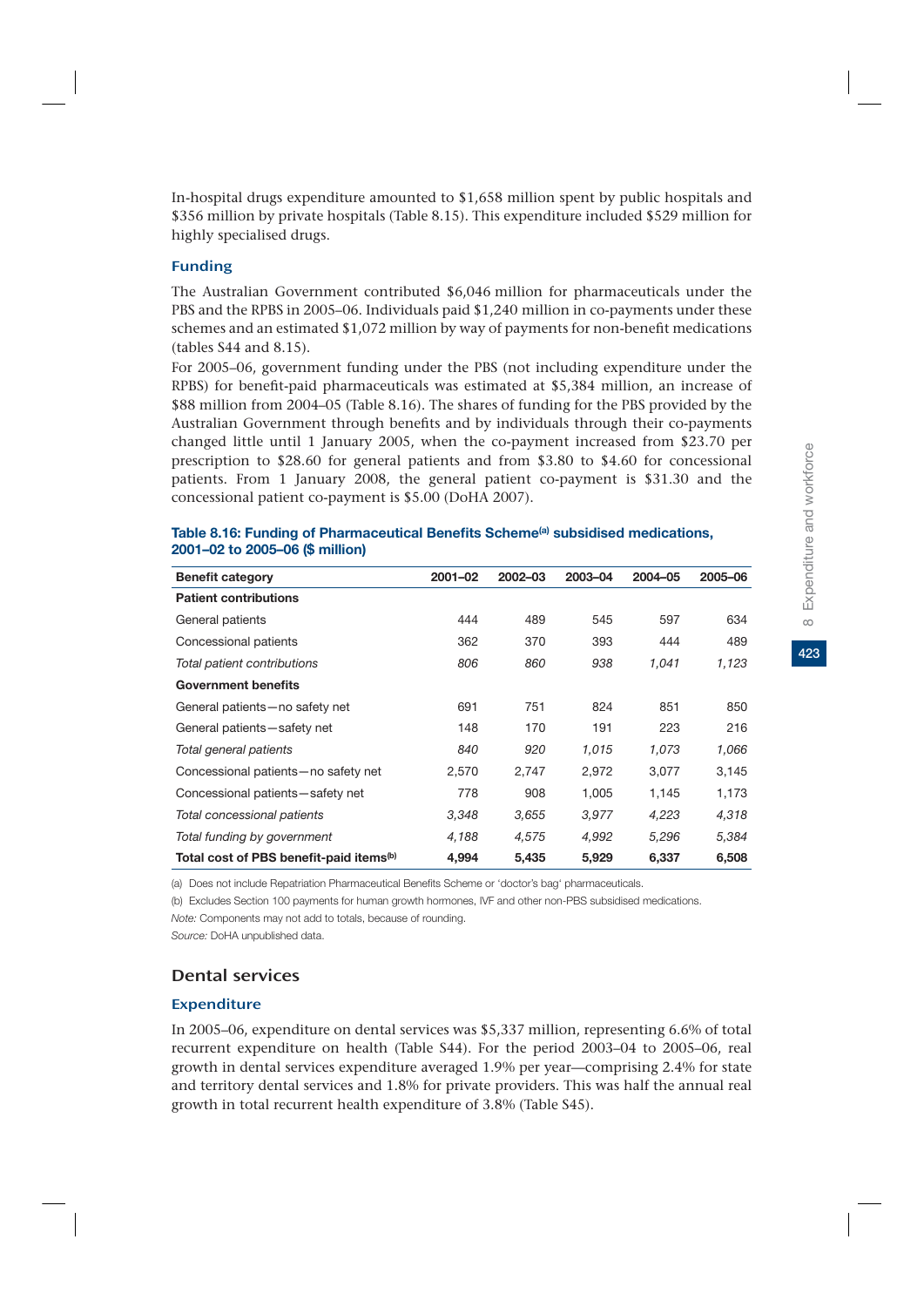#### Funding

Just over two-thirds (\$3,573 million) of dental services expenditure was funded by individual out-of-pocket payments, 18.6% by governments and 14.2% by health insurance funds (Table S44).

## Public health activities

#### Expenditure

Public health activities are those that focus on the whole population or on population subgroups, such as those who are targets of cancer screening or immunisation programs. This distinguishes them from treatment services for disease or injury, such as those provided to patients in hospitals. Some information on these public health interventions is available in Chapter 7.

Estimates of expenditure on public health activities are presented in a series of publications from the National Public Health Expenditure Project, an initiative of the National Public Health Partnership. The latest is for 2005–06.

For the latest three years of data, public health expenditure was \$1,263 million in 2003–04, \$1,440 million in 2004–05, and \$1,476 million in 2005–06.

In 2005–06, governments in Australia, through programs administered by their health departments, spent a total of \$1,476 million on public health activities (Table S48; Figure 8.10); this represented 1.8% of total recurrent expenditure on health (Table S44). Real growth in expenditure on public health averaged 4.0% per year from 2003–04 to 2005–06 (Table S45).

Expenditure on organised immunisation accounted for \$318 million (22% of all government expenditure on public health activities) during 2005–06 and was the largest single area of such expenditure (Table S48; Figure 8.10). Selected health promotion activities accounted for a further \$250 million (17%) and communicable disease control activities cost \$245 million (17%). Activities directed at preventing hazardous and harmful drug use accounted for \$176 million (12%).



**Figure 8.10: Government expenditure on public health activities, 2005–06**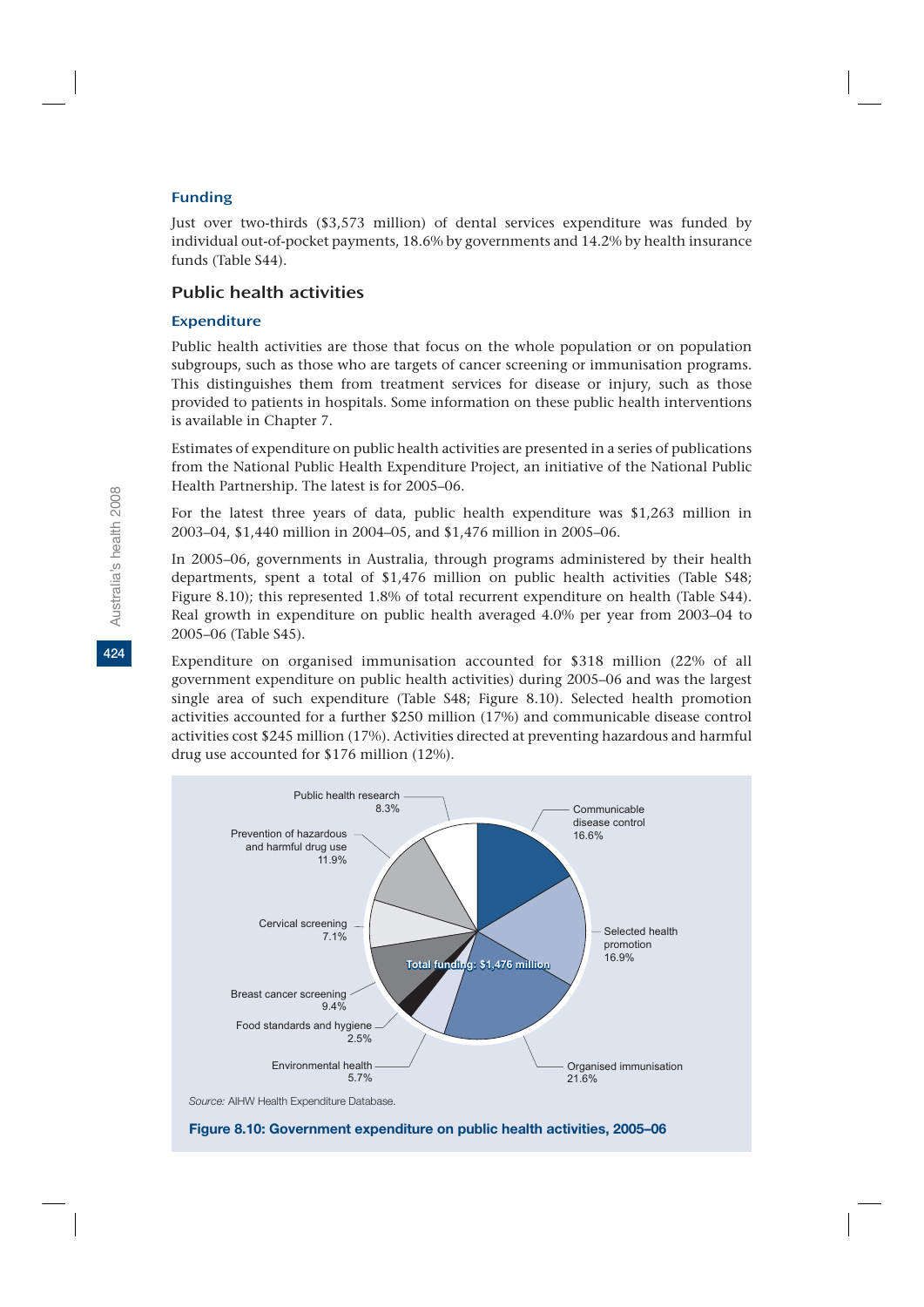#### Funding

Funding of public health activities is split between the Australian Government (\$798 million or 54% of public health expenditure in 2005–06) and state and territory governments (\$632 million or 43%), plus a small contribution from individuals (\$47 million or 3%) through out-of-pocket payments (Table S44). A substantial proportion of the Australian Government public health funding is through public health grants to the states and territories (\$357 million or 24% of public health expenditure) (AIHW 2007a).

## Capital expenditure

There are multiple sources of funding for health infrastructure. For example, the Australian Government funds capital expenditure through grants and subsidies to other levels of government and to non-government organisations. State and territory governments control large capital assets such as hospitals and community health centres.

Total capital expenditure in 2005–06 was estimated to be \$5,167 million—6% of total health expenditure (Table S44). Over half of this (60%) was funded by non-government sources. State/territory and local governments funded 37% of total capital expenditure and the Australian Government funded 4% (Table 8.17). Estimates of capital expenditure are sourced from the Australian Bureau of Statistics and they have been revised for most of the earlier years. Therefore, comparisons should not be made with data provided in previous *Australia's health* reports.

The long-term nature and 'lumpiness' of capital investments means that trend analysis, even over a period as long as a decade, needs to be done with care.

|         |            | Government                              |       |                    |              |
|---------|------------|-----------------------------------------|-------|--------------------|--------------|
| Year    | Government | Australian State/territory<br>and local | Total | Non-<br>government | <b>Total</b> |
| 1995-96 | 4.4        | 49.6                                    | 54.0  | 46.0               | 100          |
| 1996-97 | 2.7        | 52.1                                    | 54.8  | 45.2               | 100          |
| 1997-98 | 2.6        | 57.0                                    | 59.7  | 40.3               | 100          |
| 1998-99 | 5.7        | 38.6                                    | 44.4  | 55.6               | 100          |
| 1999-00 | 1.2        | 45.4                                    | 46.6  | 53.4               | 100          |
| 2000-01 | 3.7        | 41.4                                    | 45.1  | 54.9               | 100          |
| 2001-02 | 4.3        | 38.9                                    | 43.2  | 56.8               | 100          |
| 2002-03 | 3.5        | 36.5                                    | 40.1  | 59.9               | 100          |
| 2003-04 | 3.6        | 33.0                                    | 36.7  | 63.3               | 100          |
| 2004-05 | 4.1        | 33.7                                    | 37.8  | 62.2               | 100          |
| 2005-06 | 3.5        | 36.7                                    | 40.3  | 59.7               | 100          |

## **Table 8.17: Capital health expenditure by source of funds, 1995–96 to 2005–06 (per cent)**

*Note:* Components may not add to totals, because of rounding.

*Source:* AIHW Health Expenditure Database.

## What is the role of private insurance in health funding?

All Australians are entitled to receive treatment as public patients in public hospitals at no direct personal cost. As an alternative, private health insurance funds provide cover for their members who choose to be treated as private patients in either public or private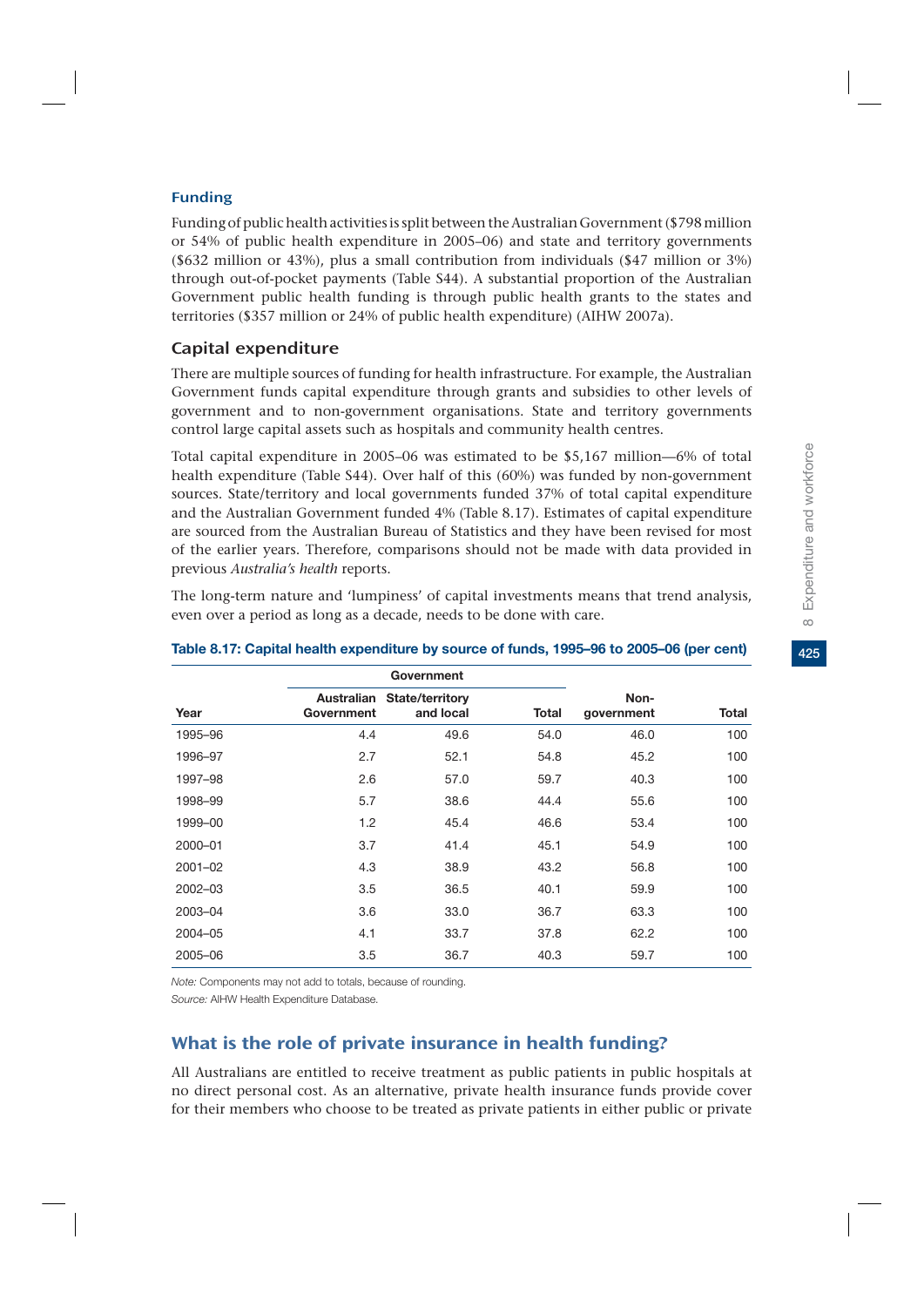hospitals. They may also provide a range of non-hospital benefits to insured people (Box 8.5). The health benefits paid out by private insurers finance part of the health expenditure incurred by their members.

Since the introduction of private health insurance subsidies in 1997 (Box 8.5), the funding for members' health benefits now comes from a combination of:

- the net premiums paid by members of the funds
- the rebates on premiums paid by the Australian Government under the incentive arrangements.

Private health insurance funds pay benefits for a wide range of health services and, in the information that follows, it has been assumed that the funding that comes from net premiums and government rebates are used in the same proportions.

#### Box 8.5: Private health insurance arrangements

Since 1984, private health insurance funds in Australia have offered insurance cover for various services provided in public and private hospitals. They also offer cover for a range of non-hospital health and health-related services such as dentistry, physiotherapy, podiatry, pharmaceuticals and spectacles.

The Private Health Insurance Incentives Act 1997 introduced a means-tested subsidy, the Private Health Insurance Incentives Scheme, aimed at assisting low- to middle-income earners to obtain private health insurance cover. This was replaced in January 1999 by a 30% premium rebate payable to anyone with private health insurance cover. From April 2005, the rebate for people aged 65–69 years increased to 35% of the premium, and for people aged 70 years and over it increased to 40% of the premium. Changes to the private health insurance legislation, which took effect on 1 April 2007, allowed health insurers to expand hospital policies to cover medical treatments outside hospital, which substitute for or prevent hospitalisation. They are also able to cover programs to manage chronic diseases.

For private health insurance fund members, health insurance arrangements changed substantially on 1 July 2000, with the introduction of 'Lifetime Health Cover' incentives. These encourage people to continue private health insurance cover throughout their lives. From that date, people who join a health insurance fund before the July following their thirtieth birthday and maintain their hospital cover pay lower premiums throughout their lives than those who join later in life. People aged over 30 years who take out hospital cover pay a loading of 2% for each year their entry age is over 30. Fund members who had hospital cover at 1 July 2000 and maintain it are exempt from the loading. People who were aged 65 years or over at 1 July 1999 are also exempt from premium loading. Changes to 'Lifetime Health Cover' were announced in 2006 and were being implemented progressively from 2007. Under the new legislation, people who keep their health insurance for 10 continuous years, and remain members, will stop paying a loading.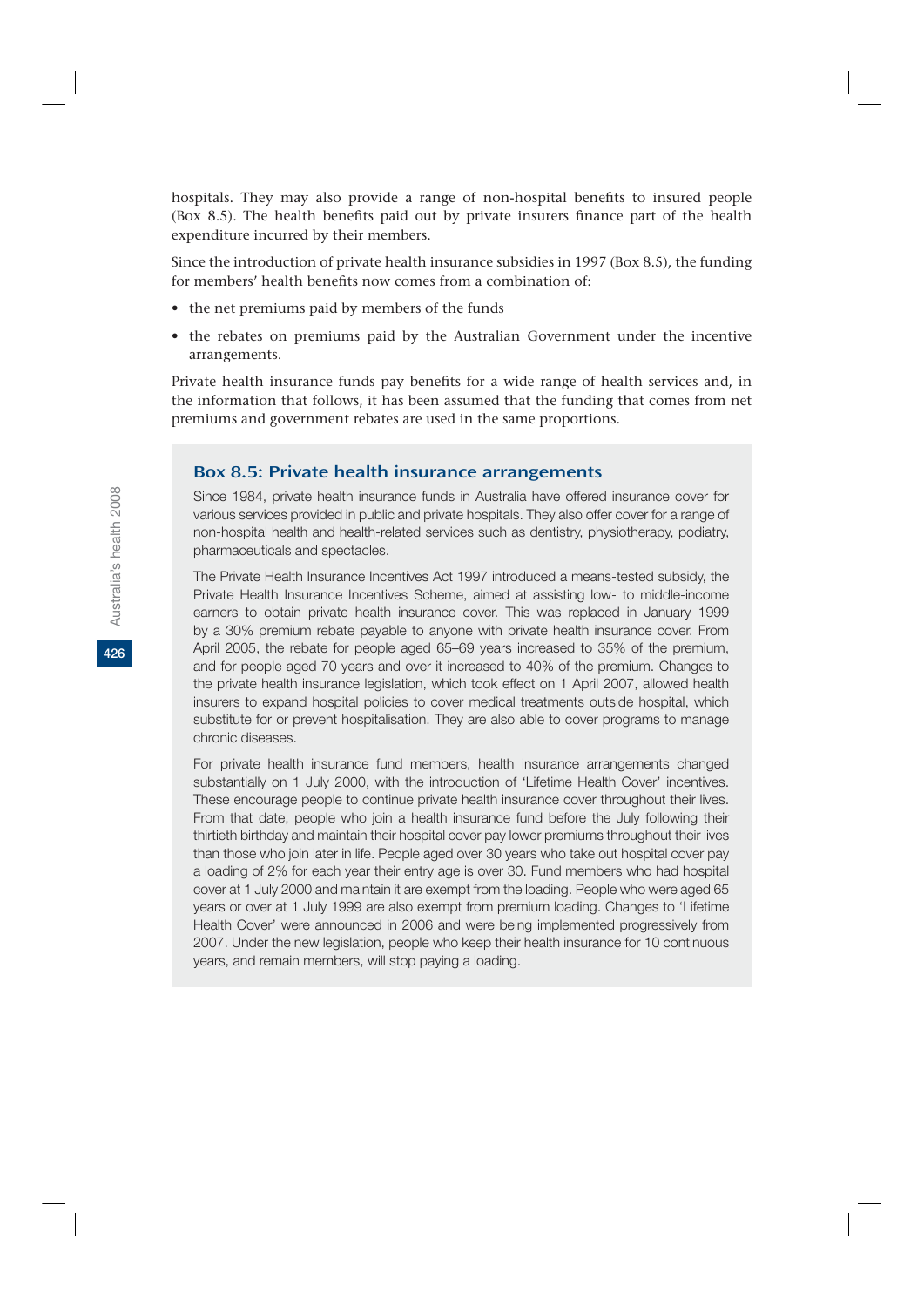## Who funds private health insurance?

In 2005–06, the amount of funding for health services through private health insurance funds (that is, total benefits paid from members' net premiums plus the Australian Government rebate) was \$9,461 million (Table S53). This was 12% of recurrent expenditure on health in that year. Of that, \$3,177 million (34%) was funded from the rebates on private health insurance premiums provided by the Australian Government (tables S44 and S53). The net funding of health services (including health insurance fund administration costs) by the funds themselves (that is, excluding the premium rebate) increased from \$6,038 million in 2004–05 to \$6,284 million in 2005–06 (Table S53).

## Box 8.6: Treatment of rebates on private health insurance premiums in the expenditure estimates

Before 1997, all health benefits paid by the funds, plus their administration costs, were regarded as health funding by the funds. The introduction of the Private Health Insurance Incentives Scheme (see Box 8.5) and its replacement non-means-tested 30% rebate meant that some of the money the funds use to pay for health benefits and administration now comes from the Australian Government.

In compiling its estimates, the AIHW allocates the premium rebates paid by the Australian Government across all the expenses incurred by the funds each year—these include benefit payments related to health goods and services; benefit payments for non-health goods and services (such as funeral benefits, domestic assistance and so on); management expenses; and adjustment to provisions for outstanding and future potential claims. But only that part of the rebate that can be attributed to benefits for health goods and services and to management expenses is reported as part of total health expenditure (see further information in Table S53). This amount is deducted from the gross benefits and management expenses paid by the health insurance funds in the calculation of health funding by private health insurance.

## What health areas are funded?

Funding by private health insurance funds is chiefly directed towards private hospital services. During 2005–06, private hospitals received \$3,054 million (49%) of the \$6,284 million in funding provided by health insurance funds (Table S53). Other major health areas that received funding were dental services (\$760 million or 12%), administration (\$639 million or 10%) and medical services (\$636 million or 10%). The funding for medical services includes some of the cost of in-hospital medical services which are provided to private admitted patients in hospitals.

## Trends in coverage, membership and premiums

At the end of June 2006, 43.5% of the Australian population was covered by private hospital insurance (PHIAC 2006). This was similar to the coverage in the June 2005 quarter (42.8%) but was a fall from a peak of 45.7% at the end of the September 2000 quarter after the introduction of the lifetime cover arrangements in July 2000 (Figure 8.11; Box 8.5).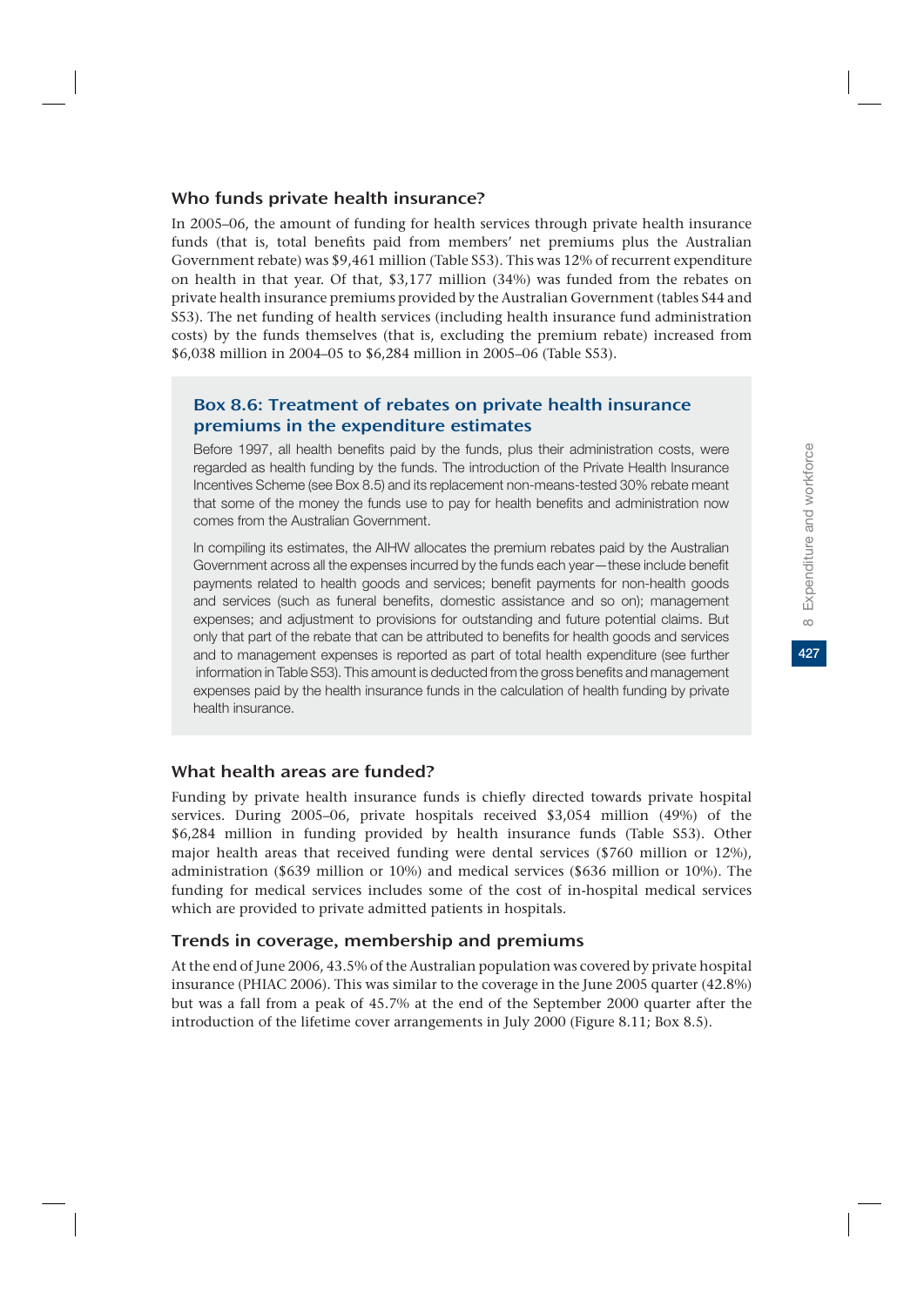

**Figure 8.11: Proportion of Australia's population covered by basic private health insurance, 1985–2006**

## How much is health care likely to cost in the future?

In this section, health expenditure includes residential aged care (high-care) expenditure. A recent study based on 2002–03 data (Vos et al. 2008) estimated that total health expenditure will increase by 127% over the three decades between 2002–03 and 2032–33, from \$71 billion to \$162 billion (in constant prices)—an increase of \$91 billion (Table 8.19). Over the same period GDP is predicted to increase by 97% (Treasury 2002), so total health expenditure is projected to increase from 9.4% of GDP to 10.8%.

In this study, health-care costs were projected taking into consideration past trends in population growth, ageing, disease rates and shifts in health expenditure combined with judgements on how these trends are likely to apply over the projection period. Estimates were made for each disease, in each age and sex grouping, for each health service type and for treatment versus prevention. These estimates should be interpreted with caution as developments in health technologies and health service use and advances in prevention and treatment may drastically alter the projected outlook for some diseases.

Residential aged care expenditure was expected to show the greatest growth (242% increase) over the three decades, mainly because of the ageing of the population in this period. Pharmaceutical expenditure has the next highest projected growth (145%). Medical services expenditure growth is expected to be somewhat lower (97%) (Table 8.18).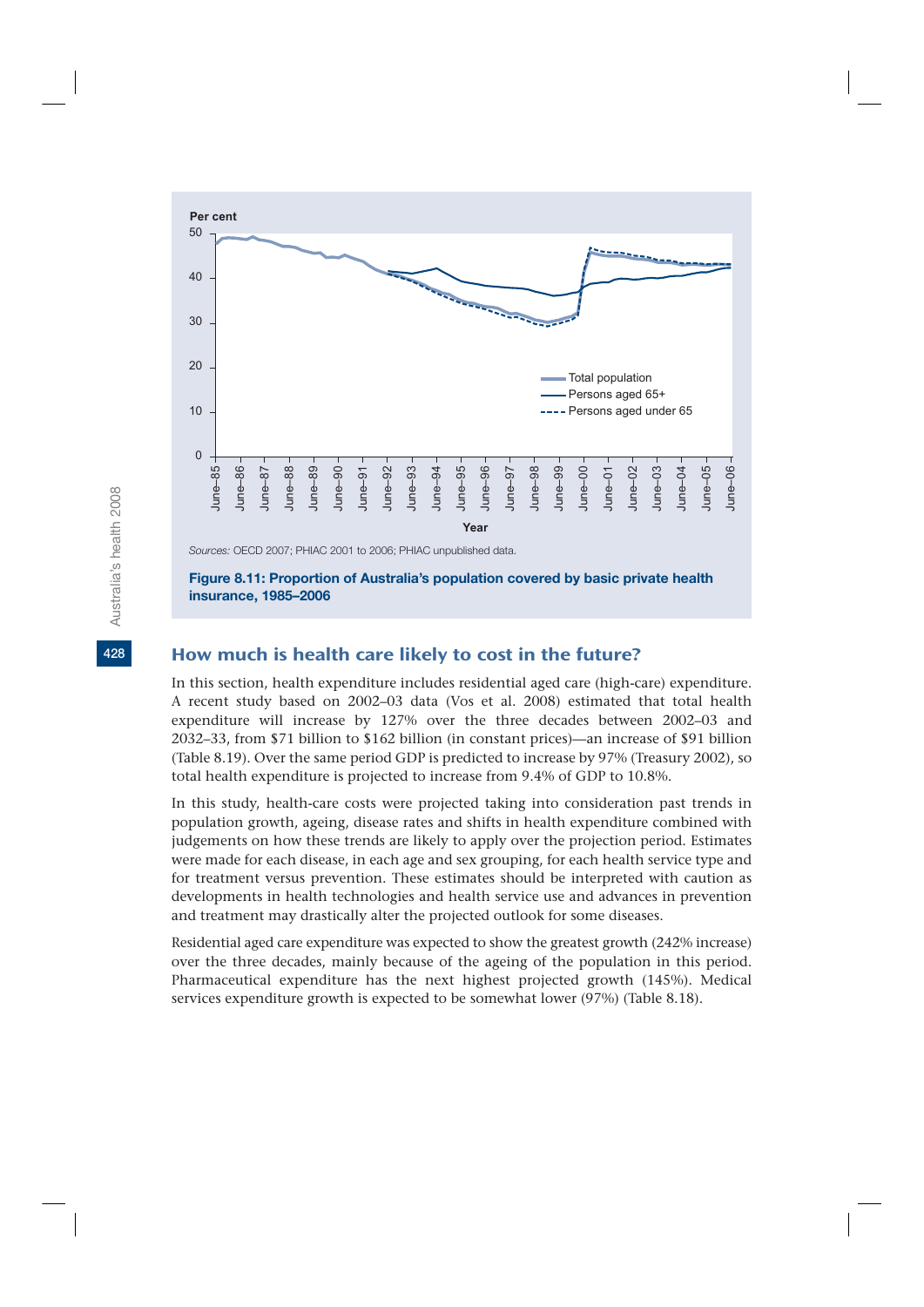|                                   | 2002-03 to<br>$2012 - 13$ | 2012-13 to<br>2022-23 | 2022-23 to<br>2032-33 | 2002-03 to<br>2032-33 |
|-----------------------------------|---------------------------|-----------------------|-----------------------|-----------------------|
| Admitted patient services         | 26                        | 34                    | 31                    | 121                   |
| Medical services                  | 26                        | 27                    | 23                    | 97                    |
| Pharmaceutical prescriptions      | 37                        | 37                    | 31                    | 145                   |
| Residential aged care (high-care) | 43                        | 49                    | 60                    | 242                   |
| Other health                      | 22                        | 27                    | 27                    | 97                    |
| <b>Total</b>                      | 28                        | 33                    | 33                    | 127                   |

#### **Table 8.18: Change in health and residential aged care expenditure for each area of expenditure, 2002–03 to 2032–33 (per cent)**

*Source*: Vos et al. 2008.

Diabetes has by far the greatest projected expenditure increase of the diseases (401%) followed by neurological disorders (280%), musculoskeletal conditions (164%) and dental services (144%) (Table 8.19).

Expenditure on cardiovascular disease can be divided into treatment costs and prevention costs. Expenditure on the treatment of cardiovascular disease is projected to increase by 111%. There is also an expected 96% increase in expenditure on preventing cardiovascular disease through blood pressure lowering drugs and cholesterol lowering drugs. This contributes to an overall increase in cardiovascular expenditure of 105% (\$7.9 billion to \$16.2 billion).

By comparison, the projected increases in expenditure for injuries (67%) and maternal and neonatal conditions (41% and 42%) are low.

The largest absolute increases in projected expenditure between 2002–03 and 2032–33 were for neurological disorders (\$11.2 billion) followed by cardiovascular disease (\$8.3 billion) (Table 8.19).

From the study, the projected change in health expenditure in Australia between 2002–03 and 2032–33 of \$91 billion would have been higher by \$1.3 billion if disease trends were ignored (Vos et al. 2008). Predicted favourable trends in the disease rates of cardiovascular disease, chronic obstructive pulmonary disease (COPD), cancers, injuries and other diseases over the period led to a predicted decrease in expenditure of \$5.0 billion. However, this was countered by the steep increase in projected cases of diabetes and an increase for other diseases, giving a net treatment expenditure increase of \$3.7 billion.

Ageing (\$29 billion) and normal (overall) population growth (\$28 billion) were the main causes for the overall increase projected for the period. Excess health price inflation (the amount by which increases in the cost of health exceed the increases in cost of the economy as a whole) (\$19 billion), changes in volume of health services provided per case (\$14 billion) and, to a lesser extent, treatment proportion (\$1.3 billion) also contributed to the projected increase in expenditure (Figure 8.12).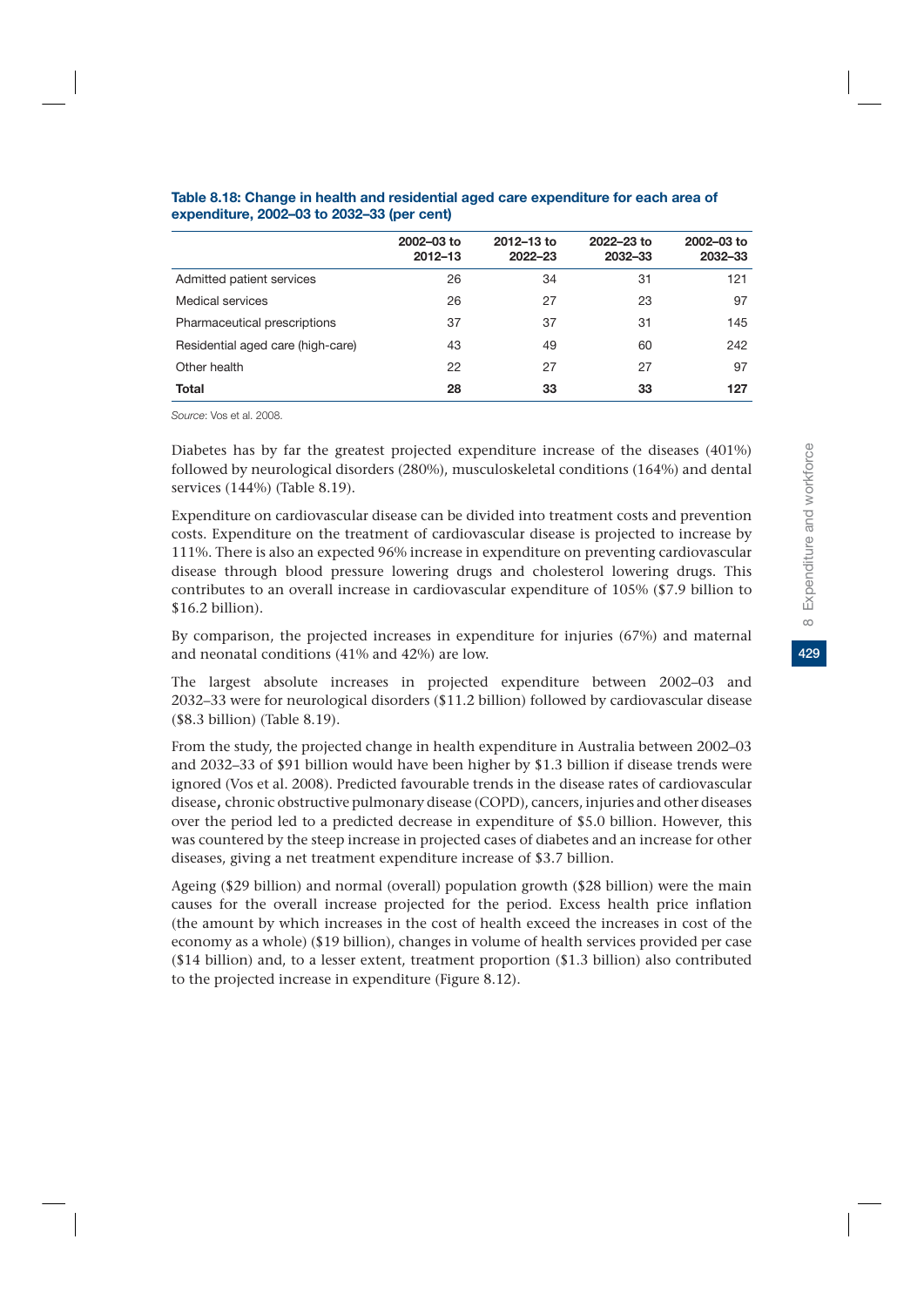

## **Figure 8.12: Components of projected change in health expenditure**

## **Table 8.19: Projected health expenditure(a) (2002–03 dollars), 2002–03 to 2032–33**

|                                    |         |             | Expenditure (billions of 2002-03 dollars) |         | Per cent<br>change 2002-03 |  |
|------------------------------------|---------|-------------|-------------------------------------------|---------|----------------------------|--|
| <b>Disease category</b>            | 2002-03 | $2012 - 13$ | 2022-23                                   | 2032-33 | to 2032-33                 |  |
| Cardiovascular                     | 7.91    | 10.28       | 13.00                                     | 16.18   | 105                        |  |
| Respiratory                        | 5.92    | 7.35        | 9.66                                      | 12.62   | 113                        |  |
| COPD                               | 0.60    | 0.65        | 0.73                                      | 0.81    | 35                         |  |
| Other respiratory                  | 5.32    | 6.70        | 8.93                                      | 11.81   | 122                        |  |
| Injuries                           | 5.59    | 6.48        | 7.68                                      | 9.36    | 67                         |  |
| Dental                             | 5.10    | 6.61        | 9.11                                      | 12.43   | 144                        |  |
| Mental                             | 4.30    | 5.30        | 6.69                                      | 8.48    | 97                         |  |
| Digestive                          | 4.04    | 5.32        | 7.22                                      | 9.66    | 139                        |  |
| Neurological                       | 3.98    | 5.91        | 9.08                                      | 15.13   | 280                        |  |
| Dementia & Parkinson's             | 3.53    | 5.30        | 8.22                                      | 13.91   | 294                        |  |
| Other neurological                 | 0.45    | 0.61        | 0.86                                      | 1.21    | 168                        |  |
| Musculoskeletal                    | 3.74    | 5.13        | 7.28                                      | 9.86    | 164                        |  |
| Genitourinary                      | 3.06    | 3.86        | 5.10                                      | 6.80    | 122                        |  |
| Cancer                             | 2.81    | 3.54        | 4.50                                      | 5.17    | 84                         |  |
| Sense disorders                    | 2.29    | 3.06        | 4.30                                      | 5.13    | 124                        |  |
| Endocrine, nutritional & metabolic | 2.17    | 2.63        | 3.33                                      | 4.14    | 91                         |  |
| Skin                               | 1.96    | 2.52        | 3.35                                      | 4.45    | 127                        |  |
| Maternal                           | 1.78    | 1.88        | 2.23                                      | 2.51    | 41                         |  |
| Infectious                         | 1.55    | 1.82        | 2.22                                      | 2.70    | 75                         |  |
| <b>Diabetes</b>                    | 1.39    | 2.43        | 4.21                                      | 6.97    | 401                        |  |
| Neonatal                           | 0.52    | 0.56        | 0.66                                      | 0.74    | 42                         |  |
| Congenital                         | 0.26    | 0.28        | 0.34                                      | 0.40    | 55                         |  |

*(continued)*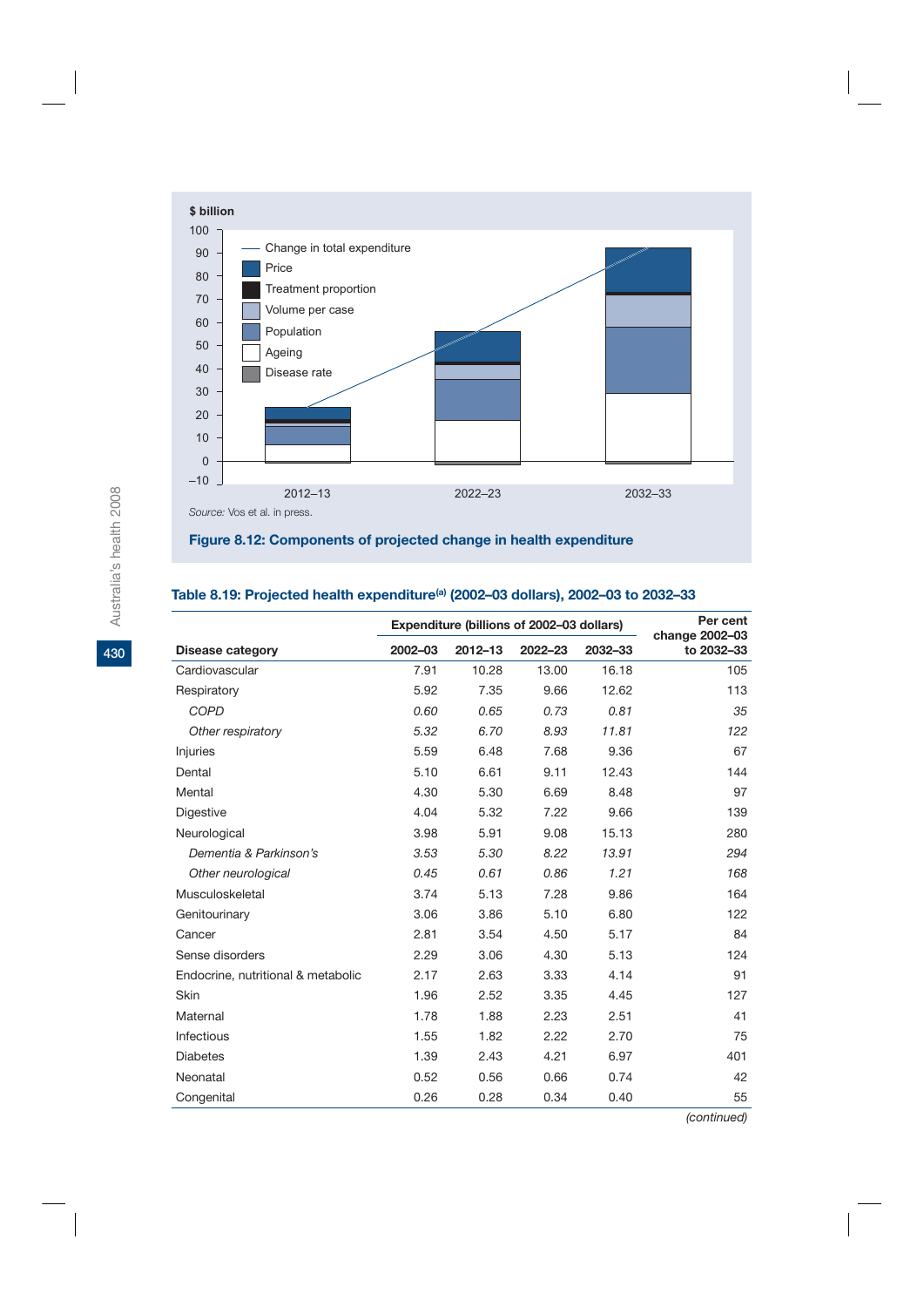|                                       | Expenditure (billions of 2002-03 dollars) | Per cent<br>change 2002-03 |         |         |            |
|---------------------------------------|-------------------------------------------|----------------------------|---------|---------|------------|
| Disease category                      | 2002-03                                   | $2012 - 13$                | 2022-23 | 2032-33 | to 2032-33 |
| Other                                 | 13.01                                     | 16.70                      | 22.27   | 29.58   | 127        |
| Total (\$) <sup>(b)</sup>             | 71.38                                     | 91.66                      | 122.23  | 162.32  | 127        |
| GDP <sup>(c)</sup> (S) <sup>(b)</sup> | 762                                       | 995                        | 1.230   | 1.500   |            |
| Total as per cent of GDP              | 9.37%                                     | 9.22%                      | 9.93%   | 10.82%  |            |

#### **Table 8.19 (continued): Projected health expenditure(a) (2002–03 dollars), 2002–03 to 2032–33**

(a) Projected health expenditure includes expenditure on services provided in high-level residential aged care facilities.

(b) All numbers including 2002–03 are projected from the 2000–01 base level. Actual total health expenditure in 2002–03 was \$73.1 billion based on figures reported in *Health expenditure Australia 2003–04* and actual GDP was \$783 billion.

(c) Calculated from first Intergenerational Report (Treasury 2002: iii).

*Source:* Vos et al. in press.

## 8.2 Health workforce

Access to health care and advice is regarded as essential to quality of life, so the size, distribution and effectiveness of the health workforce is the subject of much scrutiny by governments, the media and the community. There is great interest—not only among those currently providing health care, but also in the populations they serve—in real and potential changes in the size and composition of the health workforce. For example, there have been numerous reports in the news media about shortages of doctors and nurses, particularly for rural areas. These pressures have led to a number of recent government initiatives in relation to the health workforce (see Box 8.7 for examples).

## Box 8.7: Council of Australian Governments agreements to changes in the health workforce

A recent Productivity Commission review of the Australian health workforce found workforce shortages across a number of health professions, with these shortages being more acute in rural and remote areas and in certain special needs sectors. It also found that the demand for health workforce services will increase with population ageing, growing community expectations and developing technology, while at the same time the health labour market will become more constricted. The Commission made a number of recommendations aimed at training more health workers, increasing the retention and re-entry to the workforce of qualified health workers, and improving the efficiency, effectiveness and distribution of the available workforce (Productivity Commission 2005).

In response to this report, the Council of Australian Governments agreed to a package of reforms to help the health workforce respond to the evolving care needs of the Australian community, while maintaining the quality and safety of health services. Key components of this package are intended to:

- reduce health workforce shortages through significant investments, including additional medical school and higher education nursing places and capital funding for medical schools and nurses' clinical training. The increase in medical school places would result in an expansion in the number of medical school places bonded to areas of workforce shortage
- promote workforce mobility and consistency between jurisdictions by creating national registration and accreditation schemes for health professions

*(continued)*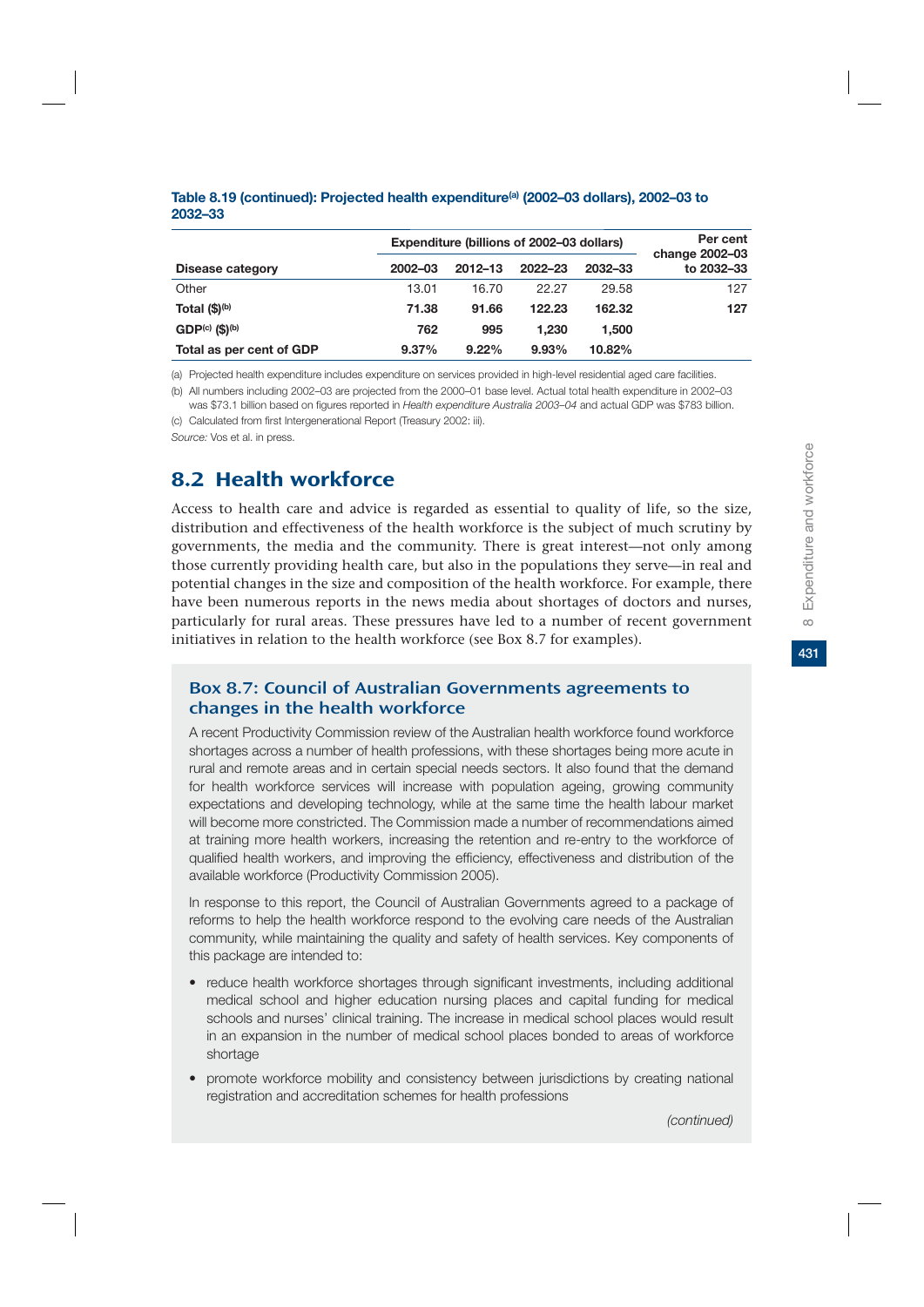- provide greater health service access for rural, remote and Indigenous communities by introducing a new Medicare item for practice nurses and registered Aboriginal health workers to provide ongoing support for patients with chronic disease
- help medical specialist trainees build appropriate skills and experience by providing a new system of training rotations through an expanded range of settings beyond traditional public teaching hospitals, including regional, rural and ambulatory settings, private sector hospitals and practices and community settings
- create a national health workforce taskforce to undertake workforce projects and advise governments on workforce innovations and reforms.

*Source:* COAG 2006.

This section provides the most recent data on the numbers, demographic characteristics, activity and distribution of health workers. This information is necessary for developing and evaluating policies and programs for the health workforce. Information on the proportion of females in the workforce is provided because females, on average, are more likely to work fewer hours per week than their male counterparts. In addition, the proportion of the workforce aged 55 years and over provides an indication of those likely to retire in the short to medium term.

Data on the health workforce are collected by the Australian Bureau of Statistics through the 5-yearly national population Censuses and monthly labour force surveys, and by the AIHW through surveys of those registering as health professionals. These sources are described in Box 8.8.

The health workforce, as presented in this section, refers to people employed to provide health care. It does not include volunteers, individuals taking action to improve their own health, or people who work in other areas relating to the wellbeing of the population.

## Box 8.8: Sources of data on the health workforce

There are three main sources of ongoing data on the health workforce:

- The Australian Bureau of Statistics (ABS) Census of Population and Housing, conducted every 5 years, collects information from all persons aged 15 years and over about their employment status, occupation and industry. Because of the timing of this publication, and the level of detail required, it was not possible to use the latest Census of Population and Housing data as the primary source of information on health workers.
- The ABS Labour Force Survey is a monthly sample survey that includes about 30,000 private dwellings. Households selected for the survey are interviewed each month for 8 months, with one-eighth of the sample being replaced each month. Some data from this survey are reported monthly (such as the unemployment rate), and more detailed information is reported quarterly (industry and occupation). Data from this source are referenced in this issue of *Australia's health* as they provide information on the number of people employed by industry and occupation, as well as the total hours worked (from which workload measures, such as full-time equivalents, can be calculated).

**432**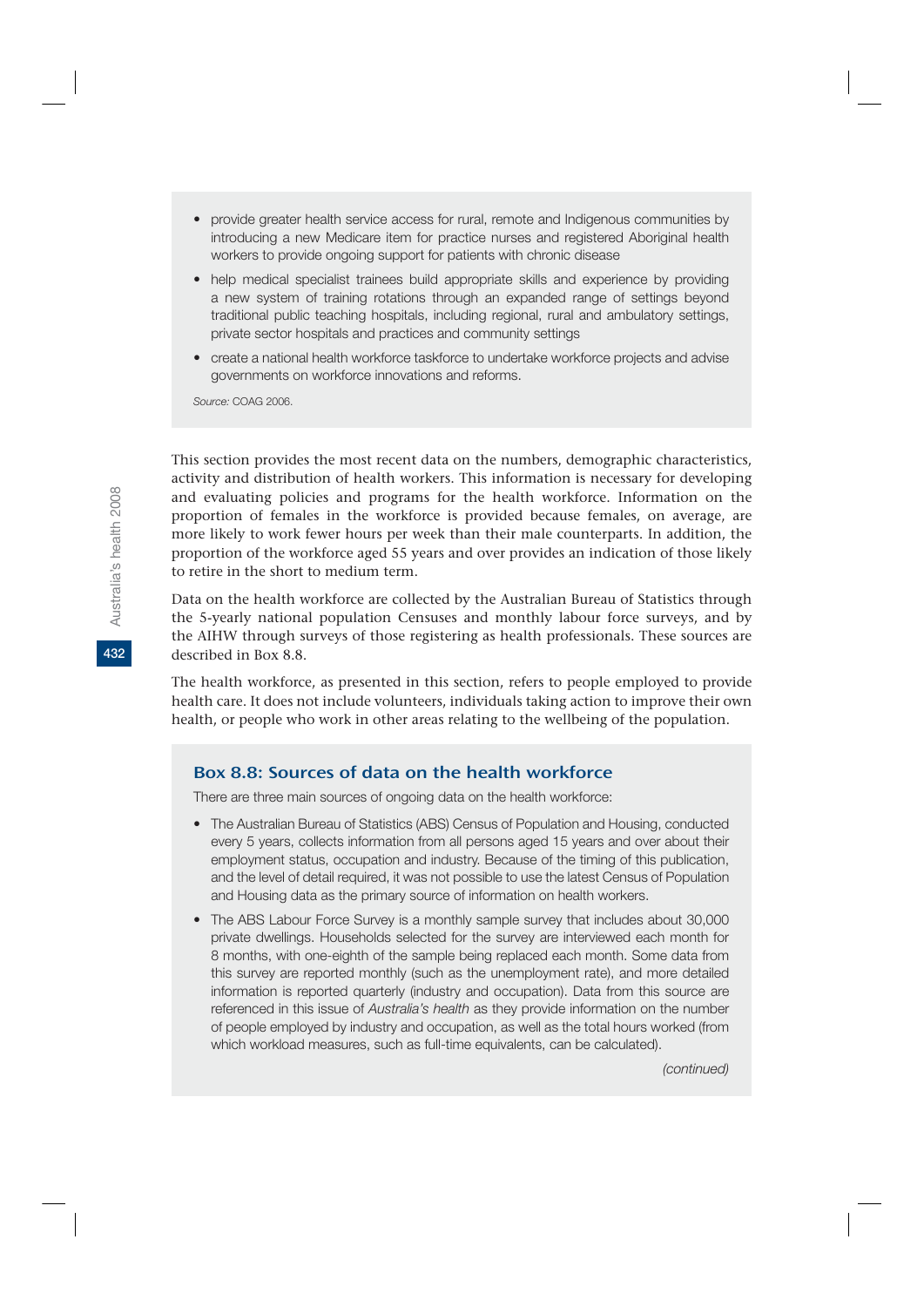• The AIHW compiles the surveys of medical, nursing, dental and allied health workers conducted by the states and territories, usually in conjunction with the registration of health professionals. These are completed yearly for nursing, medicine and dentistry, and less regularly for other professions.

Each of these data sources has its strengths and weaknesses. The Census of Population and Housing, because it includes the whole population, allows the analysis of labour force information for small population groups (for example, the smaller states and territories and the Indigenous population), but only every 5 years. The ABS Labour Force Survey allows annual reporting of the size and distribution of the health workforce but, because it is based on a sample population, has limited capacity to provide detailed information about smaller population groups, particularly smaller groups of allied health professions, or those from small areas. One advantage of the Labour Force Survey is that it collects more detailed information on hours of work than the Census of Population and Housing. It is also available more regularly than the Census data. Occupation in both the Census and the Labour Force Survey is self-identified.

The AIHW health labour force surveys provide more detailed data on a more limited number of health occupations than the ABS collections. The surveys are usually of all people registered with the relevant registration boards for that profession, regardless of employment status. Information is collected on demographic characteristics, labour force status, type of work and location, specialty fields and qualifications of health professionals. However, the AIHW surveys are not compulsory and response rates vary between occupations, states/ territories and over time. The most recent information on the medical, nursing and dental workforces, as reported in this edition of *Australia's health*, is from the 2005 AIHW surveys. For the allied health professions, the latest data available are from surveys conducted in 2002 and 2003. Unlike the ABS Census and Labour Force Surveys, the AIHW survey data are not reported using the Australian Standard Classification of Occupation categories.

#### Health occupations and industries

The number of people employed in health occupations and whether they work in the 'health services' industry is shown in Figure 8.13. Health occupations, as specified in the Australian Standard Classification of Occupations, include medical, dental and nursing workers, medical imaging workers, pharmacists, allied health workers, complementary therapists and other health workers (ABS 1997). For the purposes of this publication, social workers have been added to this group of health occupations.

The health services industry includes those organisations that are mainly engaged in providing health services, such as hospitals, nursing homes, ambulance services, community health services, medical and dental services, and other health services such as pathology, optometry, physiotherapy and chiropractic services (ABS 2006).

The health services industry contained 7% of the civilian labour force in 2006 (Table 8.20). The number of people employed in the health industry has grown considerably since 1986, from 483,900 in August 1986 to 743,800 in August 2006. In the 5 years from 2001 to 2006, growth in health industry employment was 14%, compared with a 10% growth in the civilian labour force over the same period.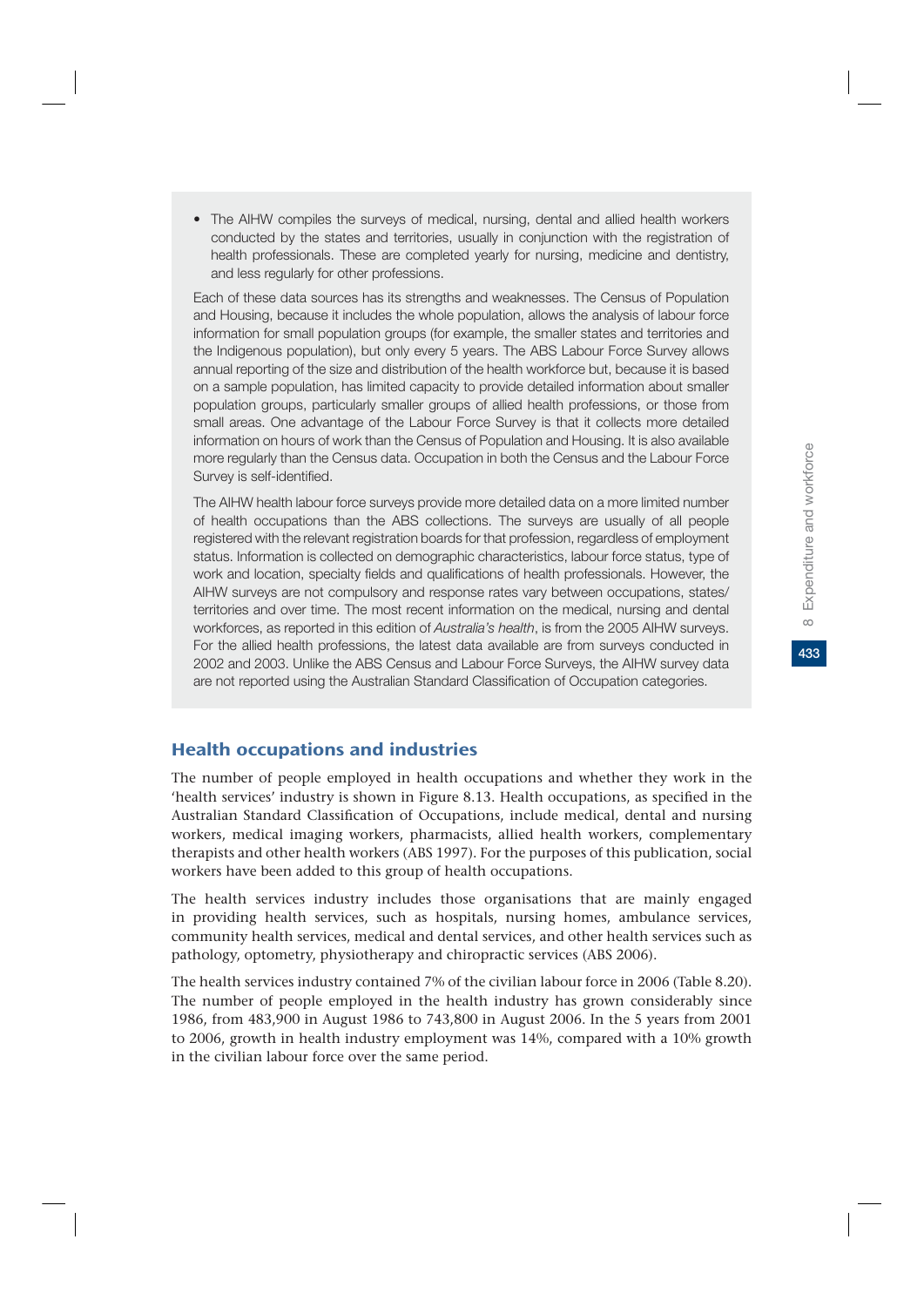Most workers in the health services industry (63%) in 2006 were employed in health occupations; that is, occupations including doctors, nurses, dentists, pharmacists and so forth (Figure 8.13). The remaining workers held other occupations ranging from clerical workers to cooks, gardeners, cleaners and transport drivers.

|                                   | <b>Health services</b><br>industry <sup>(a)</sup>                                                                                                      | <b>Other industries</b>                                                                                       | Total   |
|-----------------------------------|--------------------------------------------------------------------------------------------------------------------------------------------------------|---------------------------------------------------------------------------------------------------------------|---------|
| <b>Health</b><br>occupations      | 477,800 employed persons<br>e.g. doctors, nurses, dentists,<br>allied health workers.<br>ambulance officers, social<br>workers.                        | 115,500 persons employed in<br>health services occupations in<br>other industries<br>e.g. retail pharmacists. | 593.300 |
| <b>Other</b><br>occupations       | 276,000 persons employed in<br>other occupations in health<br>services industries<br>e.g. clerical workers, service<br>workers, welfare professionals. |                                                                                                               |         |
| Total                             | 753,800                                                                                                                                                |                                                                                                               |         |
| $(a)$ Evaludes veterinary semiges |                                                                                                                                                        |                                                                                                               |         |

(a) Excludes veterinary services.

*Note:* Numbers are derived for 2006 by averaging the number employed in the four quarters of that year. *Source:* Unpublished data from ABS Labour Force Surveys, 2006.

#### **Figure 8.13: The relationship of health occupations to the health and other industries, 2006**

#### Table 8.20: Persons employed<sup>(a)</sup> in the health services industry<sup>(b)</sup>, August quarter 1986 to **August quarter 2006**

| Year                             | <b>Employed</b><br>in health<br>services<br>industry <sup>(a,b)</sup> | All employed<br>persons ('000) | <b>Proportion of</b><br>all employed<br>persons (%) | Civilian labour<br>force ('000)(c) | <b>Proportion of</b><br>civilian labour<br>force $\left( \circ \right)$ $\left( \% \right)$ |
|----------------------------------|-----------------------------------------------------------------------|--------------------------------|-----------------------------------------------------|------------------------------------|---------------------------------------------------------------------------------------------|
| 1986                             | 483.900                                                               | 6.928.900                      | 7.0                                                 | 7.512.100                          | 6.4                                                                                         |
| 1991                             | 569.100                                                               | 7.650.300                      | 7.4                                                 | 8,424,100                          | 6.8                                                                                         |
| 1996                             | 579.100                                                               | 8.332.800                      | 6.9                                                 | 9.070.300                          | 6.4                                                                                         |
| 2001                             | 655,000                                                               | 9.040.000                      | 7.2                                                 | 9.683.000                          | 6.8                                                                                         |
| 2006 <sup>(d)</sup>              | 743,800                                                               | 10.168.000                     | 7.3                                                 | 10.647.600                         | 7.0                                                                                         |
| 2001 to 2006<br>increase $(\% )$ | 13.6                                                                  | 12.5                           | . .                                                 | 10.0                               | $\sim$ $\sim$                                                                               |

(a) Because of a definitional change in 'employed' and 'unemployed' persons, there is a break in the series for data at the detailed industry level after 1996. Some care should therefore be taken in comparing numbers of employed people within the health industry over time.

(b) Excludes persons employed in veterinary services.

(c) Includes unemployed persons looking for work. Civilian labour force excludes members of the permanent defence forces, certain diplomatic personnel of overseas governments customarily excluded from census and estimated population counts, overseas residents in Australia, and members of non-Australian defence forces (and their dependants) stationed in Australia.

(d) Numbers in this table are for August quarter 2006, whereas estimates in Figure 8.13 are based on an average of all quarters in 2006.

*Source:* Unpublished data from ABS Labour Force Survey, 1986, 1991, 1996, 2001 and 2006.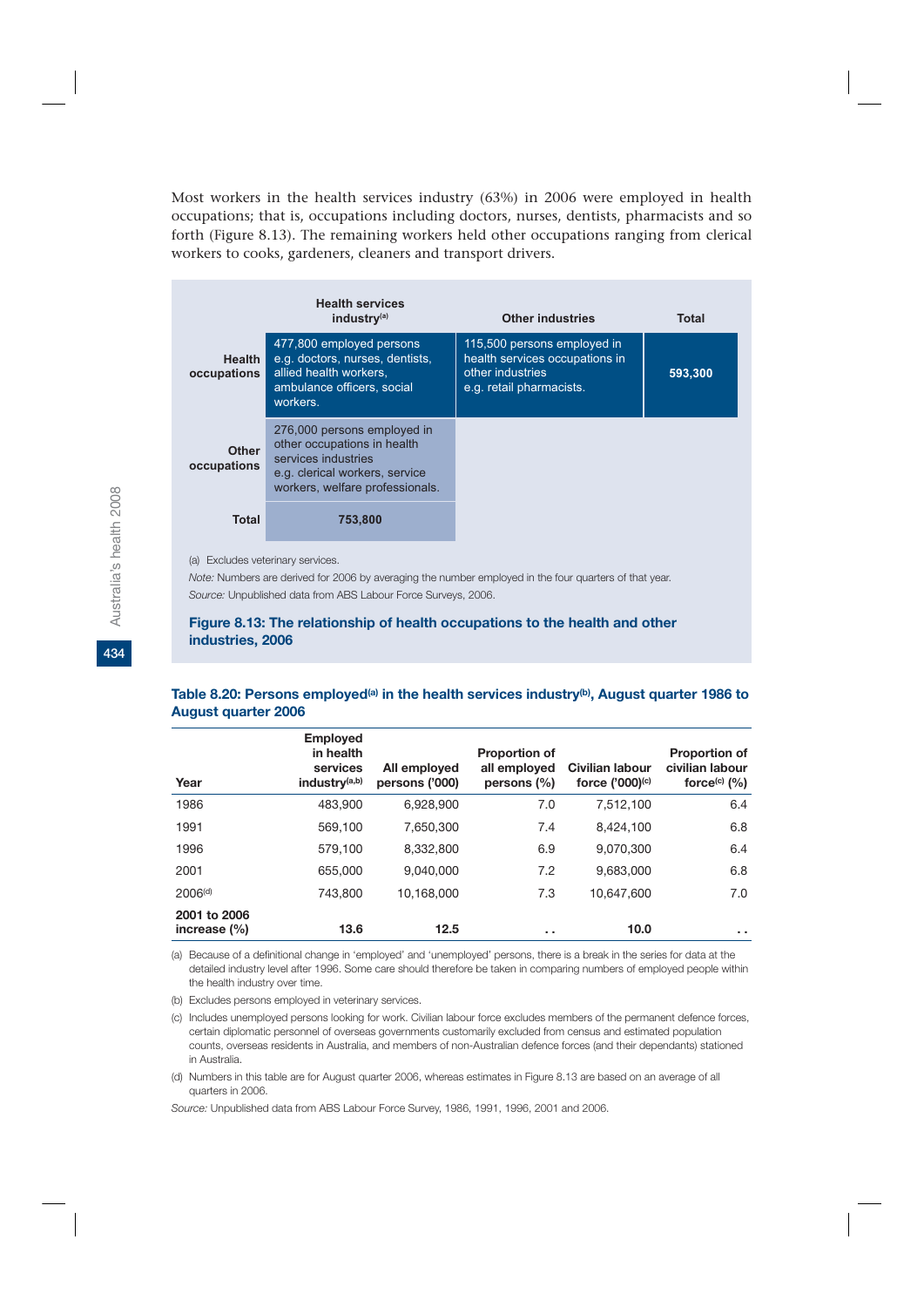435

In 2006, there were 593,300 people working in health occupations, of whom four in five (477,800) were working in a health industry (Figure 8.13). Those working outside health industries were employed in a variety of other industries, typically community services, government administration, education and defence.

Between 2001 and 2006, the number of workers in these occupations increased by 23%, from 482,700 to 593,300. This was almost double the increase of 12% across all occupations over the same period (Table 8.21). Growth over this period was highest for medical administrators and nursing directors (69% growth), nursing and personal care assistants (55%) and dental practitioners (41%). The two groups with the lowest growth rates were generalist medical practitioners (8%) and professional nursing workers (12%).

People working in health occupations are mainly female. In 2006, 73% of the health workforce was female compared with 45% across all occupations (Table 8.21). The health occupations with the highest proportion of females in 2006 were professional nursing workers and enrolled nurses (both 90%), dental associate professionals and assistants (86%), social workers (81%), other allied health workers and nursing and personal care assistants (both 80%).

|                                                     |               | 2001        |                                          | 2006          |             |                                                 |                                                  |
|-----------------------------------------------------|---------------|-------------|------------------------------------------|---------------|-------------|-------------------------------------------------|--------------------------------------------------|
| Occupation                                          | Number female | Per<br>cent | Per cent<br>aged 55<br>years<br>and over | <b>Number</b> | Per<br>cent | Per cent<br>aged 55<br>vears<br>female and over | Per cent<br>increase in<br>numbers,<br>2001-2006 |
| Medical<br>administrators,<br>nursing directors     | 5,800         | 63          | $*12$                                    | 9,800         | 73          | 27                                              | 69                                               |
| Generalist medical<br>practitioners                 | 36,200        | 34          | 21                                       | 39,000        | 38          | 21                                              | 8                                                |
| Specialist medical<br>practitioners                 | 17,200        | 24          | 22                                       | 20,500        | 31          | 26                                              | 19                                               |
| Medical imaging<br>workers                          | 8.200         | 66          | $*9$                                     | 11,000        | 68          | $*15$                                           | 34                                               |
| Dental practitioners                                | 9,000         | 20          | $*12$                                    | 12,700        | 25          | 22                                              | 41                                               |
| Dental associate<br>professionals and<br>assistants | 19,200        | 90          | $**$                                     | 23,900        | 86          | $*9$                                            | 24                                               |
| Nursing worker:<br>professionals                    | 182,000       | 90          | 11                                       | 203,500       | 90          | 17                                              | 12                                               |
| <b>Enrolled nurses</b>                              | 23,200        | 95          | *8                                       | 30.000        | 90          | 15                                              | 29                                               |
| Nursing and personal<br>care assistants             | 41,600        | 71          | 11                                       | 64,600        | 80          | 18                                              | 55                                               |
| Pharmacists                                         | 12,600        | 57          | $*20$                                    | 16,300        | 52          | 17                                              | 29                                               |
| Physiotherapists                                    | 11,500        | 78          | $*18$                                    | 13,100        | 64          | $*12$                                           | 14                                               |
| Psychologists                                       | 11,100        | 72          | $*13$                                    | 13,900        | 72          | 23                                              | 25                                               |
| Other allied health<br>workers <sup>(a)</sup>       | 23,300        | 76          | $*11$                                    | 26,600        | 80          | $*10$                                           | 14                                               |

#### **Table 8.21: Persons employed in health occupations: number, per cent female and per cent aged 55 years and over, 2001 and 2006**

*(continued)*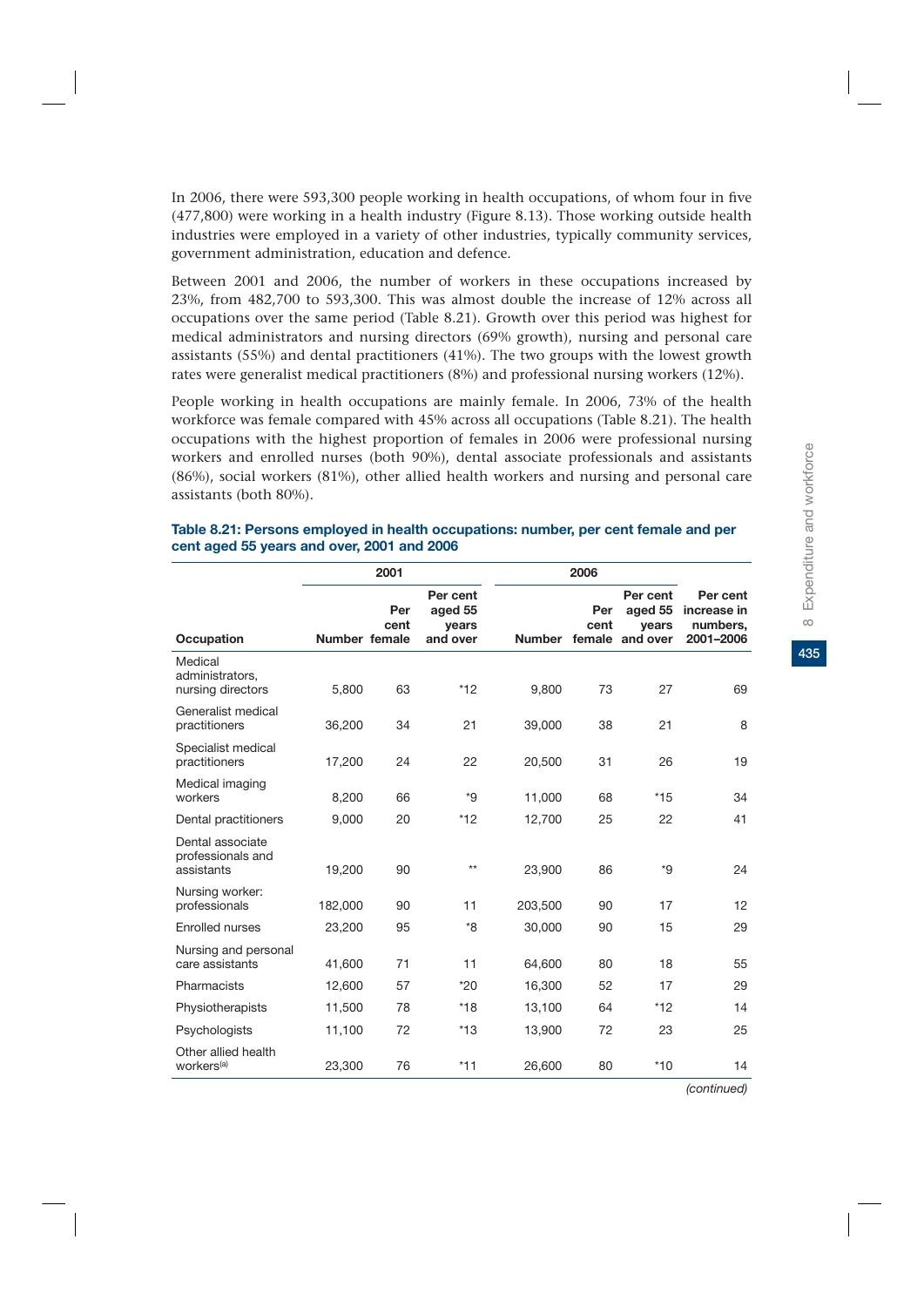|                                        |               | 2001        |                                          |               |                       |                                          |                                                  |
|----------------------------------------|---------------|-------------|------------------------------------------|---------------|-----------------------|------------------------------------------|--------------------------------------------------|
| <b>Occupation</b>                      | Number female | Per<br>cent | Per cent<br>aged 55<br>years<br>and over | <b>Number</b> | Per<br>cent<br>female | Per cent<br>aged 55<br>vears<br>and over | Per cent<br>increase in<br>numbers,<br>2001-2006 |
| Complementary<br>therapists            | 7.400         | 50          | $*14$                                    | 8.900         | 53                    | $*11$                                    | 20                                               |
| Social workers                         | 10.200        | 86          | *9                                       | 13.600        | 81                    | $*18$                                    | 33                                               |
| Other health<br>workers <sup>(b)</sup> | 64.500        | 50          | 8                                        | 86,200        | 56                    | 12                                       | 34                                               |
| All health workers                     | 482,700       | 72          | 12                                       | 593,300       | 73                    | 16                                       | 23                                               |
| All other occupations                  | 8.576.500     | 43          | 11                                       | 9.557.000     | 43                    | 14                                       | 11                                               |
| <b>Total all occupations</b>           | 9.059.200     | 44          | 11                                       | 10,150,300    | 45                    | 14                                       | 12                                               |

#### **Table 8.21 (continued): Persons employed in health occupations: number, per cent female and per cent aged 55 years and over, 2001 and 2006**

Estimates have a relative standard error between 25% and 50% and should be interpreted with caution.

\*\* Estimates have a relative standard error greater than 50% and are considered too unreliable for general use.

(a) Includes occupational therapists, optometrists, speech pathologists, podiatrists, dietitians and other health professionals.

(b) Includes medical scientists, occupational and environmental health professionals, medical technical officers, ambulance officers and paramedics, Aboriginal and Torres Strait Islander health workers, massage therapists, primary products inspectors and safety inspectors.

*Source:* Unpublished data from ABS Labour Force Surveys, 2001 and 2006.

## Workforce supply—the stocks and flows

A key issue is the adequacy of supply of health workers. Monitoring and adjusting the supply of health workers to meet the projected needs of the population requires that:

- the current size, composition and working hours of the existing health workforce is measured
- the entries to and exits from the workforce are measurable, and with lead and lag times understood.

New entrants to the workforce are mainly from the education system and skilled immigration. Departures from the workforce include migration, resignations, retirements and deaths.

Not all these elements of workforce supply can be accurately measured. For example, current health workforce migration data are not considered to be of sufficient quality to provide a reasonable measure of this component.

Three aspects of supply are presented here in further detail: the number of students completing higher education health courses, the number of health workers assumed to be soon to retire from the workforce, and the hours worked by health workers.

#### How many people are completing health courses?

For the health professions (such as registered nurses, medical practitioners, dentists, pharmacists, radiographers, occupational therapists and so on), graduation from a relevant university course is a requirement. Accordingly, an important source of entrants into these occupations is Australian residents completing health-related higher education courses each year.

Between 2001 and 2005, there was an overall increase of 16% in those completing such courses (Table 8.22). Increases were recorded for each health field except podiatry and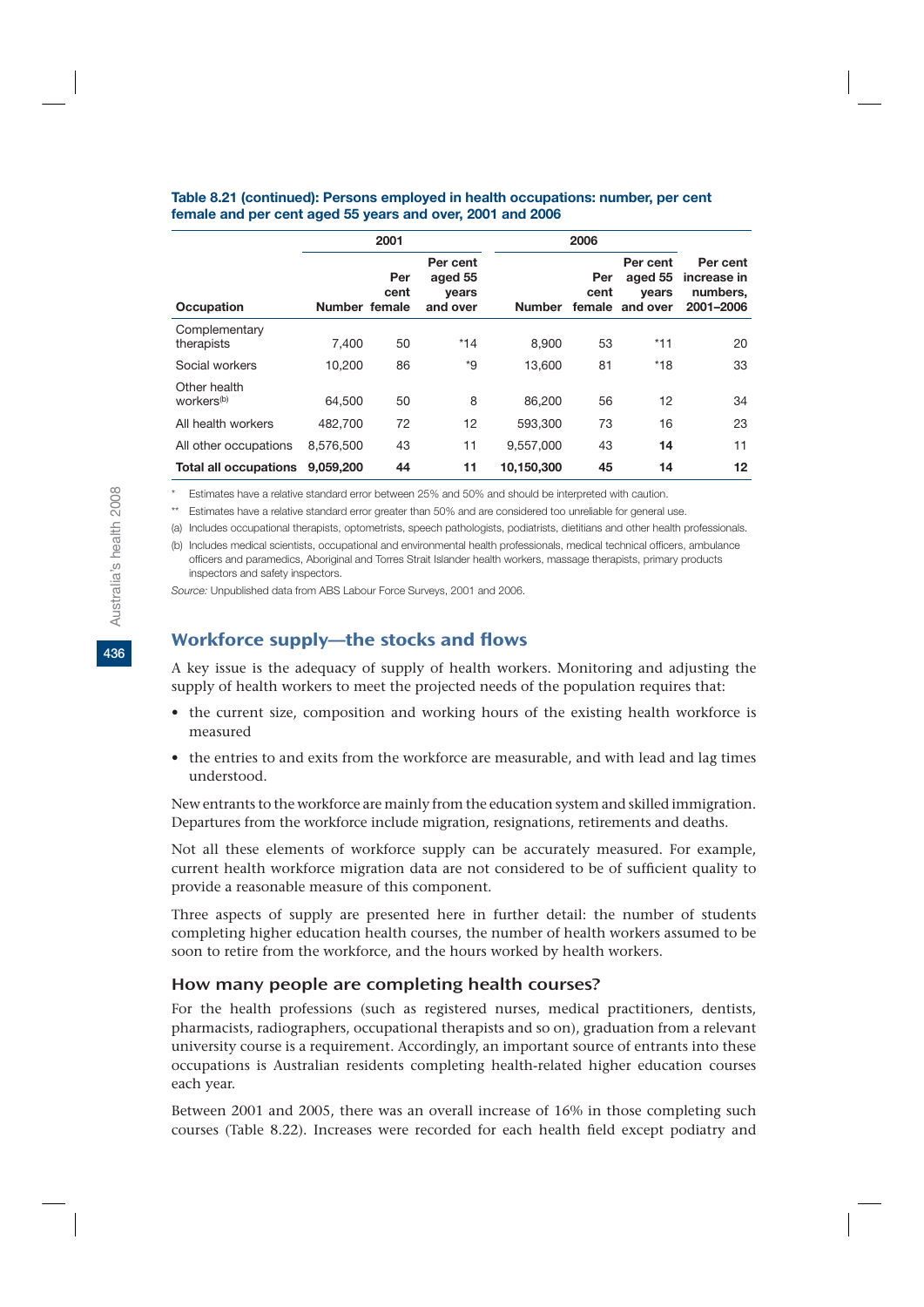optical science. The largest growth occurred in the fields of nutrition and dietetics (81%) and pharmacy (48%). The smallest increases were for medical studies (4%) and nursing (7%). Note that enrolled nurses, unlike registered nurses, undertake their initial education through the Vocational Education and Training (VET) system and are not included in these figures.

The National Health Performance Committee has developed an indicator of sustainability for three professions—pharmacy, medicine and registered nursing: 'Graduates as a percentage of the total pharmacy, medical and nursing workforce' (NHPC 2004). The 'sustainability ratio' can be calculated using course completions as a percentage of people employed in those professions in the following year, based on AIHW labour force survey data.

|                                                  |               | 2001        |                                               |               | 2005        |                                               |                                         |  |  |
|--------------------------------------------------|---------------|-------------|-----------------------------------------------|---------------|-------------|-----------------------------------------------|-----------------------------------------|--|--|
| Field                                            | Number female | Per<br>cent | Per cent<br>under-<br>graduate <sup>(b)</sup> | Number female | Per<br>cent | Per cent<br>under-<br>graduate <sup>(b)</sup> | change in<br>number,<br>2001 to<br>2005 |  |  |
| Medical studies                                  | 2,085         | 52.3        | 66.8                                          | 2,158         | 56.8        | 62.8                                          | 3.5                                     |  |  |
| Nursing                                          | 8,217         | 89.6        | 69.8                                          | 8,794         | 89.4        | 67.4                                          | 7.0                                     |  |  |
| Pharmacy                                         | 683           | 63.3        | 88.1                                          | 1,009         | 66.1        | 85.0                                          | 47.7                                    |  |  |
| Dental studies <sup>(c)</sup>                    | 339           | 54.9        | 81.1                                          | 383           | 58.5        | 80.2                                          | 13.0                                    |  |  |
| Optical science <sup>(d)</sup>                   | 172           | 59.9        | 58.1                                          | 156           | 59.6        | 55.1                                          | $-9.3$                                  |  |  |
| Public health <sup>(e)</sup>                     | 1,686         | 68.7        | 34.8                                          | 2,038         | 68.9        | 32.5                                          | 20.9                                    |  |  |
| Radiography                                      | 571           | 69.7        | 67.1                                          | 814           | 66.5        | 77.0                                          | 42.6                                    |  |  |
| Physiotherapy                                    | 784           | 60.1        | 80.9                                          | 896           | 67.2        | 72.4                                          | 14.3                                    |  |  |
| Occupational therapy                             | 665           | 90.2        | 88.4                                          | 833           | 91.4        | 83.2                                          | 25.3                                    |  |  |
| Speech pathology/<br>audiology                   | 401           | 94.0        | 80.5                                          | 529           | 93.8        | 73.3                                          | 31.9                                    |  |  |
| Podiatry                                         | 145           | 57.9        | 93.8                                          | 138           | 64.5        | 94.2                                          | $-4.8$                                  |  |  |
| Other rehabilitation<br>therapies <sup>(f)</sup> | 646           | 61.5        | 50.0                                          | 839           | 68.8        | 52.4                                          | 29.9                                    |  |  |
| Complementary<br>therapies <sup>(g)</sup>        | 353           | 65.7        | 76.8                                          | 383           | 74.2        | 77.3                                          | 8.5                                     |  |  |
| Nutrition and dietetics                          | 248           | 89.5        | 51.2                                          | 448           | 90.6        | 68.1                                          | 80.6                                    |  |  |
| Other health <sup>(h)</sup>                      | 2,009         | 53.0        | 83.0                                          | 2,617         | 58.2        | 78.7                                          | 30.3                                    |  |  |
| <b>Total</b>                                     | 19.004        | 74.6        | 69.2                                          | 22.035        | 76.0        | 67.1                                          | 15.9                                    |  |  |

#### **Table 8.22: Completions of selected health-related higher education courses(a) by Australian citizens and permanent residents (excluding New Zealand citizens), per cent female and field of study, 2001 and 2005**

(a) Health-related courses are defined as those in the broad field of Health excluding veterinary studies, in the Field of Education Classification.

(b) Bachelors (graduate entry, honours, pass), associate degree, advanced diploma, diploma, other undergraduate award.

(c) Includes dental studies, dentistry, dental assisting and dental technology.

(d) Includes optical science, optometry and optical technology.

(e) Includes public health, occupational health and safety, environmental health, Indigenous health, health promotion, community health, epidemiology.

(f) Includes chiropractic and osteopathy, massage therapy, rehabilitation therapies.

(g) Includes complementary therapies, naturopathy, acupuncture, traditional Chinese medicine.

(h) Includes human movement, paramedical studies, first aid, other health.

*Source:* Unpublished data from Higher Education Student Statistics collection, DEST.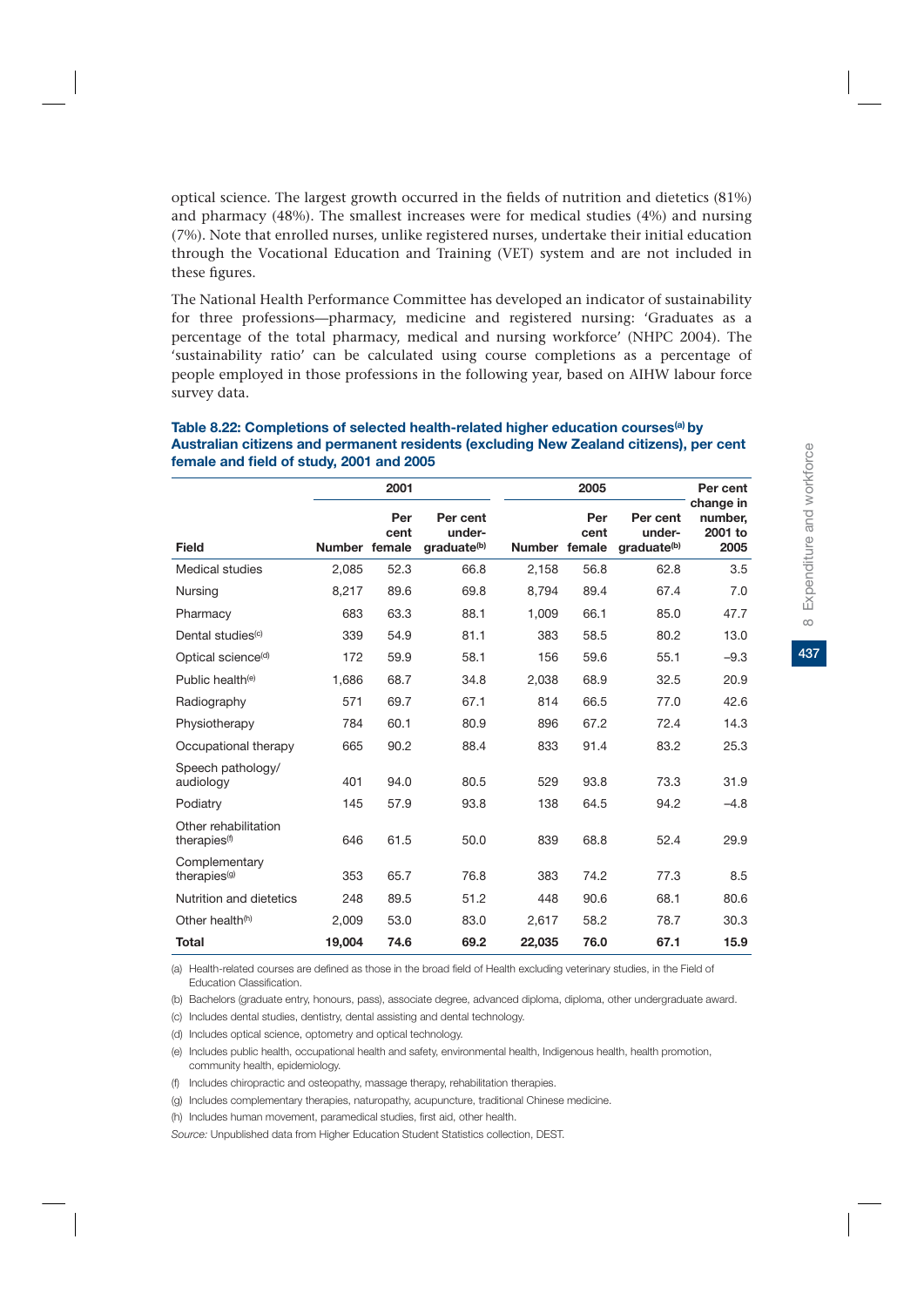Between 2001 and 2005 the 'sustainability ratio' was 3% for employed registered nurses (*NHPC indicator 3.25*, Figure 8.14). During 1994 and 1995, it was above 5%, a high point as many registered nurses took the opportunity to upgrade their hospital-based training to academic qualifications (National Review of Nursing Education 2002). The subsequent decline can be accounted for by fewer nurses upgrading their qualifications. The sustainability ratio for medical practitioners has remained consistently between 2% and 3%.

The ratio for pharmacists was available only for 2 years, 1993 and 1996. For these years it was between 2% and 3%. Course completion information from the Department of Education, Science and Training shows that the number of completions of undergraduate pharmacy courses by domestic students increased from 602 in 2001 to 858 in 2005.



*Notes*

- 1. The points in the figure are calculated as the number of Australian citizens and permanent residents (excluding New Zealand citizens) who completed undergraduate degrees at an Australian university in medicine, nursing or pharmacy by the estimated number of employed medical practitioners, registered nurses and pharmacists (respectively) in the following year (multiplied by 100).
- 2. Care should be taken when interpreting the relationship between completions and employed workforce numbers because the relationship is not always a direct one. That is, not all those who complete an undergraduate course in a particular field will go on to become employed in that field. Some nurses will have already been employed as registered nurses before completing a university course, as training moved from hospitals to universities.
- 3. Completions refer to undergraduate courses in the relevant field of study (before 2001) and field of education (from 2001 onwards). There is a break in the series due to this change in education classification.
- 4. Registered nurses only are included, as enrolled nurse training is undertaken in the VET sector, not at university.
- 5. Data on the number of employed registered nurses were not available for 1996, 1998, 2000 and 2001. Trend estimates have been used to fill in gap years.
- 6. Only two points are given for pharmacists, 1993 and 1996. While estimates of the number of employed pharmacists are also available for 1999, completion data for 1998 (and 1997) cannot be used because of a shift from 3- to 4 year training courses at that time.

*Sources:* DEST Higher Education Student Data Collection; AIHW Medical, Nursing and Midwifery and Pharmacy Surveys.

**Figure 8.14: Australian citizens and permanent residents who completed selected undergraduate health degrees, as a percentage of employed people in the relevant workforce, 1993 to 2005 (***NHPC indicator 3.25 part 1***)**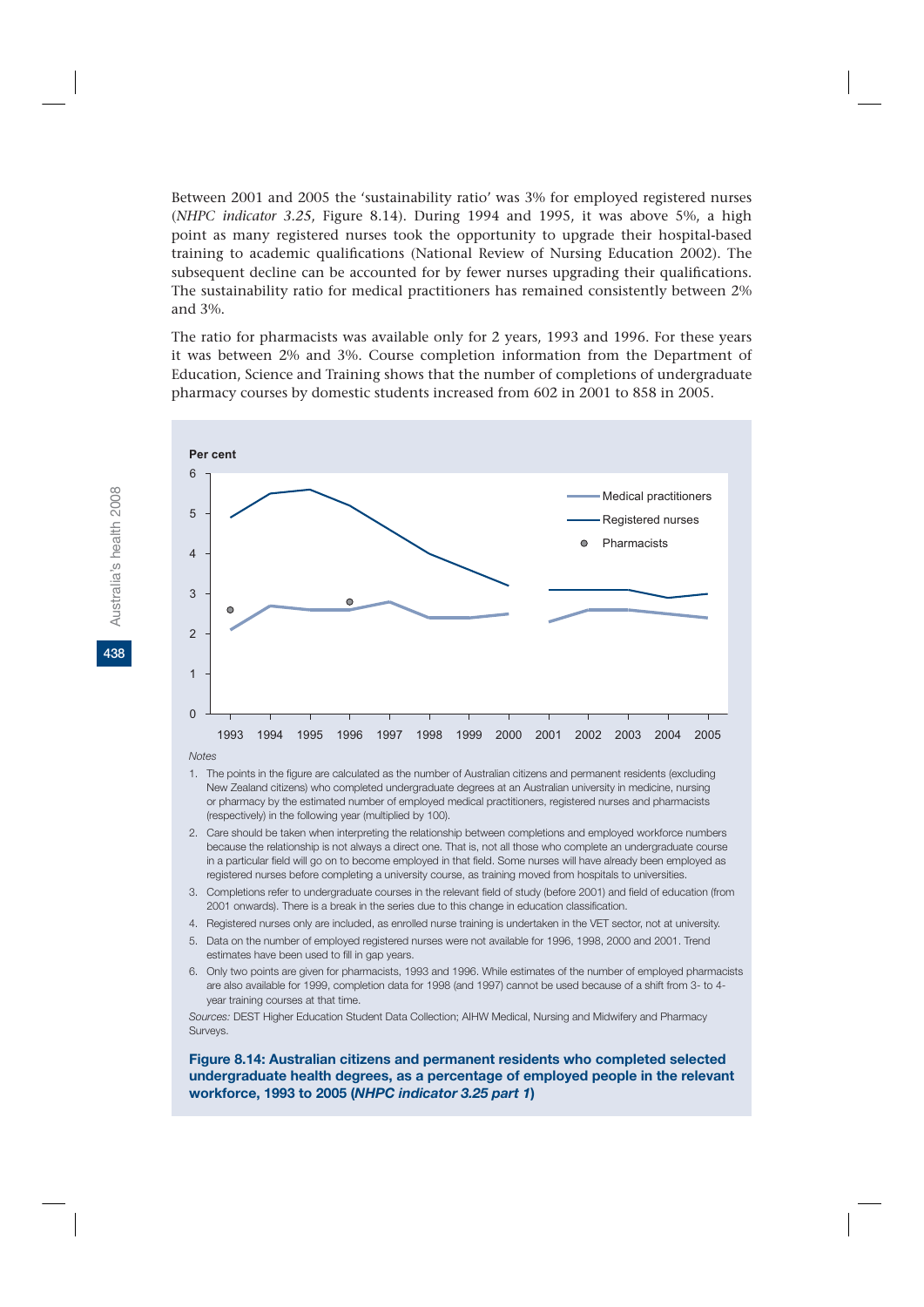# Expenditure and workforce **43**8 Expenditure and workforce  $\infty$

## How many health professionals will be retiring from the workforce?

The main reason for permanent loss from the health workforce is the retirement of older workers (although turnover among younger age groups is also likely to occur). Older people do not leave the workforce in a steady stream—the pattern of exits depends on the age profile of the workforce and other factors such as affordability of, and desire for, early retirement.

As with the Australian population and the overall labour force, the health workforce has been ageing. That is, larger proportions of the workforce are in older age groups than previously, because of the progression of the large post-war 'baby boom' cohort through the age groups. For example, in 2006, 16% of the health workforce was aged 55 years and over, compared with 12% in 2001. The health workforce is ageing more quickly than the non-health workforce (for which the proportion aged 55 years and over rose from 11% in 2001 to 14% in 2005) (Table 8.21).

Of course, many health workers will be replaced by new entrants, but concerns remain that the health needs of the population will grow as the proportion of older people increases, and that workforce replacements will be insufficient to serve the growing needs.

The National Health Performance Committee indicator of workforce sustainability mentioned above includes the proportion of the workforce aged 55 years and over in five health professions: primary care practitioners, medical specialists, registered nurses, enrolled nurses and pharmacists (NHPC 2004). This indicator is based on information from the AIHW health labour force surveys, and the data for 1999 and 2005 (the most recent years available) are provided in Figure 8.15 (*NHPC indicator 3.25*). These data show that nearly a third of medical specialists (32%) and primary care practitioners (29%) were aged 55 years and over in 2005. For nurses, the proportion aged 55 years and over doubled over the period, from 11% to 20% for registered nurses and from 7% to 17% for enrolled nurses. Data for pharmacists were available only for 1999, when the proportion was 31%.



*Notes*

- 1. Excludes hospital non-specialists and specialists-in-training because of the low proportions aged 55 years and over (less than 4% in 2005).
- 2. Latest data available for pharmacists are for 1999.

*Sources:* AIHW Medical, Nursing and Midwifery and Pharmacy Surveys.

#### **Figure 8.15: Proportion of employed medical, nursing and pharmacist workforce aged 55 years and over, 1999 and 2005 (***NHPC indicator 3.25 part 2***)**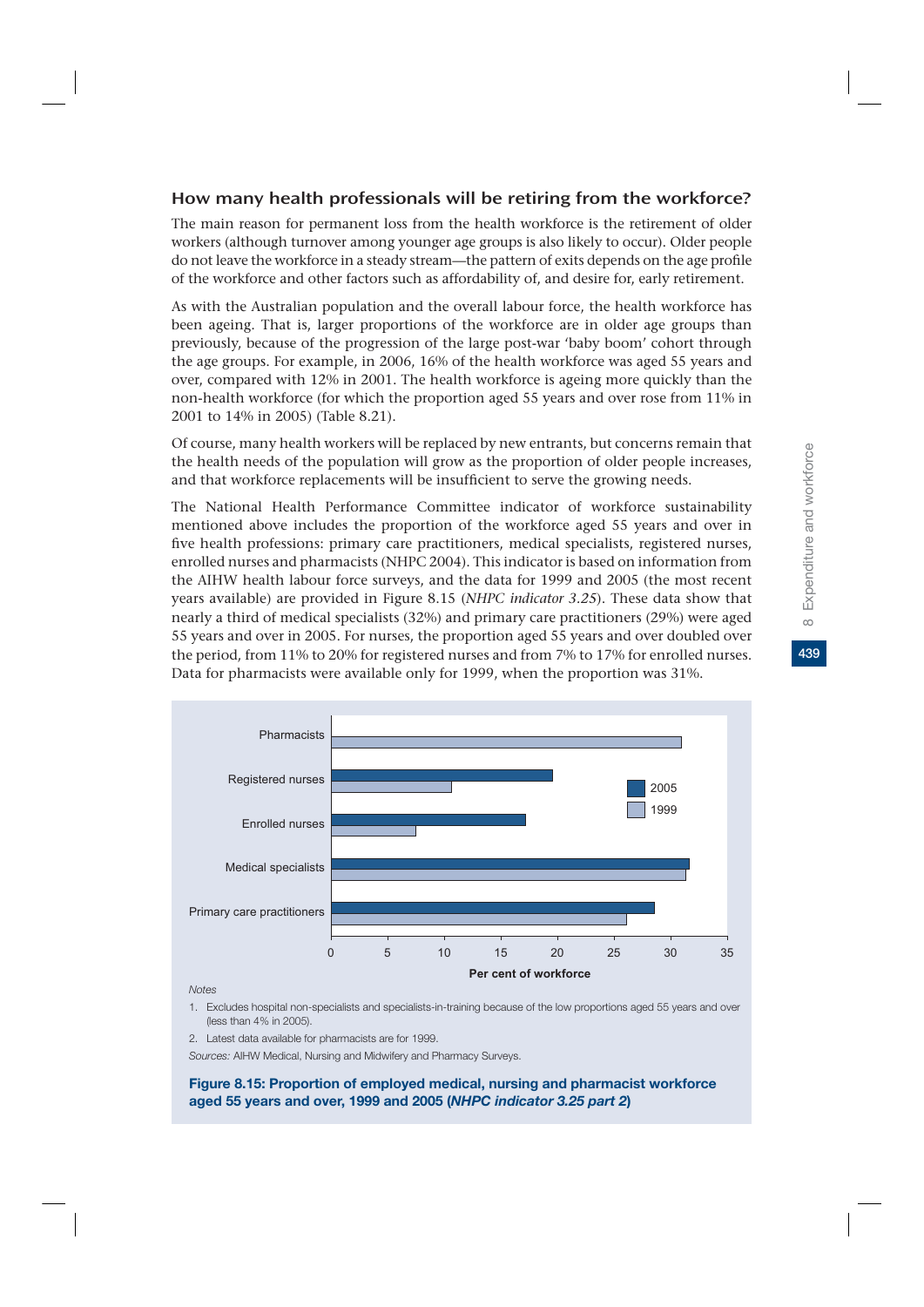#### How many hours do health workers work?

Measuring supply is not just a matter of head counts. Equally important are the number of hours spent working. For example, in some professions, particularly those with a high proportion of females such as nursing, many work part time. In others, such as the medical profession, it is usual to work more than the 'standard' 35 hours per week.

In 2006, health workers worked an average 32.0 hours per week, compared with 34.7 for workers across all other occupations (Table 8.23). The health professions with the longest average working weeks were specialist medical practitioners (45.1 hours), general practitioners (41.1) and dentists (37.4). Those with the shortest working weeks were personal care and nursing assistants (27.4 hours), enrolled nurses (29.5), nursing professionals (29.3), dental assistants (31.0) and other allied health workers (30.5), including occupational therapists, optometrists, speech pathologists and podiatrists.

These differences in the average working week reflect the proportion of female practitioners within each profession. Among the health professions, medical specialists, general practitioners and dentists had the lowest proportion of females (31%, 38% and 25%, respectively). At the other end of the spectrum were the nursing groups (personal care and nursing assistants, enrolled nurses, nursing professionals) and dental assistants, with over 80% of the workforce being female.

Between 2001 and 2006 there was little change in average hours worked in health occupations—down half an hour per week. In terms of full-time equivalents (FTE, see Box 8.9), the combination of changes in numbers and hours worked resulted in a 21% increase in supply overall (from 448,100 FTE in 2001 to 542,200 in 2006).

The FTE rate of the health workforce overall increased by 13% between 2001 and 2006 (from 2,308 to 2,619 per 100,000 population). The FTE rate for medical administrators and nursing directors, in particular, increased by 64% (from 33 to 54 per 100,000 population). Other occupations with high rates of growth in the FTE rate over this period were nursing and personal care assistants (41%), dental practitioners (33%) and social workers (33%).

## Box 8.9: Measuring supply: full-time equivalent (FTE) numbers and rates per 100,000 population

The FTE number is the number of full-time workloads provided by health workers. This provides a useful measure of supply as it takes into account both the number of health workers who are working and the hours that they work.

FTE is calculated by: *the number of health workers in a particular category* multiplied by *the average hours worked by health workers in the category* divided by *the hours considered to be full time*. The ABS designates 35 hours per week to be full-time work, and this has been used as the basis for calculating FTE for all occupations where ABS data have been sourced. The AIHW also uses 35 hours per week for estimating FTE, except for medical practitioners, where 45 hours per week is used.

The FTE rate (the number of FTE health workers per 100,000 population) is a measure of supply. By defining supply in terms of the FTE rate, meaningful comparisons of supply can be made across geographical areas and over time. In Table 8.23 the FTE rate is calculated as: *the number of FTE health workers* divided by *the estimated resident population of Australia at 30 June 2001 and 30 June 2006* multiplied by *100,000*.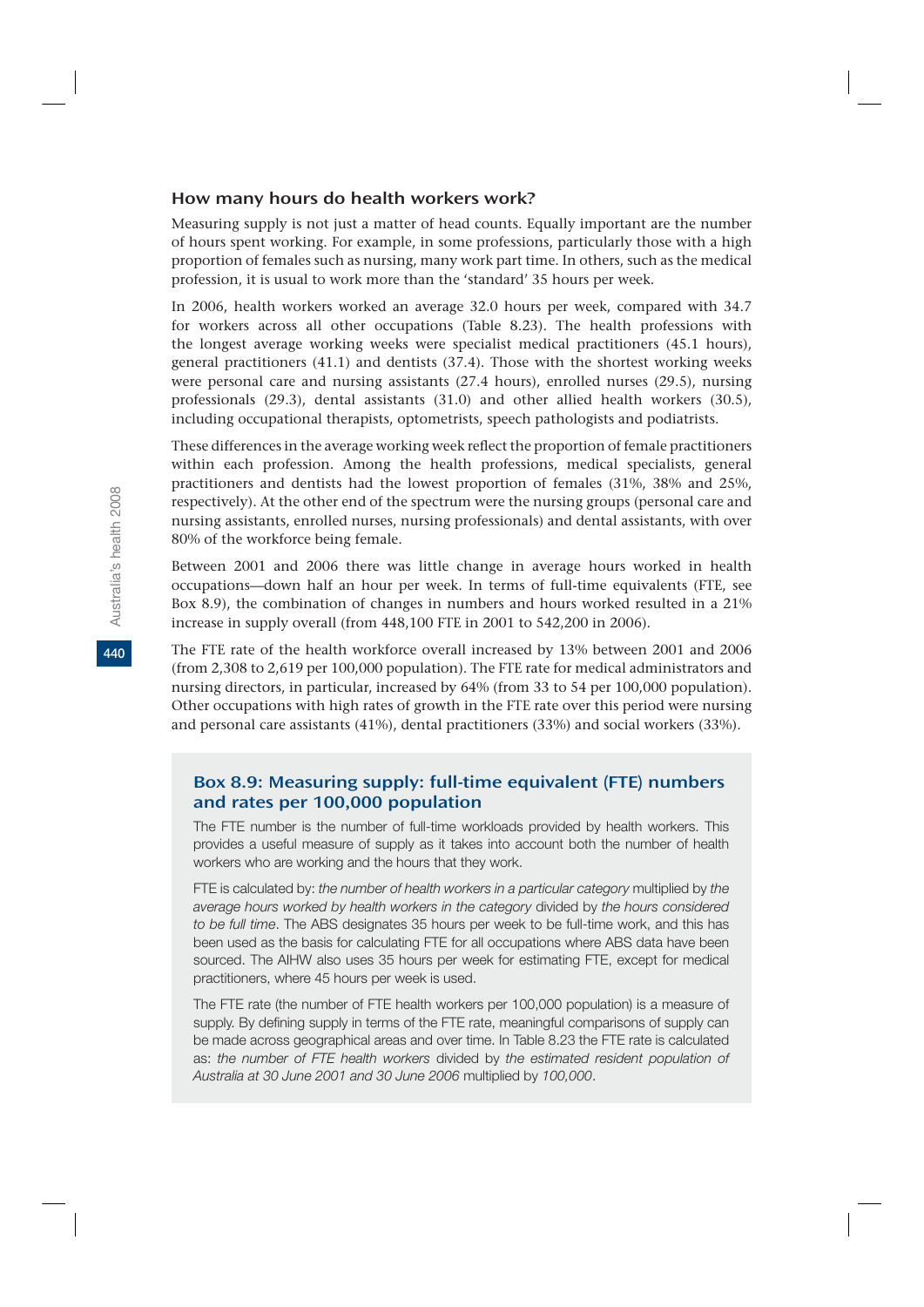|                                                     |                                        | 2001                                |                              |                                        | 2006                                |                              |
|-----------------------------------------------------|----------------------------------------|-------------------------------------|------------------------------|----------------------------------------|-------------------------------------|------------------------------|
| <b>Occupation</b>                                   | Average<br>hours<br>worked<br>per week | <b>FTE</b><br>number <sup>(a)</sup> | FTE rate<br>(per<br>100,000) | Average<br>hours<br>worked<br>per week | <b>FTE</b><br>number <sup>(a)</sup> | FTE rate<br>(per<br>100,000) |
| Medical administrators,<br>nursing directors        | 38.7                                   | 6,400                               | 33                           | 39.8                                   | 11,100                              | 54                           |
| Generalist medical<br>practitioners                 | 42.1                                   | 43,500                              | 224                          | 41.1                                   | 45,800                              | 221                          |
| Specialist medical<br>practitioners                 | 43.9                                   | 21,600                              | 111                          | 45.1                                   | 26,400                              | 127                          |
| Medical imaging workers                             | 34.2                                   | 8,000                               | 41                           | 34.0                                   | 10,600                              | 51                           |
| Dental practitioners                                | 36.9                                   | 9,500                               | 49                           | 37.4                                   | 13,500                              | 65                           |
| Dental associate<br>professionals and<br>assistants | 31.1                                   | 17,000                              | 88                           | 31.0                                   | 21,100                              | 102                          |
| Nursing workers:<br>professionals                   | 29.7                                   | 154,200                             | 794                          | 29.3                                   | 170,100                             | 822                          |
| <b>Enrolled nurses</b>                              | 28.2                                   | 18,700                              | 96                           | 29.5                                   | 25,300                              | 122                          |
| Nursing and personal care<br>assistants             | 28.3                                   | 33,600                              | 173                          | 27.4                                   | 50,500                              | 244                          |
| Pharmacists                                         | 38.3                                   | 13,700                              | 71                           | 35.6                                   | 16,600                              | 80                           |
| Physiotherapists                                    | 30.4                                   | 10,000                              | 51                           | 34.3                                   | 12,800                              | 62                           |
| Psychologists                                       | 32.5                                   | 10,300                              | 53                           | 31.5                                   | 12,500                              | 61                           |
| Other allied health<br>workers <sup>(b)</sup>       | 31.5                                   | 20,900                              | 108                          | 30.5                                   | 23,200                              | 112                          |
| Complementary therapists                            | 35.5                                   | 7,500                               | 39                           | 30.3                                   | 7,700                               | 37                           |
| Social workers                                      | 30.2                                   | 8,800                               | 45                           | 32.0                                   | 12,400                              | 60                           |
| Other health workers <sup>(c)</sup>                 | 35.0                                   | 64,500                              | 332                          | 33.5                                   | 82,500                              | 399                          |
| All health workers                                  | 32.5                                   | 448,100                             | 2,308                        | 32.0                                   | 542,200                             | 2,619                        |
| All other occupations                               | 35.3                                   | 8,643,800                           | 44,525                       | 34.7                                   | 9,484,300                           | 45,815                       |
| <b>Total all occupations</b>                        | 35.1                                   | 9,091,900                           | 46,834                       | 34.6                                   | 10,026,500                          | 48,434                       |

#### **Table 8.23: Persons employed in health occupations: average hours worked per week**  and full-time equivalent (FTE) number<sup>(a)</sup> and rate, 2001 and 2006

(a) Based on a standard full-time working week of 35 hours.

(b) Includes occupational therapists, optometrists, speech pathologists, podiatrists, dietitians and other health professionals.

(c) Includes medical scientists, occupational and environmental health professionals, medical technical officers, ambulance officers and paramedics, Aboriginal and Torres Strait Islander health workers, massage therapists, primary products inspectors and safety inspectors.

*Source:* Unpublished data from ABS Labour Force Surveys, 2001 and 2006.

#### Health workforce shortages

A health workforce shortage exists when the available health workforce supply is insufficient to meet the demand for health workers. Assessing the level of demand and the appropriate level of workforce that is therefore needed is not straightforward and requires sophisticated modelling. Recent work in this area has provided evidence that many health occupations are, in fact, experiencing shortages. For example it has been estimated that 441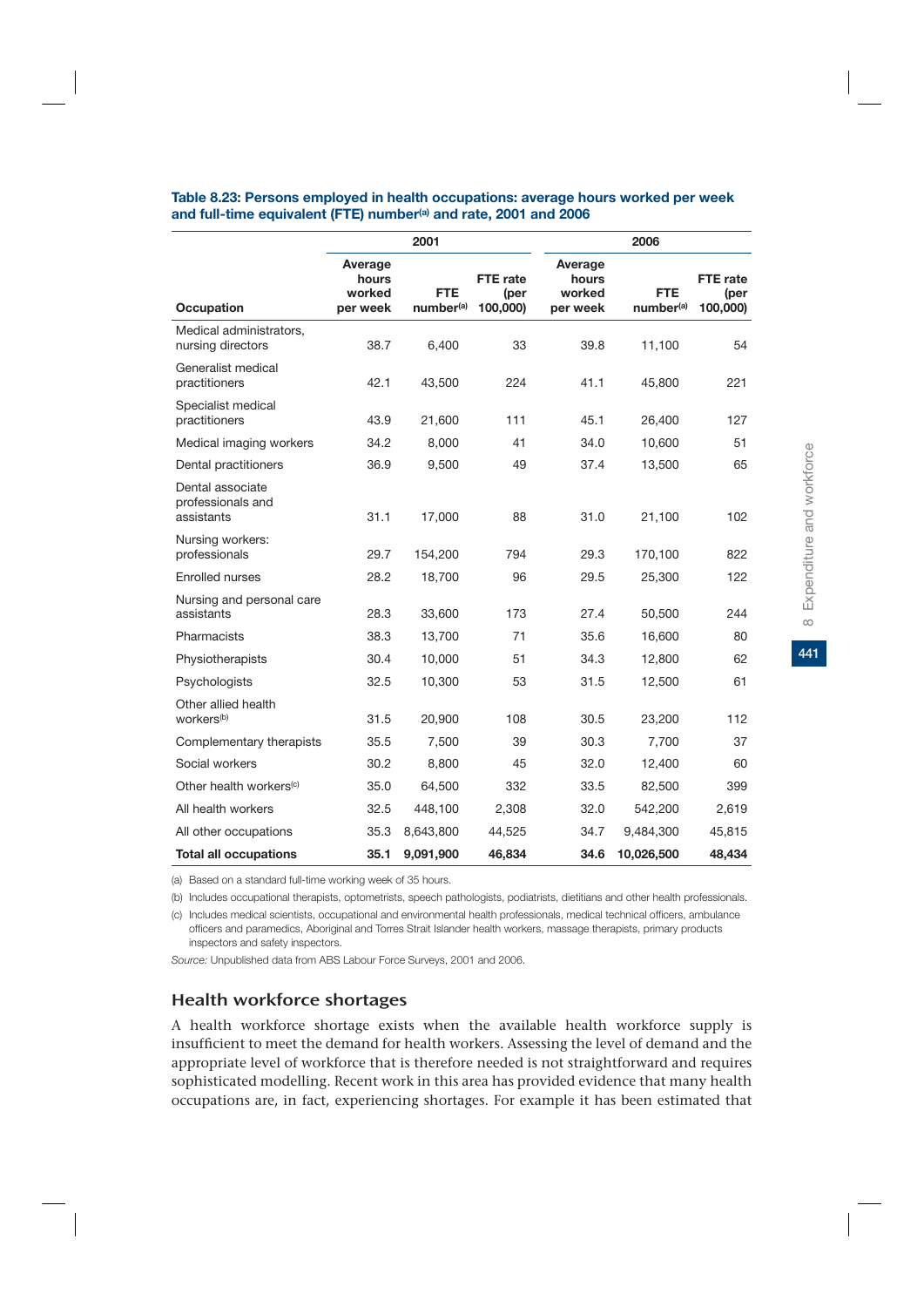there was a shortage of between 10,000 and 12,000 nurses for 2006, rising to an expected shortage of between 10,000 and 13,000 nurses for 2010 (AHWAC 2004). Similarly there is an estimated shortage of between 800 and 1,300 general practitioners (AMWAC 2005).

Another approach used for identifying shortages in the health workforce has been to assess unmet demand for health workers reported by heath service organisations. In 2007, the Department of Education, Employment and Workplace Relations (DEEWR) consulted with these organisations and identified shortages in a broad range of health occupations across all states and territories (Table 8.24).

| Occupation                                                                       | <b>NSW</b> | <b>Vic</b> | Qld     | <b>WA</b> | <b>SA</b>    | <b>Tas</b> | <b>NT</b> | <b>ACT</b> |
|----------------------------------------------------------------------------------|------------|------------|---------|-----------|--------------|------------|-----------|------------|
| Medical imaging worker                                                           | S          | S          | S       | M-D       | D            | S          | S         | S          |
| Dental worker: professional                                                      | S          | $M-D, R$   | S       | S         | S            | S          | S         | S          |
| Dental worker: associate<br>professional and dental<br>assistants <sup>(a)</sup> | $\star$    | $\star$    | $\star$ | $\star$   | $\star$      | $\star$    | $\star$   | $\star$    |
| Nursing worker: professional                                                     |            |            |         |           |              |            |           |            |
| Registered nurse                                                                 | S          | S          | S       | S         | S            | S          | S         | S          |
| Registered midwife                                                               | S          | S          | S       | S         | S            | S          | S         | S          |
| Mental health nurse                                                              | S          | S          | S       | S         | S            | S          | S         | S          |
| Enrolled nurse                                                                   | $M, R-D$   | *          | D       | S         | S            | D          | $\star$   | $\star$    |
| Pharmacist                                                                       | S          | R          | S       | R         | S            | S          | D         | D          |
| Physiotherapist                                                                  | S          | S          | S       | S         | $\mathsf{R}$ | S          | S         | S          |
| Other allied health occupations                                                  |            |            |         |           |              |            |           |            |
| Occupational therapist                                                           | S          | S          | S       | S         | S            | S          | D         | D          |
| Speech pathologist                                                               | S          | S          | S       | $\star$   | D            | S          | S         | S          |
| Podiatrist                                                                       | S          | S          | S       | S         | $^\star$     | S          | S         | S          |
| Social worker                                                                    | $^\star$   | $R-D$      | $\star$ | $\star$   | $\star$      | $^\star$   | $R-D$     | $R-D$      |

#### **Table 8.24: Skills in demand, health occupations, states and territories, 2006**

(a) DEEWR note that dental workers (associate professionals and dental assistants) are also in demand in Australia. However, there is insufficient information to establish whether shortages exist at the state level.

*Note:* S = statewide shortage, M = shortage in metropolitan (capital city) areas, R = shortage in regional areas,  $D =$  recruitment difficulty, R-D = recruitment difficulty in regional areas,  $* =$  no shortage was identified.

*Source:* DEEWR 2007.

## Selected health labour forces

The AIHW health labour force surveys provide more detailed data than the ABS Labour Force Survey on the demographic characteristics, working patterns and distribution of some of the major health professions. The AIHW surveys cover all persons registered (or 'enrolled' in the case of enrolled nurses) with the relevant professional registration board. The surveys exclude those who are qualified but not registered. Therefore they include some people who are registered in the profession but not employed. For example, in 2005, 67,890 persons were registered as medical practitioners in Australia, of whom 60,252 (89%) reported that they were working in medicine at the time of the survey. In the same year there were 285,619 registered and enrolled nurses, of whom 244,360 (86%) were employed in nursing.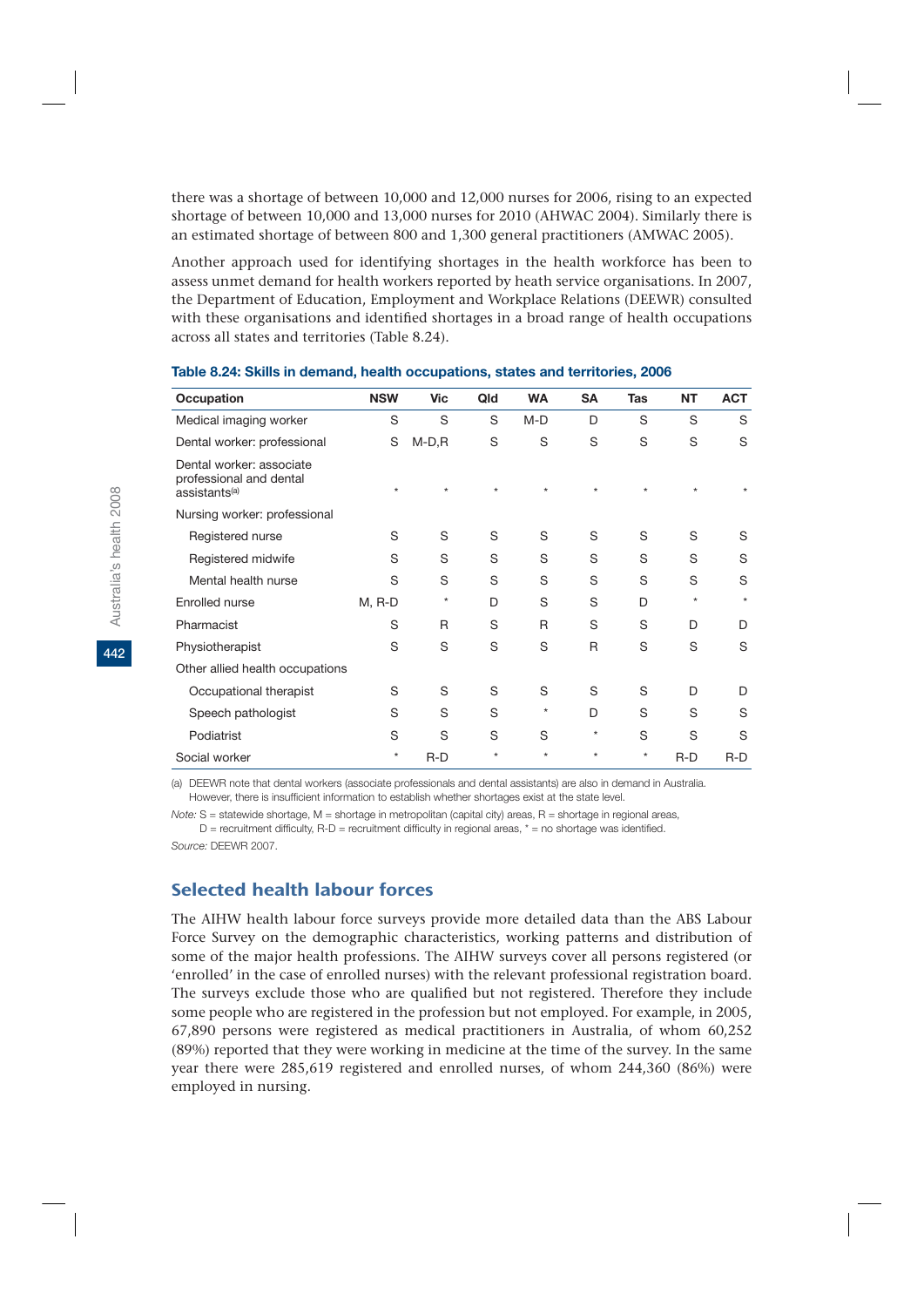## Medical labour force

In 2005 there were an estimated 60,252 employed medical practitioners, an increase of 25% since 1997 (Table 8.25). However, the FTE supply of practitioners increased by just over 4% in the same period, from 275 FTE per 100,000 population in 1997 to 287 in 2005. A comparison of the two measures is shown in Figure 8.16.

| <b>Type of practitioner</b> | <b>Number</b> | Per<br>cent<br>female | Average<br>age | Per cent<br>aged 55<br>years<br>and over | Average<br>hours<br>per<br>week | <b>FTE</b><br>number <sup>(b)</sup> | <b>FTE</b><br>rate <sup>(c)</sup> |
|-----------------------------|---------------|-----------------------|----------------|------------------------------------------|---------------------------------|-------------------------------------|-----------------------------------|
|                             |               |                       |                | 1997                                     |                                 |                                     |                                   |
| Clinicians                  | 44,194        | 28                    | 45             | 21                                       | 48                              | 47,140                              | 255                               |
| Primary care practitioners  | 20,134        | 33                    | 46             | 23                                       | 45                              | 19,999                              | 108                               |
| Hospital non-specialists    | 4.321         | 42                    | 31             | $\overline{4}$                           | 51                              | 4,878                               | 26                                |
| <b>Specialists</b>          | 15,155        | 16                    | 50             | 30                                       | 50                              | 16,839                              | 91                                |
| Specialists-in-training     | 4.584         | 33                    | 32             | $\overline{c}$                           | 54                              | 5,481                               | 30                                |
| Non clinicians              | 4,004         | 29                    | 48             | 29                                       | 42                              | 3,773                               | 20                                |
| <b>Total</b>                | 48,198        | 28                    | 45             | 22                                       | 48                              | 50,983                              | 275                               |
|                             |               |                       |                | 2005                                     |                                 |                                     |                                   |
| Clinicians                  | 56,084        | 33                    | 45             | 23                                       | 44                              | 54,713                              | 268                               |
| Primary care practitioners  | 22,589        | 37                    | 49             | 29                                       | 40                              | 20.029                              | 98                                |
| Hospital non-specialists    | 6,632         | 48                    | 32             | $\overline{4}$                           | 46                              | 6,808                               | 33                                |
| <b>Specialists</b>          | 19,943        | 21                    | 49             | 31                                       | 46                              | 20,253                              | 99                                |
| Specialists-in-training     | 6,920         | 41                    | 32             | $\overline{O}$                           | 49                              | 7,551                               | 37                                |
| Non clinicians              | 4,168         | 33                    | 48             | 29                                       | 42                              | 3,853                               | 19                                |
| Total                       | 60,252        | 33                    | 45             | 24                                       | 44                              | 58,511                              | 287                               |

#### **Table 8.25: Employed medical practitioners: selected characteristics, 1997(a) and 2005**

(a) 1997 is the earliest year for which estimates comparable to 2005 are available, because of changes in estimation processes.

(b) Based on a standard full-time working week of 45 hours.

(c) FTE per 100,000 population.

*Sources:* AIHW Medical Labour Force Surveys 1997 and 2005.

The smaller increase in the FTE rate for medical practitioners over this period, despite the large increase in their numbers, is due to the growth in the population and declining average hours worked. Between 1997 and 2005, the estimated resident population of Australia increased by nearly 10%. During the same period, medical practitioners reduced their average working week by 4 hours (from 48 to 44) (Table 8.25). Both male and female medical practitioners reduced their average working week, by 4 and 2 hours respectively.

In 2005, about a third of all employed medical practitioners were classified as primary care practitioners (37%), a third were specialists (33%), and the remainder were specialistsin-training (11%), non-specialists working in hospitals (11%), and non-clinician doctors (7%) comprising administrators, teachers, researchers, public and occupational health physicians and others (Table 8.25).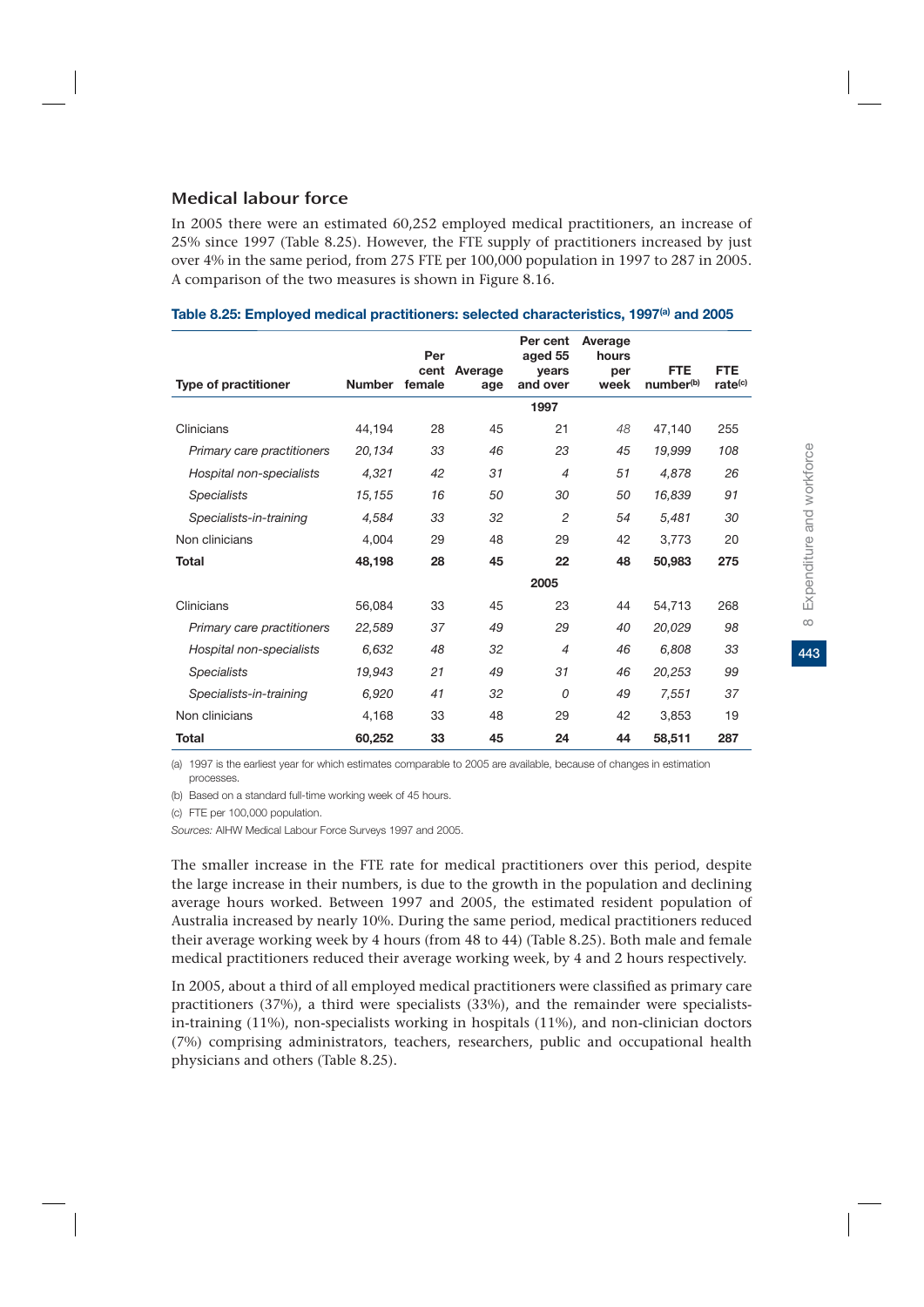Between 1997 and 2005, the number of primary care clinicians rose by an estimated 12% (from 20,134 to 22,589), and their working hours (as with other clinicians) declined. As a result of these factors, and the increase in the Australian population, supply of this group declined from 108 to 98 FTE per 100,000 population over the period. The supply of specialists, specialists-in-training and hospital non-specialists increased over the period.



#### **Figure 8.16: Employed medical practitioners: number and FTE rate by year, 1997 to 2005**

Medical practitioners are not evenly distributed across Australia, contributing to different levels of health-care access for people living in different geographical areas (see also chapters 3 and 7). The supply of medical practitioners in Australia in 2005 heavily favoured Major Cities, with 335 FTE per 100,000 population. This was much higher than the rates of 181, 153 and 148 in Inner Regional, Outer Regional and Remote/Very Remote areas respectively (Table S56). The supply of primary care practitioners was more even across the geographic regions, ranging from 84 FTE per 100,000 population in Outer Regional areas to 100 in Major Cities.

Over the period from 1997 to 2005, the supply of primary care practitioners in Remote and Very Remote areas increased (from 80 to 92 FTE per 100,000 population), whereas supply declined in the other areas, and nationally. A number of incentives were provided during this period for medical practitioners to practice in remote areas, and these may be having some effect on supply.

The supply of specialists, specialists-in-training and hospital non-specialists either increased or remained stable from 1997 to 2005, in all regions.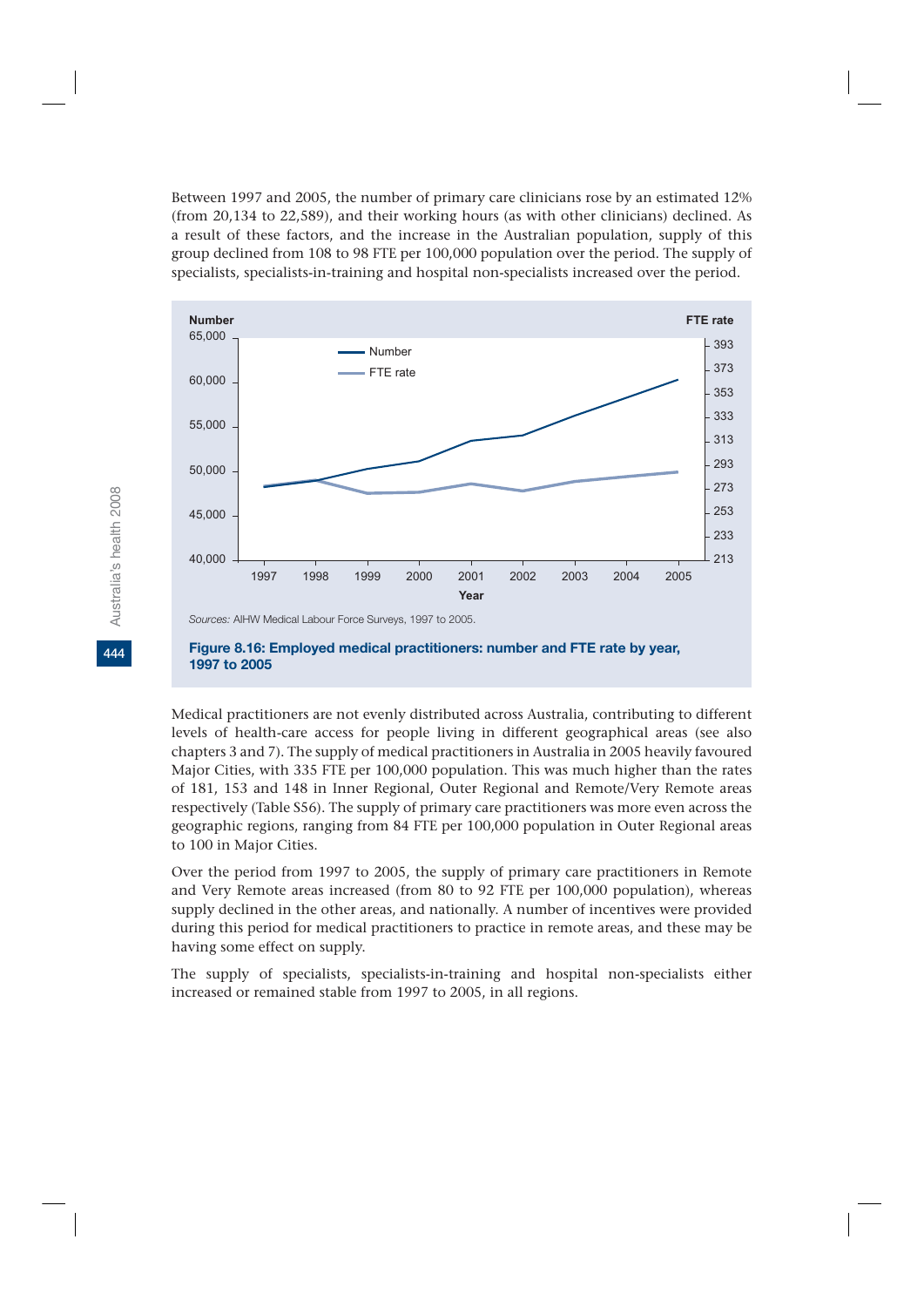## Nursing labour force

As shown earlier, nurses are by far the main occupational group in the health workforce. There are two main types of nurses, registered and enrolled nurses. Enrolled nurses typically work alongside registered nurses to provide basic nursing care, undertaking less complex tasks than registered nurses.

In 2005 there were an estimated 244,360 employed nurses, an increase of 10% since 1997 (Table 8.26). Between 1997 and 2005 there was a 13% increase in the number of registered nurses, whereas the number of enrolled nurses declined slightly. In 2005 registered nurses made up 81% of the nursing labour force.

Nationally, the supply of nurses increased 7%, rising from 1,054 FTE nurses per 100,000 population in 1997 to 1,133 in 2005. The majority of this increase occurred after 2001 (Table S60). Although the increase in the number of employed nurses matched population growth (both being 10% over the period), their average working hours increased from 31 to 33 hours per week, leading to the overall increase in supply (Table 8.26).

#### **Table 8.26: Employed registered and enrolled nurses: selected characteristics, 1997(a) and 2005**

| Type of nurse | <b>Number</b> | Per cent<br>male | Average<br>age | Per cent<br>aged 55<br>years and<br>over | Average<br>hours per<br>week | <b>FTE</b><br>number <sup>(b)</sup> | <b>FTE</b><br>rate <sup>(c)</sup> |
|---------------|---------------|------------------|----------------|------------------------------------------|------------------------------|-------------------------------------|-----------------------------------|
|               |               |                  |                | 1997                                     |                              |                                     |                                   |
| Registered    | 176,217       | 8                | 41             | 9                                        | 31                           | 156,078                             | 843                               |
| Enrolled      | 46.311        | 6                | 40             | 6                                        | 29                           | 38,637                              | 209                               |
| <b>Total</b>  | 222,528       | 8                | 40             | 9                                        | 31                           | 195,189                             | 1,054                             |
|               |               |                  |                | 2005                                     |                              |                                     |                                   |
| Registered    | 198,315       | 8                | 45             | 20                                       | 33                           | 188,683                             | 928                               |
| Enrolled      | 46.044        | 7                | 46             | 17                                       | 32                           | 41,572                              | 204                               |
| <b>Total</b>  | 244.360       | 8                | 45             | 19                                       | 33                           | 230,396                             | 1,133                             |

(a) 1997 is the earliest year for which comparable estimates to 2005 are available, because of changes in estimation processes.

(b) Based on a standard full-time working week of 35 hours.

(c) FTE per 100,000 population.

*Sources:* AIHW Nursing Labour Force Surveys 1997 and 2005.

The ageing of the Australian nursing workforce is illustrated in Figure 8.17. The peak age group for employed nurses shifted from the 35–39 year group in 1997 to the 45–49 year group in 2005. In addition, the proportion of employed nurses who were aged 55 years and over increased markedly from 9% in 1997 to 19% in 2005 (Table 8.26). Nursing has remained overwhelmingly a female occupation, with just 8% of employed nurses being males.

Unlike with some health professions, the supply of nurses is evenly spread across urban and remote regions. In 2005, the supply was highest in Very Remote areas (1,177 FTE nurses per 100,000 population) and lowest in Major Cities (1,074) (Table S59).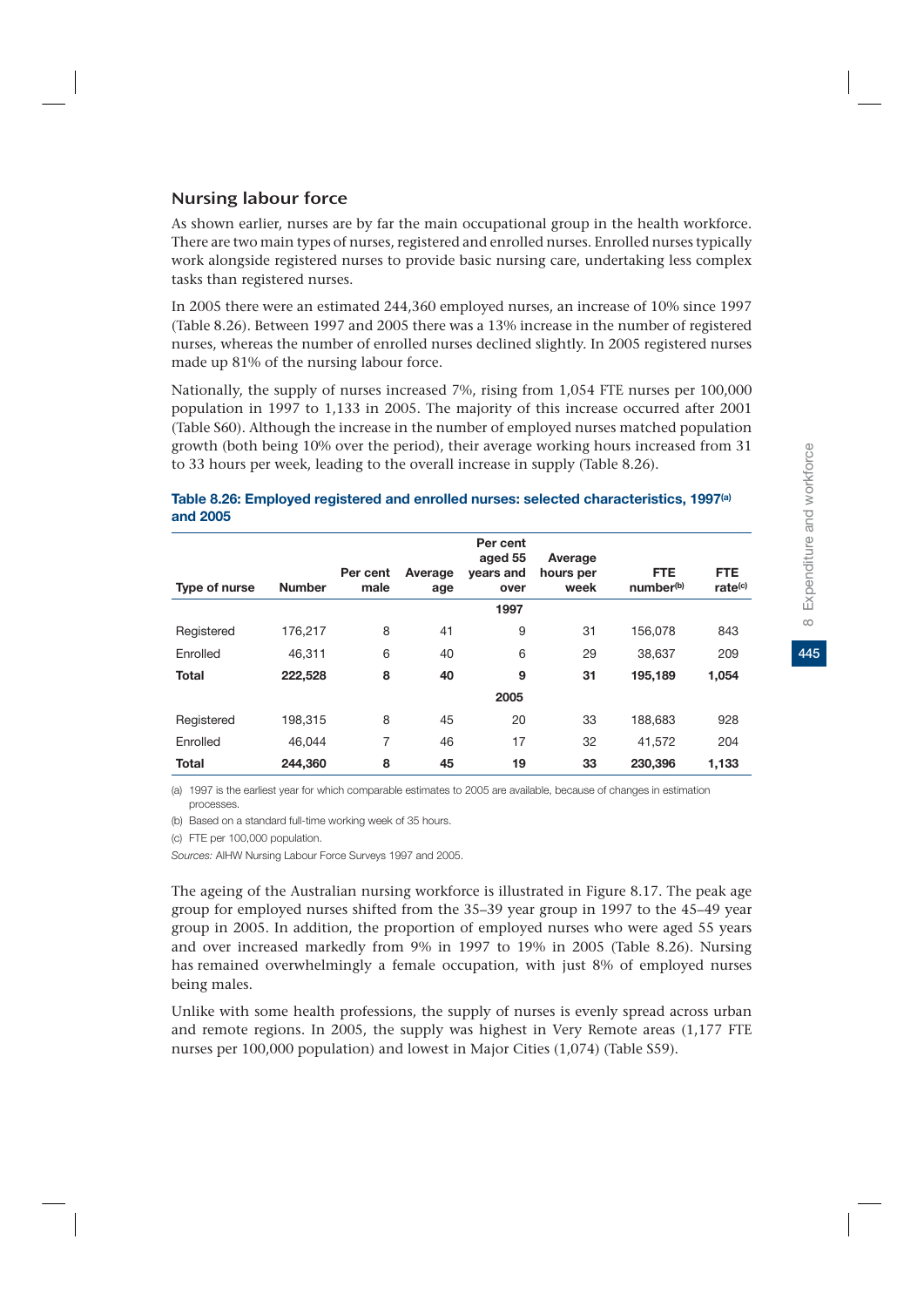

## Dental labour force

The dental labour force comprises dentists, dental therapists, dental hygienists and dental prosthetists. Information about dentists is collected annually from registration boards in each state and territory. For allied dental practitioners, no uniform registration currently exists across jurisdictions. Therefore, information about dental occupations other than dentists is derived from a range of sources including professional associations, dental boards and state health departments. At the time of publication, information on allied dental practitioners was not available for 2005 and hence 2003 data are reported. For dentists, however, 2005 estimates were available.

In 2005, an estimated 10,074 dentists were employed in Australia, a 12% increase in number since 2000 (tables 8.27 and S62). The numbers in the allied dental professions were much lower, and, for two of these—dental therapists and dental prosthetists—the numbers declined between 2000 and 2003.

| Dental occupation and<br>year | <b>Number</b> | Per<br>cent<br>female | Average<br>age | Average<br>hours per<br>week | <b>Dentists</b><br>per 100,000<br>population number <sup>(b)</sup> rate <sup>(c)</sup> | <b>FTE</b> | <b>FTE</b> |
|-------------------------------|---------------|-----------------------|----------------|------------------------------|----------------------------------------------------------------------------------------|------------|------------|
| Dentists (2005)               | 10.074        | 28                    | 44             | 38                           | 50                                                                                     | 11.053     | 54         |
| Dental therapists (2003)      | 1.242         | 99                    | 40             | 29                           | 6                                                                                      | 1.040      | 5          |
| Dental hygienists (2003)      | 577           | 97                    | 36             | 29                           | 3                                                                                      | 485        | 2          |
| Dental prosthetists (2003)    | 795           | 9                     | 49             | 43                           | 4                                                                                      | 975        | 5          |

#### **Table 8.27: Employed dental labour force: selected characteristics, 2003 or 2005(a)**

(a) Data for allied dental practitioners were not available for 2005 and therefore 2003 data have been reported.

(b) Based on a standard full-time working week of 35 hours.

(c) FTE per 100,000 population.

*Sources:* AIHW DSRU Dental Labour Force data collections, 2003, 2005.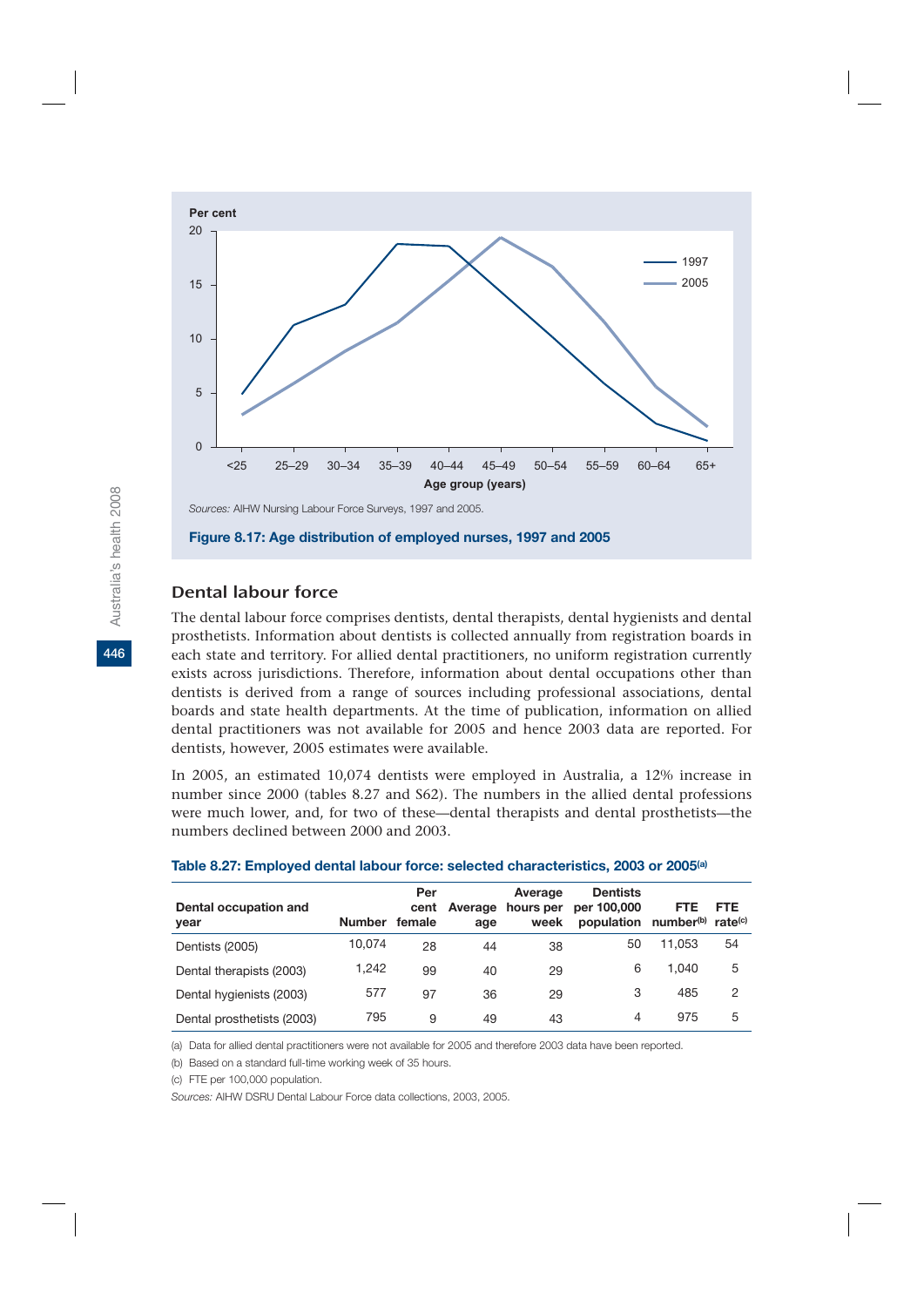The distribution of the dental labour force in terms of the number of dentists per 100,000 population varied across geographic regions (Table S63). In 2005, dentists were concentrated in Major Cities, where there were nearly three times the rate (59 per 100,000) in Remote and Very Remote regions (20). This pattern was similar in 2003 for dental hygienists. In contrast, dental therapists and dental prosthetists were more evenly spread across geographic regions.

In 2005, 28% of employed dentists were female (Table 8.27), compared with 23% in 2000. Female dentists were on average 38 years of age and worked 34 hours per week. In contrast, male dentists were on average 47 years of age and worked 41 hours per week. For the allied dental professions, dental therapists and dental hygienists were overwhelming female (99% and 97%, respectively in 2003), worked on average 29 hours per week, and were younger than dentists and dental prosthetists (40 and 36 years of age, respectively). Dental prosthetists however, tended to be mainly male (91%), work longer hours (43 hours per week) and be on average older (49 years) than the other dental professions.

## Allied health labour force

As Australia moves to more flexible and integrated models of health care and service delivery, information on the size and characteristics of the allied heath workforce is increasingly important. The allied health workforce has been described as 'allies in health' who work alongside medical practitioners and nurses to provide the best health care to Australians (AHPA 2006). It includes workers from a broad range of professions (Box 8.10).

This section presents information on four of the allied health professions for which data are available from recent AIHW labour force surveys publications—occupational therapists, physiotherapists, psychologists and podiatrists.

## Box 8.10: Scope of the allied health workforce

Recognising the limited understanding of the allied health workforce, the Australian Health Ministers' Advisory Council (AHMAC) commissioned the Australian Health Workforce Advisory Committee (AHWAC) to review this workforce. After considering a wide range of definitions currently in use, the AHWAC report provided a list of health professions that could be considered to make up the Australian allied health workforce:

Audiology, dietetics and nutrition, occupational therapy, orthoptics, orthotics and prosthetics, hospital pharmacy, physiotherapy, podiatry, psychology, radiography, speech pathology and social work.

This list has been used as the basis for reporting on the allied health workforce in this publication.

The AHWAC report concluded that further work was required to clearly define the allied health workforce and the professions that constitute it. In particular, they noted that there are other health professions that seem to fit most definitions of allied health but are not necessarily included in stakeholders' listings of allied health professions. These include chiropractors and optometrists (AHWAC 2006).

The peak body representing the allied health professions in Australia, Allied Health Professions Australia Ltd, has a membership that is very close to the AHWAC list, with the addition of exercise physiologists, radiation therapists, and sonographers (AHPA 2006).

Not all the allied health professions require practitioners to be registered in any or all states and territories, which limits the usefulness of registration-based data for these professions.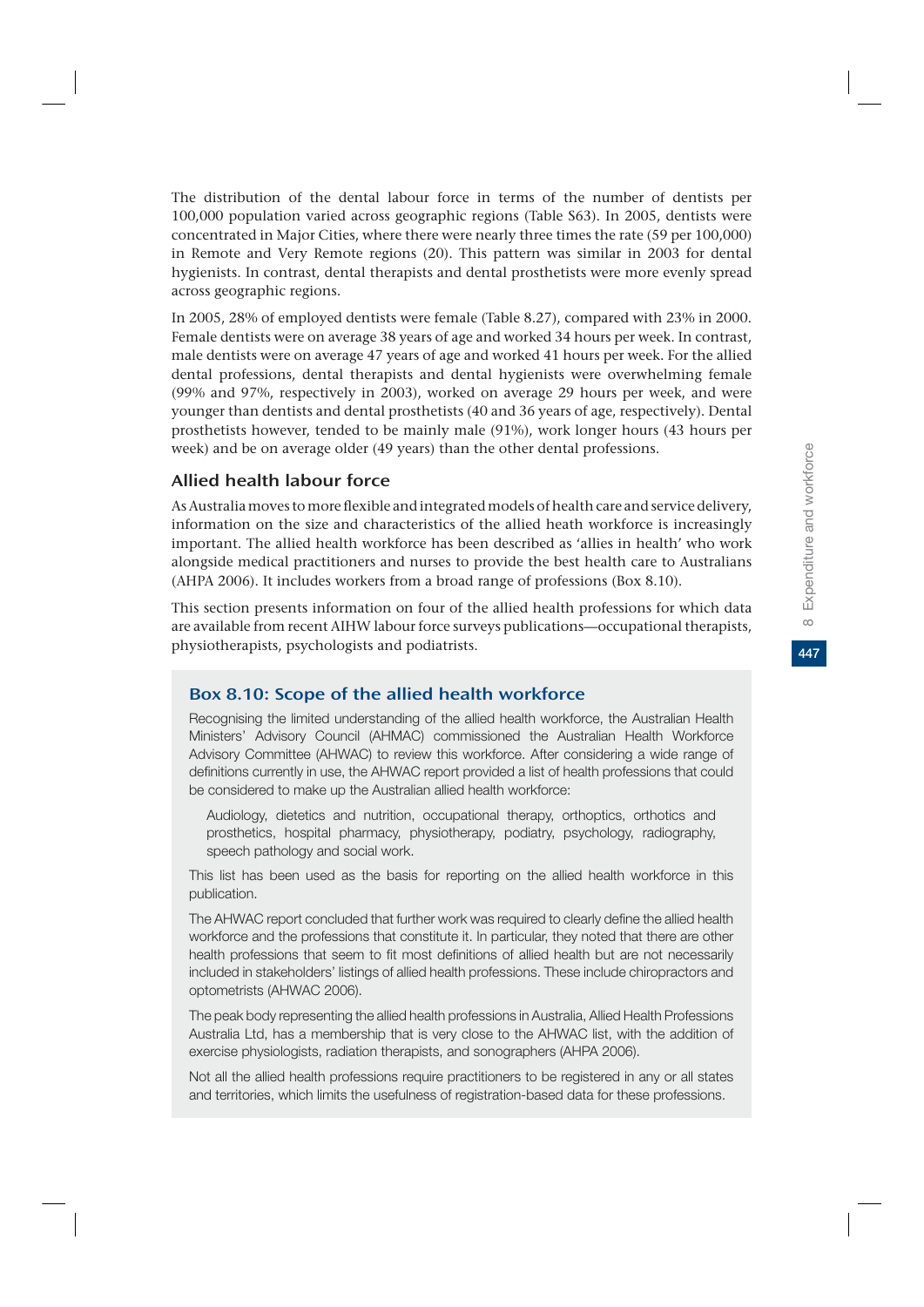#### Occupational therapists

Occupational therapists are allied health professionals who teach people how to return to normal activities after injury or illness, using therapy and rehabilitation.

The latest AIHW labour force survey data on occupational therapists are for 2002–03 (AIHW 2006a). Because this is a profession where most jurisdictions in Australia do not require registering, registration data were not available to produce national estimates. As a result, the following information refers only to the 3,107 respondents to the survey who stated that they were employed in occupational therapy. The survey was of all occupational therapists in Queensland, South Australia and the Northern Territory (that is, those jurisdictions where they are registered) and members of Occupational Therapy Australia in the other jurisdictions. The vast majority of employed respondents were female (94%) and reported working in the public sector (72%), most commonly in hospitals, community health services and rehabilitation services. Their average age was 37 years and they worked 36 hours per week, on average.

#### **Psychologists**

Psychologists are professionals with expertise in human behaviour who assess and treat people with mental health problems and help people and groups enhance their performance. There were 13,900 clinical and non-clinical psychologists in Australia in 2006, compared with 11,100 in 2001, an increase of around 25% (Table 8.21).

The latest AIHW survey data available on registered psychologists were collected in 2003 from New South Wales, Victoria, Queensland, South Australia and the Australian Capital Territory (AIHW 2006b). In 2003, 71% of employed psychologists in these jurisdictions surveyed were female. Their average age was 44 years, with the females being younger than the males, on average. They worked an average of 36 hours per week, with the males generally reporting longer hours than the females (39 hours compared with 34) (AIHW 2006b, 2007c).

#### Physiotherapists

Physiotherapists are allied health professionals who assess, diagnose and treat people with movement problems resulting from an injury, surgery or a health condition. Based on the ABS Labour Force Survey, there were an estimated 13,100 physiotherapists in Australia in 2006, compared with 11,500 in 2001, an increase of around 14% (Table 8.21).

The AIHW surveyed registered physiotherapists in 2002, in conjunction with the state and territory registration boards and health departments in New South Wales, Victoria, Queensland, South Australia and the Australian Capital Territory. The survey found that employed physiotherapists were, on average, aged 39 years and mostly female (76%). They were over-represented in metropolitan areas with 95% of physiotherapists working in these areas. The average hours they worked ranged from 32 in Queensland to 36 in Victoria (AIHW 2006c).

#### **Podiatrists**

Podiatrists, also known as chiropodists, are health-care professionals who assess, diagnose and treat disorders of the lower leg and foot that have resulted from developmental abnormalities, disease or injury.

The latest AIHW labour force survey data available on podiatrists are for 2003 (AIHW 2006d), when a survey was conducted in all states except Western Australia. For states participating, 63% of employed podiatrists were female. Their average age ranged from 38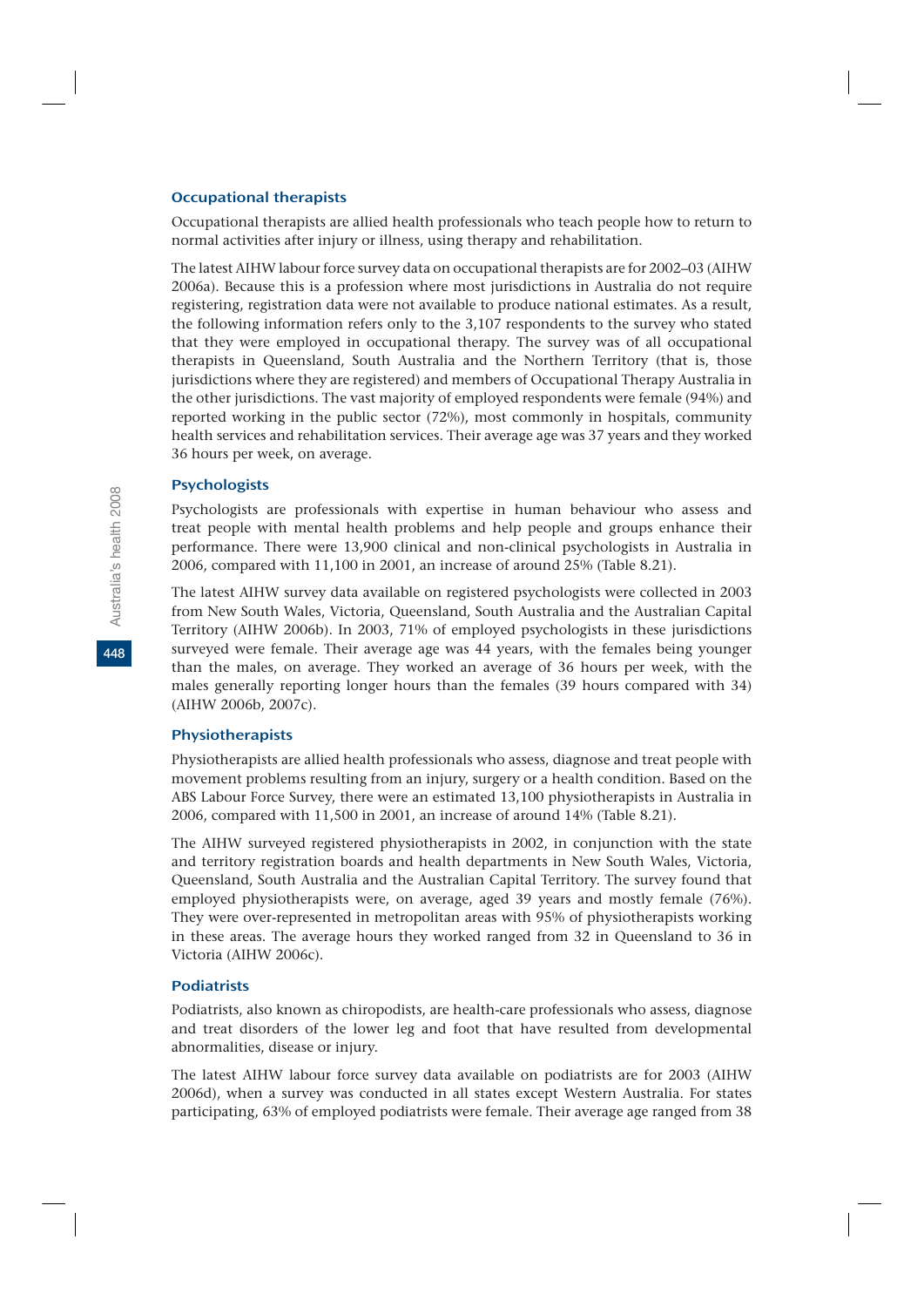449

years in Queensland to 40 in Tasmania. Employed podiatrists in 2003 worked, on average, from 37 hours a week (New South Wales) to 42 (Tasmania).

## Comparison with other OECD countries

It is difficult to compare the numbers of health professionals in Australia with those in other countries because of differences in how each profession is defined and how workers are registered. The Organisation for Economic Co-operation and Development (OECD) health database includes information on the numbers of health workers in member countries, including those with economies and health systems similar to Australia's—New Zealand, Canada, the United States of America and the United Kingdom. In 2005, Australia had higher numbers of general practitioners and nurses relative to population than did the four other countries (Table 8.28). The rate of dentists was similar in all five countries, whereas that of medical specialists ranged from 0.7 to 1.7 per 100,000, with Australia in the middle of that range.

Australia's higher rate of general practitioners may be due to how these professions are structured in these five countries, or to differences in definitions. The definition of general practitioners used by the OECD includes those medical practitioners working in the ambulatory sector or in hospitals. Of the 29,221 Australian 'general practitioners' in the OECD figures for 2005, 22,589 were 'primary care practitioners' and the remaining 6,632 were non-specialist clinicians working in hospitals (including interns, resident medical officers and career medical officers). Some countries do not include non-specialist clinicians working in hospitals among general practitioners.

| Occupa-                    | <b>Australia</b>                     |      | <b>New Zealand</b>    |                    | Canada      |      | <b>USA</b>    |      | <b>United</b><br>Kingdom |      |
|----------------------------|--------------------------------------|------|-----------------------|--------------------|-------------|------|---------------|------|--------------------------|------|
| tion/year                  | <b>Number</b>                        | Rate | <b>Number Rate</b>    |                    | Number Rate |      | <b>Number</b> | Rate | <b>Number</b>            | Rate |
|                            | General practitioners <sup>(b)</sup> |      |                       |                    |             |      |               |      |                          |      |
| 2000                       | 26,202                               | 1.4  | 3,166                 | 0.8                | 30,636      | 1.0  | 262,922       | 0.9  | 37,236                   | 0.6  |
| 2005                       | 29,221                               | 1.4  | 3.013(c)              | 0.7 <sup>(c)</sup> | 33,508      | 1.0  | 287,706       | 1.0  | 42,566                   | 0.7  |
| <b>Medical specialists</b> |                                      |      |                       |                    |             |      |               |      |                          |      |
| 2000                       | 21,170                               | 1.1  | 2,653                 | 0.7                | 33,818      | 1.1  | 384,508       | 1.4  | 77,922                   | 1.3  |
| 2005                       | 26,863                               | 1.3  | 2.946 <sup>(c)</sup>  | 0.7 <sup>(c)</sup> | 36,111      | 1.1  | 415,796       | 1.5  | 102,074                  | 1.7  |
| <b>Dentists</b>            |                                      |      |                       |                    |             |      |               |      |                          |      |
| 2000                       | 8,991                                | 0.5  | 1,591                 | 0.4                | 17,314      | 0.6  | 168,000       | 0.6  | 25,234                   | 0.4  |
| 2005                       | 10,069                               | 0.5  | 1.662 <sup>(d)</sup>  | 0.4 <sup>(d)</sup> | 18.688      | 0.6  | n.a.          | n.a. | 28,463                   | 0.5  |
| <b>Nurses</b>              |                                      |      |                       |                    |             |      |               |      |                          |      |
| 2000                       | 200.910                              | 10.5 | 36,796                | 9.6                | 310,887     | 10.1 | 2,249,440     | 8.0  | 495,000                  | 8.4  |
| 2005                       | 222,974                              | 10.9 | 38,484 <sup>(c)</sup> | 9.5 <sup>(c)</sup> | 321,585     | 10.0 | n.a.          | n.a. | 546,717                  | 9.1  |

#### **Table 8.28: Health professionals employed in selected OECD countries, number and rate(a), 2000 and 2005**

(a) Number of workers per 1,000 population.

(b) Figures for general practitioners for Australia include 6,632 hospital-non-specialists to be consistent with the OECD definition.

(c) 2004 figures.

(d) 2003 figures.

*Sources:* OECD 2007; 2005 data for Australia are from AIHW Medical and Nursing and Midwifery Labour Force Surveys, 2005 and AIHW DSRU Dental Labour Force data collection 2005.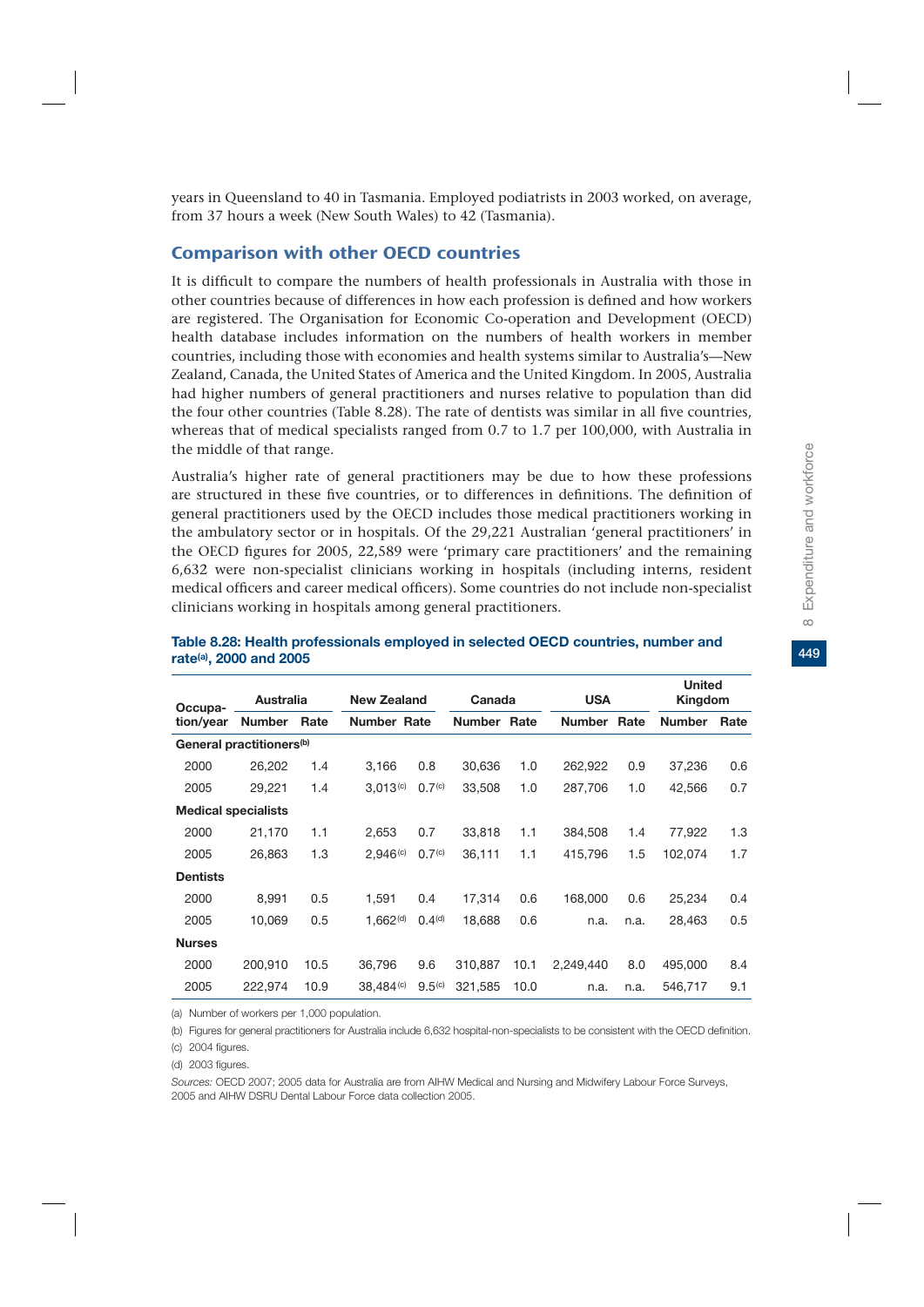## Primary carers of people with disability

People with disability often receive care and assistance from family members. The provision of unpaid care by family members is an important complement to formal services.

A person who provides informal care or assistance to an individual because of that individual's age, illness or disability is known as a carer. Any assistance received from family or friends living in the same household is considered to be informal assistance, whether or not the provider was paid (ABS 2004). In the 2003 Survey of Disability, Ageing and Carers, the 'primary carer' was defined as the person who provided the most ongoing assistance with core activities of self-care, mobility and communication. In 2003, an estimated 472,500 people, or 3.0% of Australians aged 15 years and over, were primary carers (*NHPC indicator 2.04,* Table 8.29).

Females were more likely than males to be primary carers. There were 337,100 female primary carers (4% of females aged 15 years and over) compared with 135,400 males (2%). About 42% of primary carers were caring for their spouse, 26% for a parent and 23% for a child. Many people reported spending long hours in the caring role. Of primary carers living with their main care recipients: 48% spent on average 40 hours or more per week caring, and 21% spent 20–39 hours per week. Over a third of primary carers had been in the caring role for 10 years or more. About 40% of primary carers themselves had a disability; almost a quarter of those had a severe or profound core activity limitation.

Primary carers of working age had a lower labour force participation rate (39%) than people who were not carers (68%) (ABS 2004; AIHW 2007d). This may have impacts on their economic circumstances and those of their family.

|              | <b>Males</b> | <b>Females</b> | <b>Persons</b> | <b>Males</b>           | <b>Females</b> | <b>Persons</b> |  |  |
|--------------|--------------|----------------|----------------|------------------------|----------------|----------------|--|--|
| Age group    |              | Number ('000)  |                | Per cent of population |                |                |  |  |
| $15 - 24$    | $*4.5$       | 13.5           | 18.1           | $*0.3$                 | 1.0            | 0.6            |  |  |
| $25 - 34$    | $*9.0$       | 35.1           | 44.1           | $*0.6$                 | 2.4            | 1.5            |  |  |
| $35 - 44$    | 17.0         | 65.6           | 82.6           | 1.2                    | 4.4            | 2.8            |  |  |
| $45 - 54$    | 32.2         | 82.7           | 114.9          | 2.4                    | 6.2            | 4.3            |  |  |
| $55 - 64$    | 25.0         | 74.8           | 99.7           | 2.5                    | 7.6            | 5.0            |  |  |
| $65 - 74$    | 22.9         | 38.6           | 61.5           | 3.6                    | 5.7            | 4.7            |  |  |
| $75 - 84$    | 23.6         | 25.6           | 49.1           | 6.2                    | 5.0            | 5.5            |  |  |
| $85+$        | $**$         | $**$           | $*2.5$         | $**$                   | $**$           | $*0.9$         |  |  |
| <b>Total</b> | 135.4        | 337.1          | 472.5          | 1.7                    | 4.2            | 3.0            |  |  |

#### Table 8.29: Primary carers<sup>(a)</sup> of people with a disability, by age and sex, 2003 (NHPC *indicator 2.04***)**

\* Estimates have a relative standard error between 25% and 50% and should be interpreted with caution.

\*\* Estimates have a relative standard error greater than 50% and are considered too unreliable for general use.

(a) A primary carer is a person who provides the most informal assistance. The assistance has to be ongoing, or likely to be ongoing, for at least 6 months.

*Note:* No information was available regarding primary carers aged under 15 years.

*Source:* AIHW analysis of ABS 2003 Survey of Disability, Ageing and Carers confidentialised unit record file.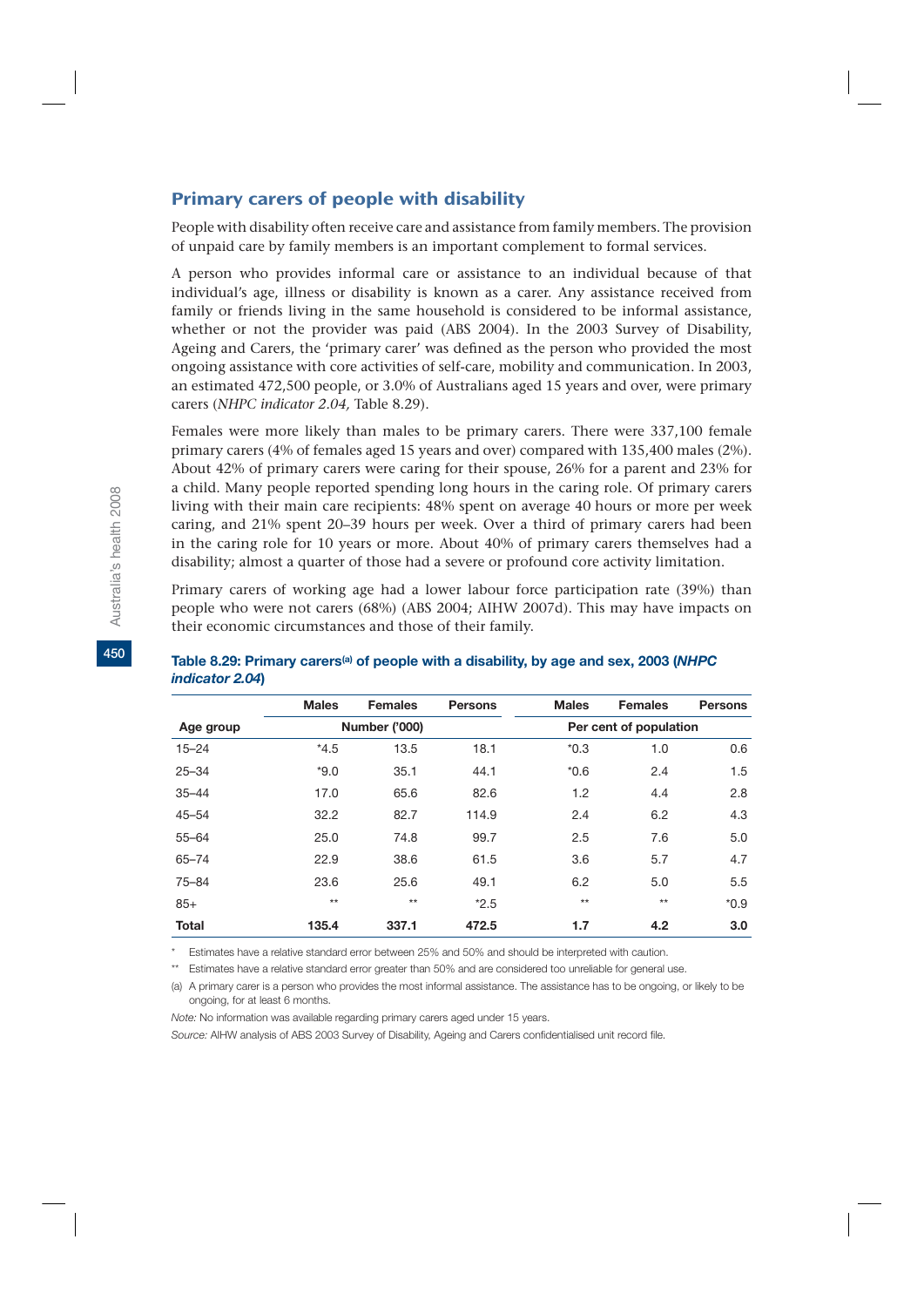451

## **References**

- ABS (Australian Bureau of Statistics) 1997. Australian standard classification of occupations, 2nd edition. ABS cat. no. 1220.0.
- ABS 2004. Disability, ageing and carers: summary of findings, Australia 2003. ABS cat. no. 4430.0. Canberra: ABS.
- ABS 2006. Australian and New Zealand standard industry classification. ABS cat. no. 1262.0. Canberra: ABS.
- ABS 2007. National income, expenditure and product, March quarter 2007. ABS cat. no. 5206.0. Canberra: ABS.
- AHPA (Allied Health Professions Australia) 2006. 2006 Annual report. Melbourne: AHPA. AHWAC (Australian Health Workforce Advisory Committee) 2004. Nursing workforce planning in Australia. AHWAC Report 2004.1. Sydney: AHWAC.
- AHWAC (Australian Health Workforce Advisory Committee) 2006. The Australian allied health workforce: an overview of workforce planning issues. AHWAC Report 2006.1. Sydney: AHWAC.
- AIHW (Australian Institute of Health and Welfare) 2006a. Occupational therapy labour force 2002–2003. Cat. no. HWL 35. Canberra: AIHW.
- AIHW 2006b. Psychology labour force 2003. Cat. no. HWL 34. Canberra: AIHW.
- AIHW 2006c. Physiotherapy labour force 2002. Cat. no. HWL 37. Canberra: AIHW.
- AIHW 2006d. Podiatry labour force 2002. Cat. no. HWL 36. Canberra: AIHW.
- AIHW 2007a. Health expenditure Australia, 2005–06. Cat. no. HWE 37. Canberra: AIHW.
- AIHW 2007b. Aboriginal and Torres Strait Islander Health Performance Framework, 2006 report: detailed analyses. Cat. no. IHW 20. Canberra: AIHW.
- AIHW 2007c. Australia's welfare 2007. Cat. no. AUS 93. Canberra: AIHW.
- AIHW 2007d. Mental health services in Australia 2004–05. Cat. no. HSE 47. Canberra: AIHW.
- AIHW 2008. Expenditure on health for Aboriginal and Torres Strait Islander peoples 2004–05. Cat. no. HWE 40. Canberra: AIHW.
- AIHW (in press). Health system expenditure on disease and injury in Australia, 2004–05. Canberra: AIHW.
- AMWAC (Australian Medical Workforce Advisory Committee) 2005. The general practice workforce in Australia: supply and requirements to 2013. AMWAC Report 2005.2 Sydney: AMWAC.
- COAG (Council of Australian Governments) 2006. Council of Australian Governments, Communiqué, 14 July 2006. Viewed 3 May 2007, <www.coag.gov.au>.
- DEEWR (Department of Education, Employment and Workplace Relations) 2007. Skills in demand. Canberra: DEEWR.
- DoHA (Australian Government Department of Health and Ageing) 2007. Viewed 3 January 2008, <www.health.gov.au>.